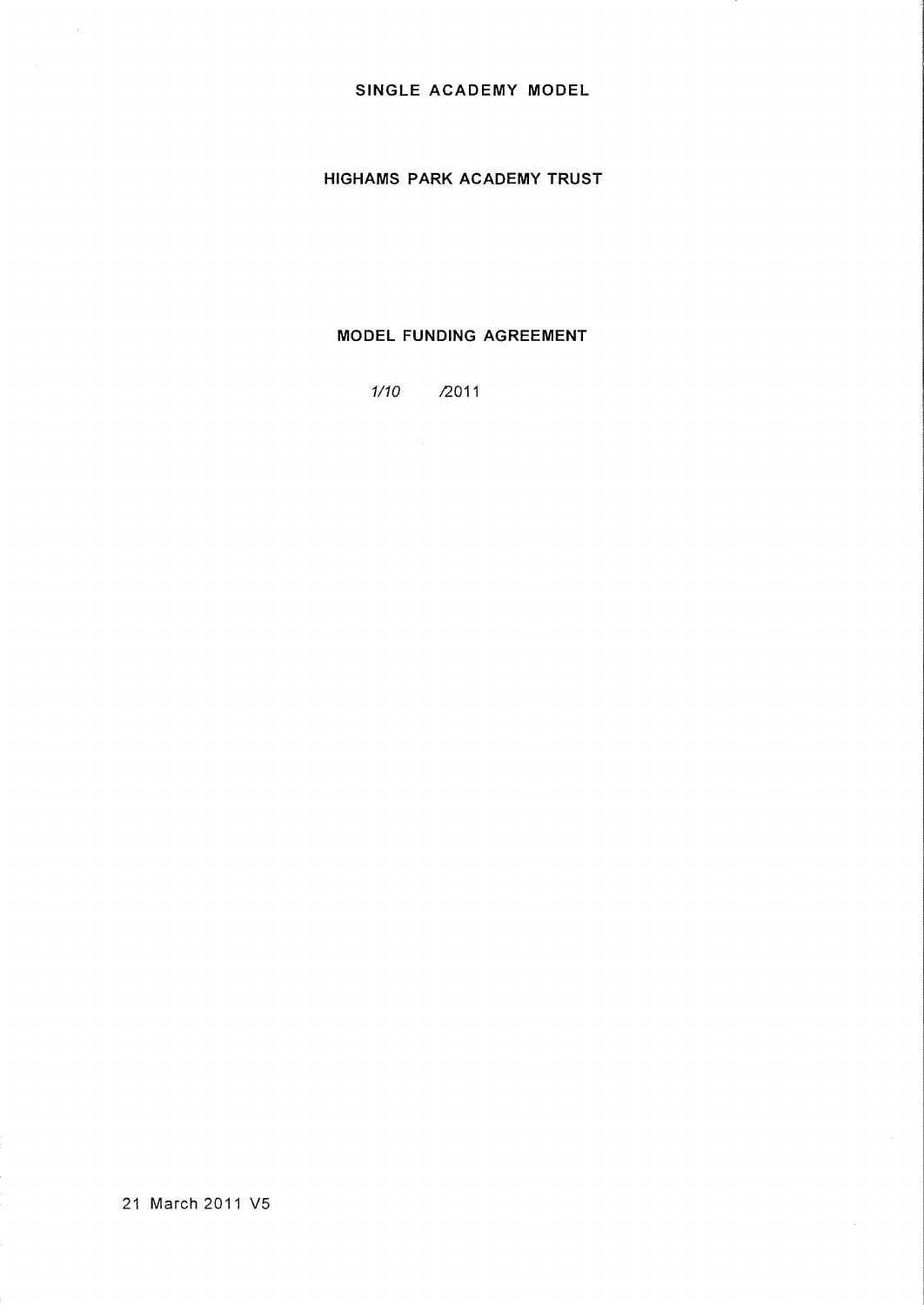# SINGLE ACADEMY MODEL

# **HIGHAMS PARK ACADEMY TRUST FUNDING AGREEMENT CONTENTS:**

| <b>SECTION</b>                        |                                                 | <b>CLAUSE NO</b> |  |
|---------------------------------------|-------------------------------------------------|------------------|--|
| <b>INTRODUCTION</b>                   |                                                 | $1 - 8$          |  |
| <b>LEGAL AGREEMENT</b>                |                                                 | 9                |  |
| <b>CHARACTERISTICS OF THE ACADEMY</b> | 10                                              |                  |  |
| <b>ACADEMY OPENING DATE</b>           | 11                                              |                  |  |
| <b>CONDITIONS OF GRANT</b>            |                                                 |                  |  |
|                                       | General                                         | 12               |  |
|                                       | Governance                                      | $13 - 14$        |  |
|                                       | Conduct                                         | 15               |  |
|                                       | Criminal Records Bureau Checks                  | 16               |  |
|                                       | Pupils                                          | 17               |  |
|                                       | Designated Teacher for Children in Care         | 17A              |  |
|                                       | Teachers and other staff                        | $18 - 21$        |  |
|                                       | Curriculum, curriculum development and delivery |                  |  |
|                                       | and RE and collective worship                   | $22 - 28$        |  |
|                                       | Assessment                                      | 29               |  |
|                                       | Exclusions                                      | 30               |  |
|                                       | School meals                                    | $31 - 32$        |  |
|                                       | Charging                                        | 33               |  |
|                                       | GRANTS TO BE PAID BY THE SECRETARY OF STATE     |                  |  |
|                                       | General                                         | $34 - 35$        |  |
|                                       | Capital Grant                                   | $36 - 39$        |  |
|                                       | Arrangements for Payment of Capital Grant       | 40               |  |
|                                       | Implementation Grant                            | $41 - 46$        |  |
|                                       | <b>General Annual Grant</b>                     | 47 - 59          |  |
|                                       | <b>Earmarked Annual Grant</b>                   | $60 - 61$        |  |
|                                       | Arrangements for payment of GAG and EAG         | $62 - 66$        |  |
|                                       | Other relevant funding                          | $67 - 70$        |  |
| FINANCIAL AND ACCOUNTING REQUIREMENTS |                                                 |                  |  |
|                                       | General                                         | $71 - 85$        |  |
|                                       | <b>Borrowing Powers</b>                         | $86 - 87$        |  |
|                                       | Disposal of Assets                              | 88 - 94          |  |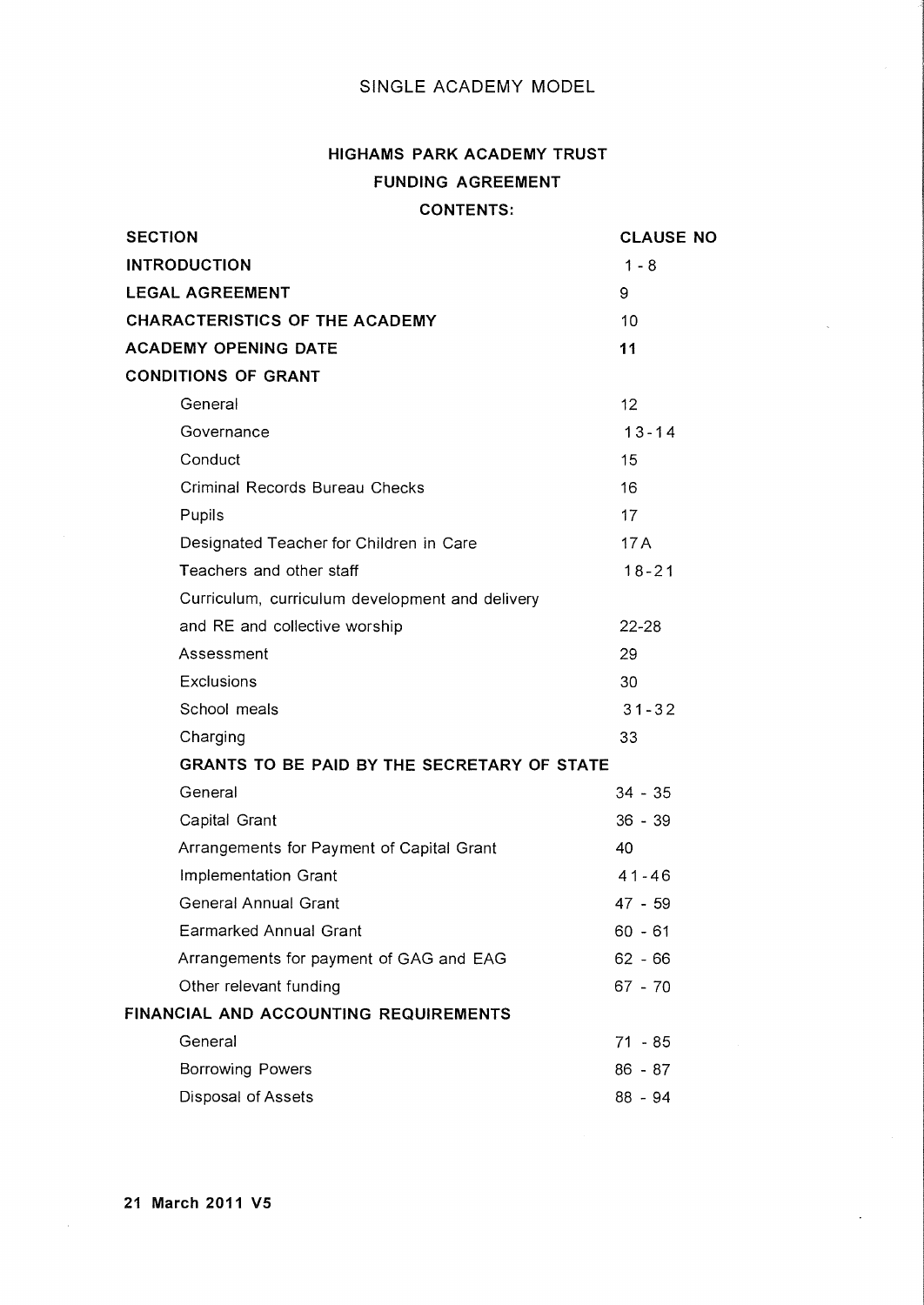| <b>TERMINATION</b>                                                               |                                                           |  |  |
|----------------------------------------------------------------------------------|-----------------------------------------------------------|--|--|
| General                                                                          | $95 - 108$                                                |  |  |
| <b>Effect of Termination</b>                                                     | 109-116                                                   |  |  |
| <b>GENERAL</b>                                                                   |                                                           |  |  |
| Information                                                                      | $117 - 118$                                               |  |  |
| Access by Secretary of State's Officers                                          | 119-121                                                   |  |  |
| Land                                                                             | 121A-121D                                                 |  |  |
| <b>Notices</b>                                                                   | 122-123                                                   |  |  |
| General                                                                          | 124                                                       |  |  |
| <b>ANNEXES TO AGREEMENT</b>                                                      |                                                           |  |  |
| Memorandum and Articles of the Academy Trust                                     | Annex A                                                   |  |  |
| Admissions Requirements                                                          | Annex B                                                   |  |  |
|                                                                                  | Arrangements for pupils with SEN and disabilities at each |  |  |
| Academy                                                                          | Annex C                                                   |  |  |
| Serious incidents of misbehaviour feading to fixed period or permanent exclusion |                                                           |  |  |
|                                                                                  | Annex D                                                   |  |  |

- 3-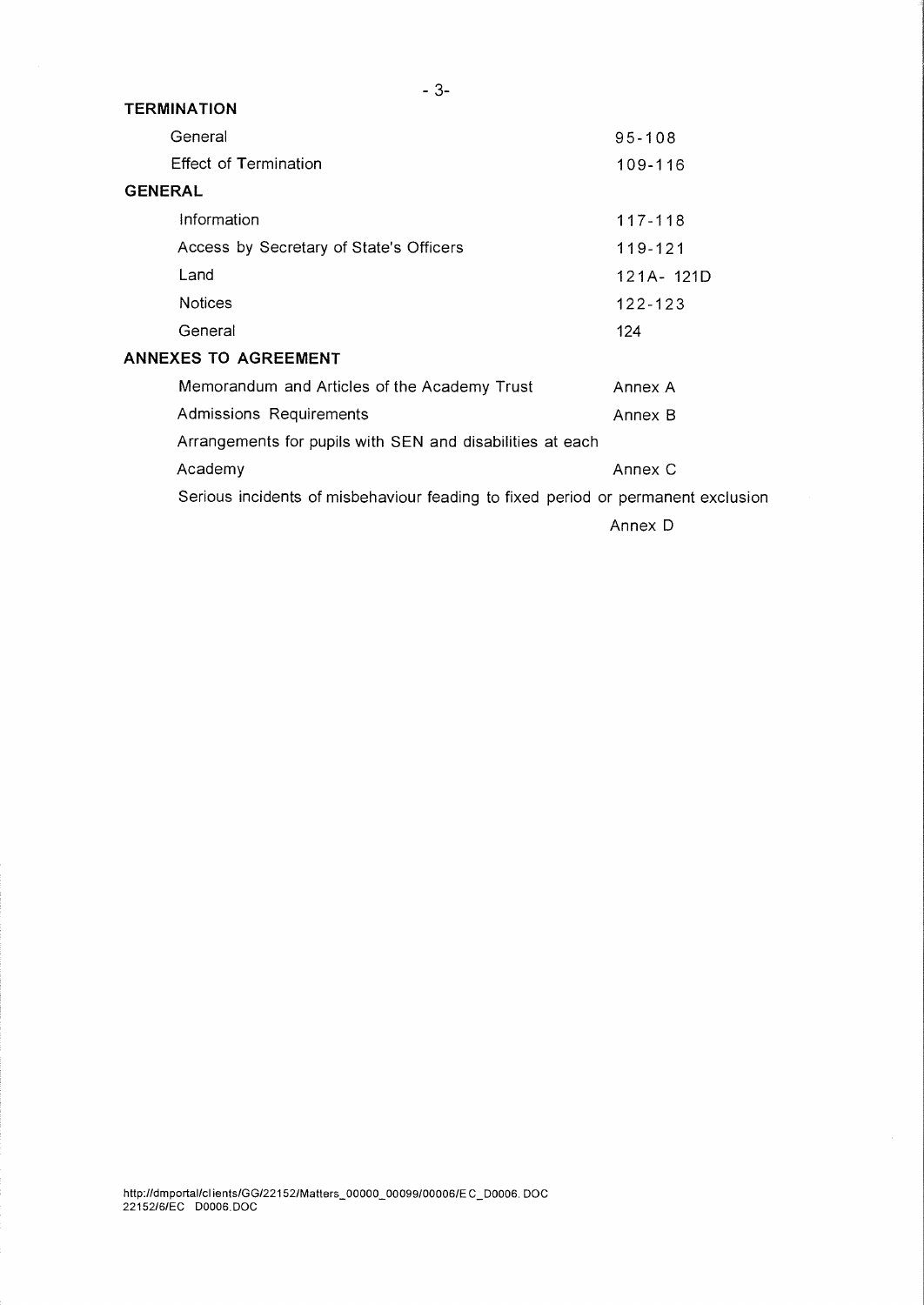#### **INTRODUCTION**

- 1) This Agreement is made under section 1 of the Academies Act 2010 between the Secretary of State for Education ("the Secretary of State") and Highams Park Academy Trust (the "Academy Trust").
- 2) The Academy Trust is a Company incorporated in England and Wales, limited by guarantee with registered Company number 7738801.
- 3) The following expressions used in this Agreement have the respective meanings assigned to them by the numbered clauses of this Agreement referred to immediately after the reference to the expressions
	- a) "Academies Financial Handbook" clause 72;
	- b) "Academy Financial Year" clause 62;
	- c) "Accounting Officer" clause 71;
	- d) "Annual Letter of Funding" clause 65;
	- e) "Chief Inspector" means Her Majesty's Chief Inspector of Education, Children's Services and Skills or his successor;
	- f) "GAG" clause 35;
	- g) "Capital Expenditure" clause 36;
	- h) "Capital Grant" clause 36;
	- i) "EAG" clause 35;
	- j) "Recurrent Expenditure" clause 35;
	- k) "Start-up Period" clause 55;
- 4) In this Agreement the following words and expressions shall have the following meanings:-

"Business Day" means any day other than a Saturday, Sunday, Christmas Day, Good Friday or a day which is a bank holiday with the meaning given to that expression in the Banking and Financial Dealings Act 1971;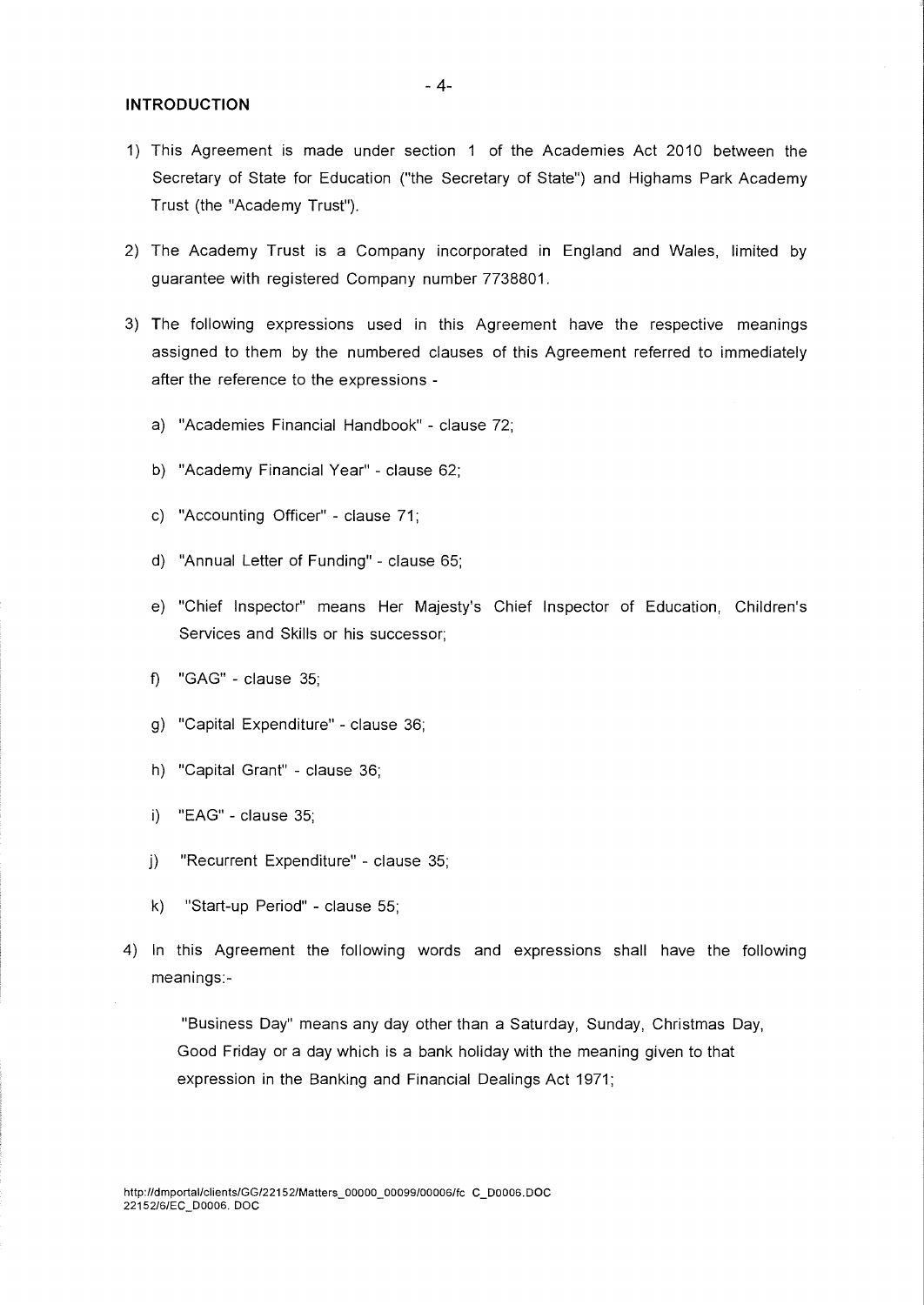- 5-

"DfE" means Department for Education:

"Further Governors" means Governors who may be appointed by the Secretary of State under the Articles of Association if a Special Measures Termination Event, as defined in this Agreement, occurs;

"Insured Risks" means fire lightning explosion earthquake storm tempest flood subsidence landslip heave impact terrorism bursting or overflowing of water tanks and pipes earthquake damage by aircraft and other aerial devices or articles dropped there from riot and civil commotion labour disturbance and malicious damage and such other risks as the Academy Trust insures against from time to time subject in all cases to any exclusions or limitations as may from time to time be imposed by the insurers or underwriters.

"Additional Governors" means Governors who may be appointed by the Secretary of State under the Articles of Association.

"Principal" means the head teacher of the Academy;

"Principal Regulator" means the body or person appointed as the Principal Regulator under the Charities Act 2006.

"LA" means the Local Authority in the area in which the Academy is situated;

"the Land" means the land (including for the avoidance of doubt all buildings, structures landscaping and other erections) situated at and known as the playing fields at Highams Park School Handsworth Avenue Highams Park London E4 9PJ part of which is registered under Title number EGL301246

"Memorandum" and "Articles" means the Memorandum and Articles of Association of the Academy Trust for the time being in force, a copy of the current version of which is annexed to this Agreement as Annex A;

"parents" means parents or guardians;

"persons" includes a body of persons, corporate or incorporate;

references to "school" shall where the context so admits be references to the Academy;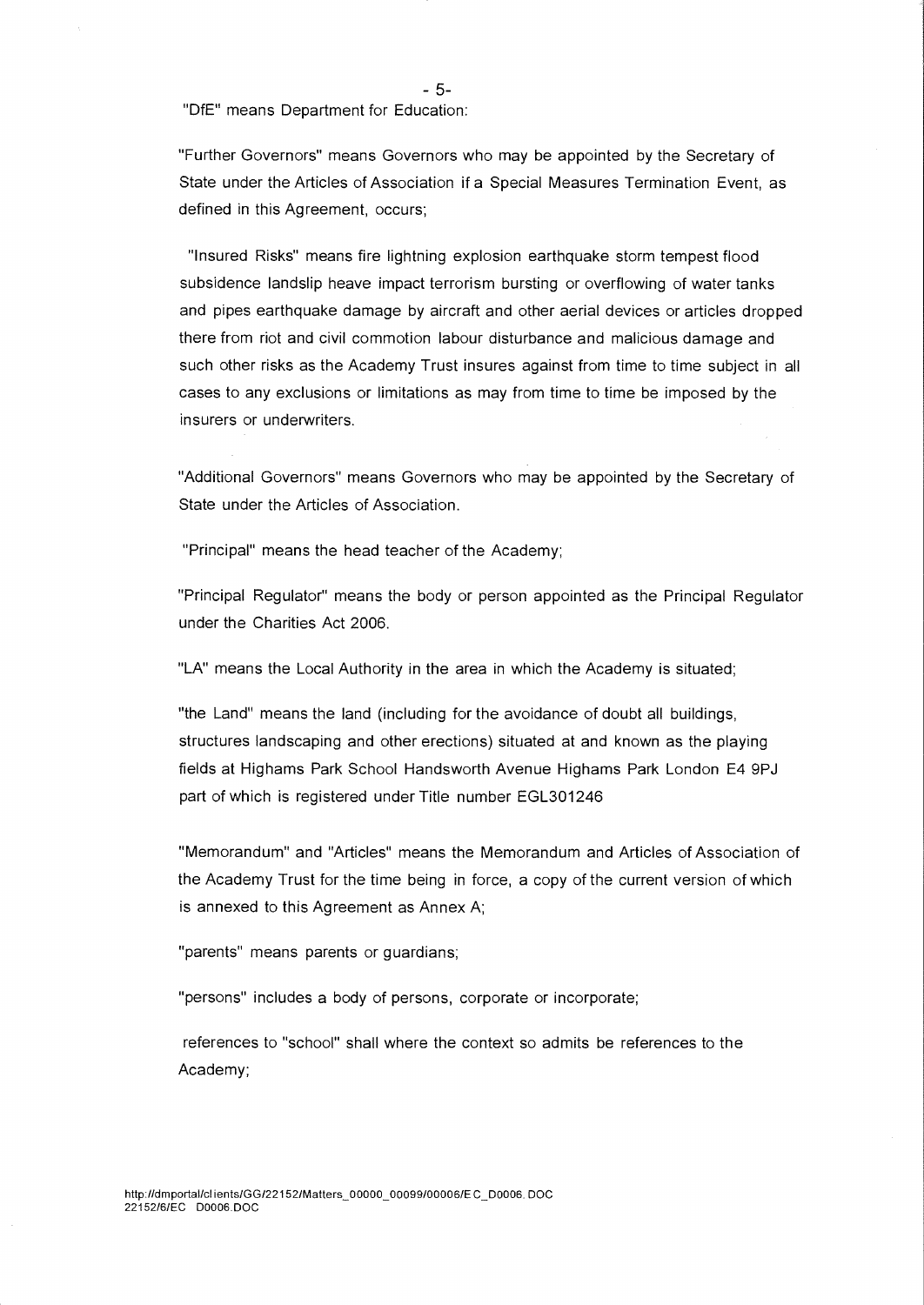- 6-

"SEN" means Special Educational Needs;

- 5) The Interpretation Act 1978 shall apply for the interpretation of this Agreement as it applies for the interpretation of an Act of Parliament.
- 6) Expressions defined in this Agreement shall have the same meaning where used in any Annex to this Agreement.
- 7) Questions arising on the interpretation of the arrangements in this Agreement shall be resolved by the Secretary of State after consultation with the Academy Trust.
- 8) Section 1 (3) of the Academies Act 2010 states that:
	- (3) An Academy agreement is an agreement between the Secretary of State and the other party under which-
		- (a) the other party gives the undertakings in subsection (5), and
		- (b) the Secretary of State agrees to make payments to the other party in consideration of those undertakings.

#### **LEGAL AGREEMENT**

9) In consideration of the Academy Trust undertaking to establish and maintain, and to carry on or provide for the carrying on of, an independent school in England to be known as Highams Park School ("the Academy") and having such characteristics as are referred to in clause 10, the Secretary of State agrees to make payments to the Academy Trust in accordance with the conditions and requirements set out in this Agreement. For the avoidance of doubt, any obligations imposed upon or powers given to the Academy by this Agreement are also imposed upon the Academy Trust.

# **CHARACTERISTICS OF THE ACADEMY**

- 10) The characteristics of the Academy set down in Section 1(6) of the Academies Act 2010, are that:
	- (a) the school has a curriculum satisfying the requirements of section 78 of EA 2002 (balanced and broadly based curriculum)
	- (b) if the school provides secondary education, its curriculum for the secondary education has an emphasis on a particular subject area, or particular subject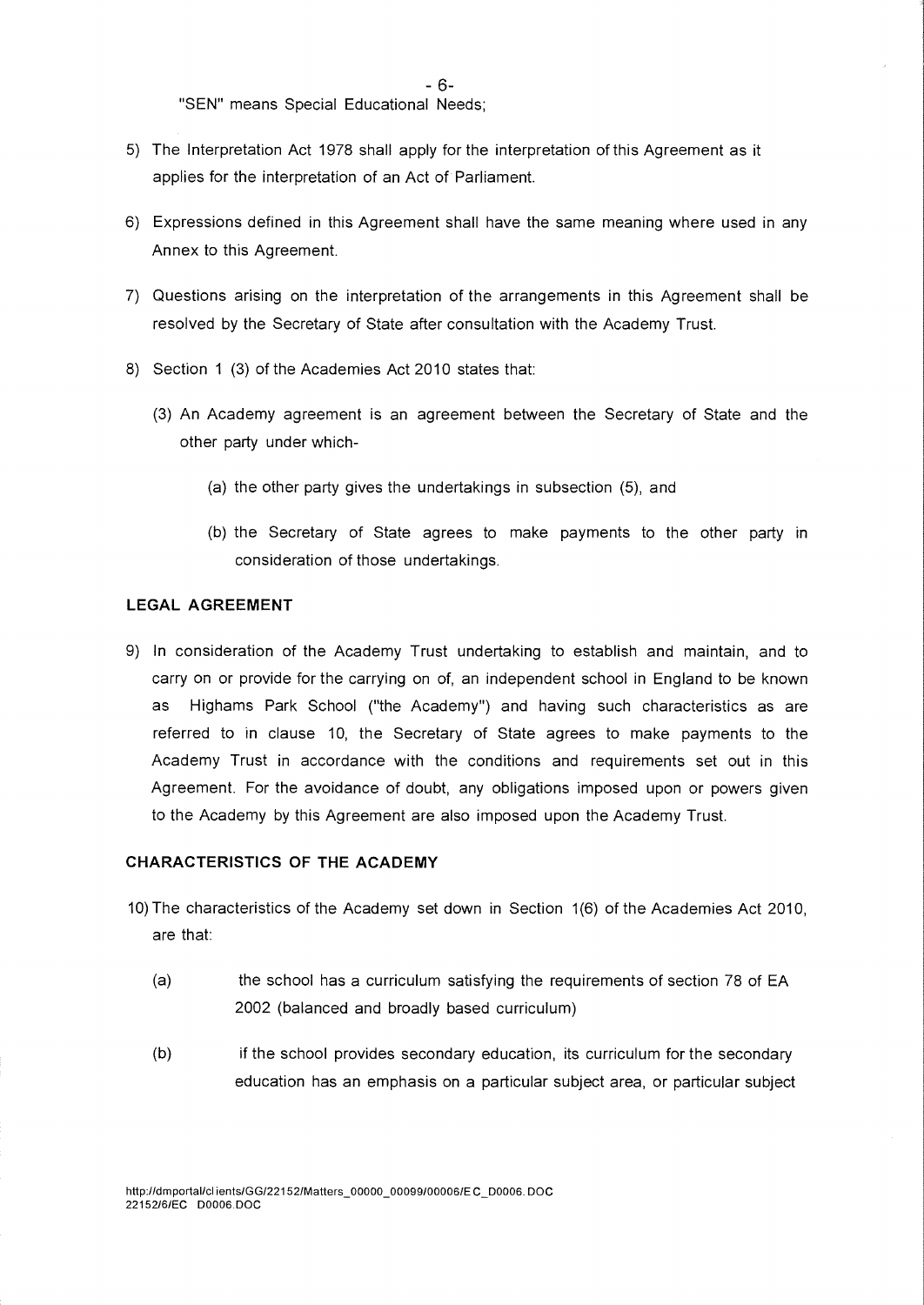-7 areas, specified in the Agreement;

- (c) the school provides education for pupils of different abilities
- (d) the school provides education for pupils who are wholly or mainly drawn from the area in which the school is situated.

#### **ACADEMY OPENING DATE**

11) The Academy shall open as a school on 1 October 2011 replacing the predecessor voluntary aided Highams Park School which shall cease to be maintained by the Local Authority on that date, which date shall be the conversion date within the meaning of the Academies Act 2010.

# **CONDITIONS OF GRANT**

# **General**

12) Other conditions and requirements in respect of the Academy are that:

(a) the school will be at the heart of its community, promoting community cohesion and sharing facilities with other schools and the wider community;

(b) there will be assessments of pupils performance as they apply to maintained schools and the opportunity to study for external qualifications in accordance with clause 29 (d); (c) the admissions policy and arrangements for the school will be in accordance with admissions law, and the DfE Codes of Practice, as they apply to maintained schools; (d) teachers' levels of pay and conditions of service for ail employees will be the responsibility of the Academy Trust save that when entering into a contract of employment with any person the Academy Trust shall be bound by and act in accordance with such guidance as the Secretary of State may publish in relation to the maximum salary that may be paid to employees of Academies;

(e) there will be an emphasis on the needs of the individual pupils including pupils with special education needs (SEN), both those with and without statements of SEN; (f) there will be no charge in respect of admission to the school and the school will only charge pupils where the law allows maintained schools to charge;

(g) the Academy Trust shall as soon as reasonably practicable establish an appropriate mechanism for the receipt and management of donations and shall use reasonable endeavours to procure donations through that mechanism for the purpose of the objects specified in the Articles.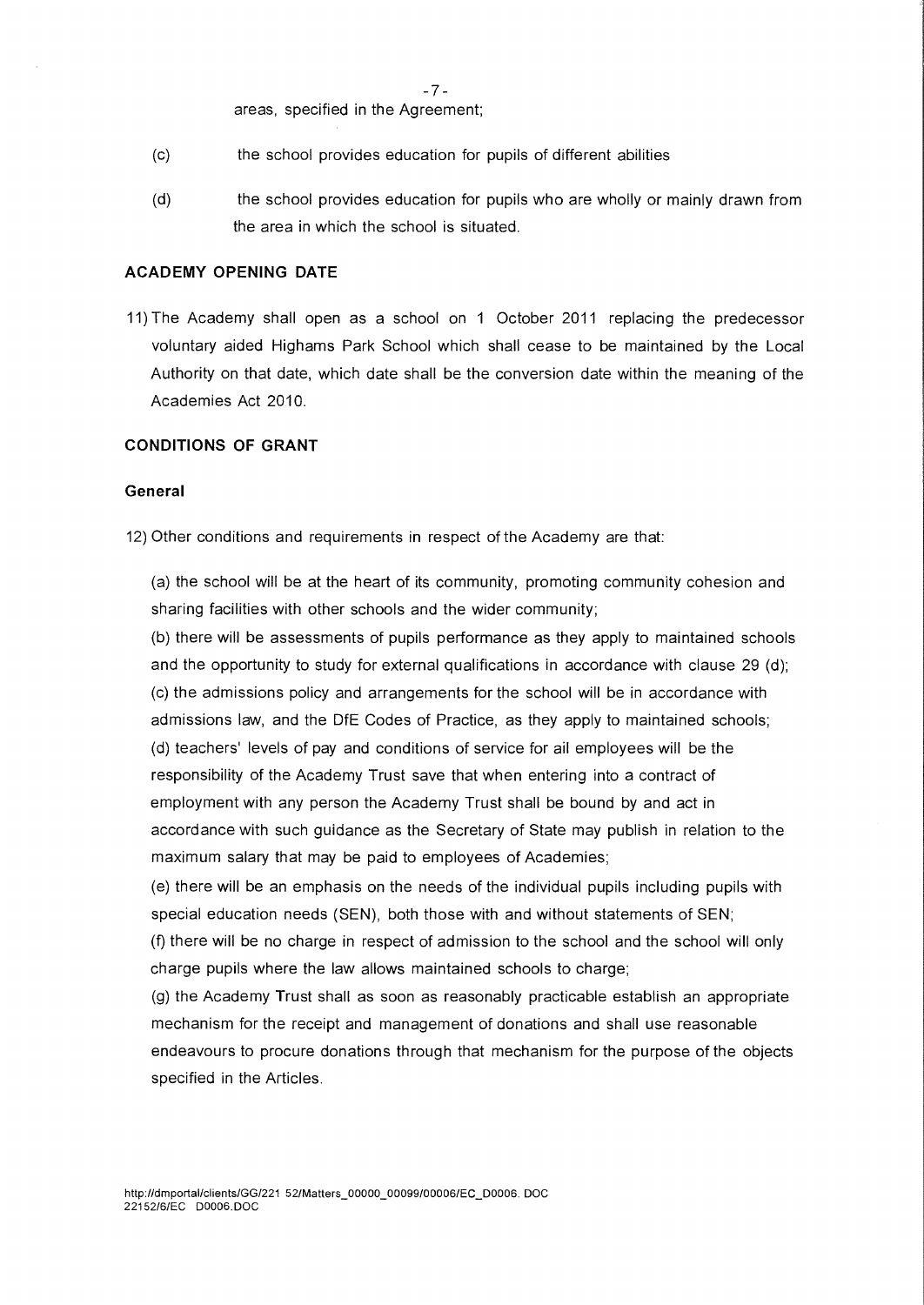#### **Governance**

- 13) The Academy will be governed by a governing body ("the Governing Body") who are the Directors of the company constituted under the Memorandum and Articles of the Academy Trust.
- 14) The Governing Body shall have regard to (but for the avoidance of doubt shall not be bound by) any guidance as to the governance of academies that the Secretary of State may publish.

# **Conduct**

15) The Academy shall be conducted in accordance with:

- a) the Memorandum and Articles, which shall not be amended by the Academy Trust without the written consent of the Secretary of State, such consent not to be unreasonably withheld;
- b) all provisions by or under statute which confer rights or impose obligations on Academies including, without limitation, the independent schools standards prescribed under section 157 of the Education Act 2002 to the extent they apply to the Academy;
- c) the terms of this Agreement.

#### **Criminal Records Bureau Checks**

16) The Academy shall comply with the requirements of paragraph 4 of the Schedule to the Education (Independent School Standards) (England) Regulations 2003 (as amended) in relation to carrying out enhanced criminal records checks, obtaining enhanced criminal records certificates and making any further checks, as required and appropriate for members of staff, supply staff, individual Governors and the Chair of the Governing Body.

#### **Pupils**

- 17) The planned capacity of the Academy is 1337 in the age range 11-18, including a sixth form of 509 places. The Academy will be an all ability inclusive school whose requirements for:
	- a) the admission of pupils to the Academy are set out in Annex B to this Agreement;
	- b) the admission to the Academy of and support for pupils with SEN and with disabilities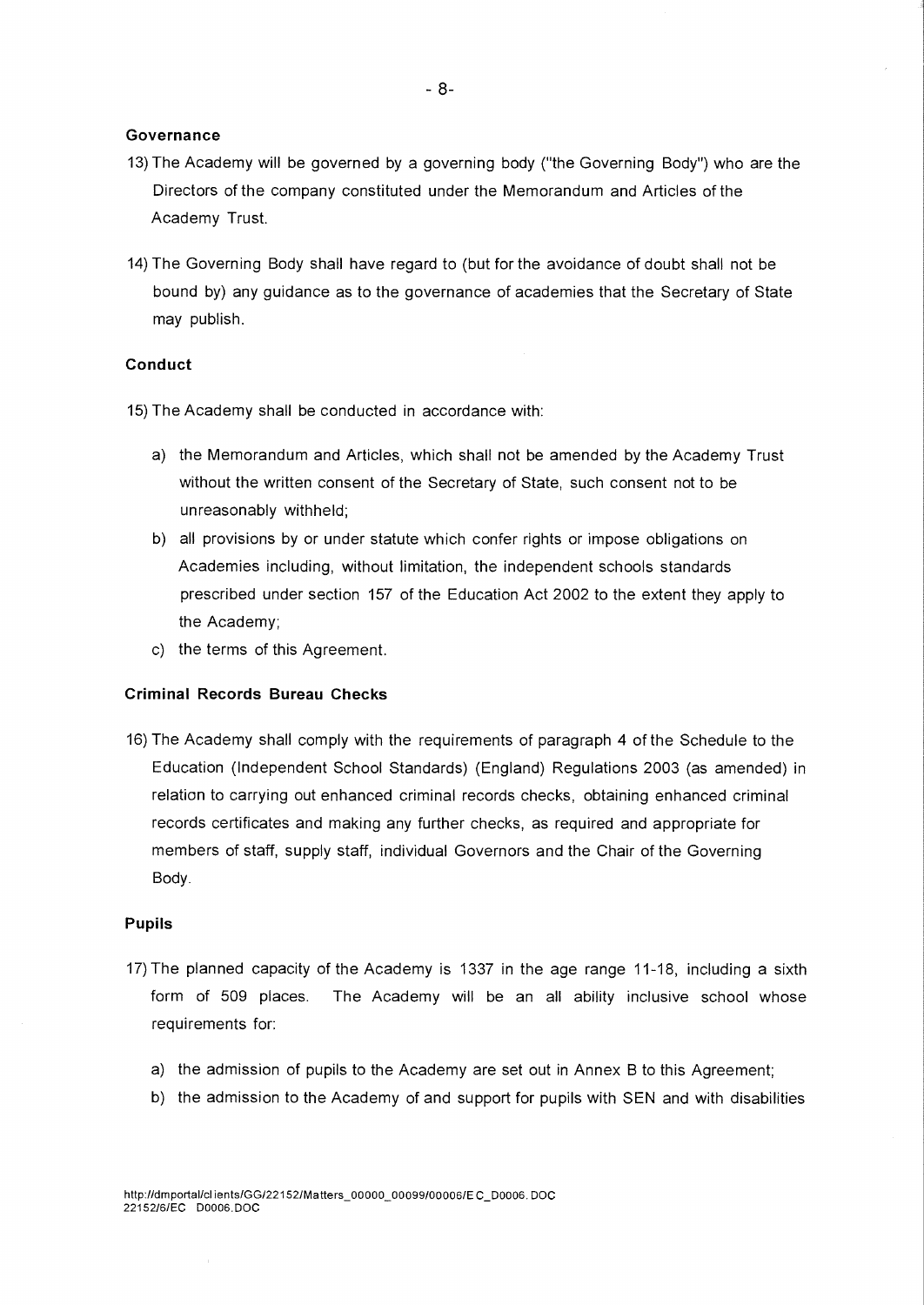(for pupils who have and who do not have statements of SEN) are set out in Annex C to this Agreement;

c) pupil exclusions are set out in Annex D to this Agreement.

## **Designated Teacher for Looked After Children**

17A) The Academy Trust will in respect of the Academy act in accordance with, and be bound by, all relevant statutory and regulatory provisions and have regard to any guidance and codes of practice issued pursuant to such provisions, as they apply at any time to a maintained school, relating to the designation of a person to manage the teaching and learning programme for children who are looked after by an LA and are registered pupils at the school. For the purpose of this clause, any reference to the governing body of a maintained school in such statutory and regulatory provisions, or in any guidance and code of practice issued pursuant to such provisions, shall be deemed to be references to the Governing Body of the Academy Trust.

#### **Teachers and other staff**

- 18) Subject to clause 19, the Academy Trust shall not employ anyone under a contract of employment or for services to carry out planning and preparing lessons and courses for pupils, delivering lessons to pupils, assessing the development, progress and attainment of pupils, and reporting on the development, progress and attainment of pupils ("specified work") who is not either:
	- a) a qualified teacher within the meaning of regulations made under section 132 of the Education Act 2002; or
	- b) otherwise eligible to do specified work under the Education (Specified Work and Registration) (England) Regulations 2003 (SI 2003/1663), which for the purpose of this clause shall be construed as if the Academy were a maintained school.

19) Clause 18 does not apply to anyone who:

- a) was transferred to the employment of the Academy Trust by virtue of the Transfer of Undertakings (Protection of Employment) Regulations 2006;
- b) immediately prior to the transfer, was employed to do specified work; and
- c) immediately prior to the transfer, was not:
	- (i) a qualified teacher within the meaning of regulations made under section 132 of the Education Act 2002 and registered with full registration with the appropriate body, or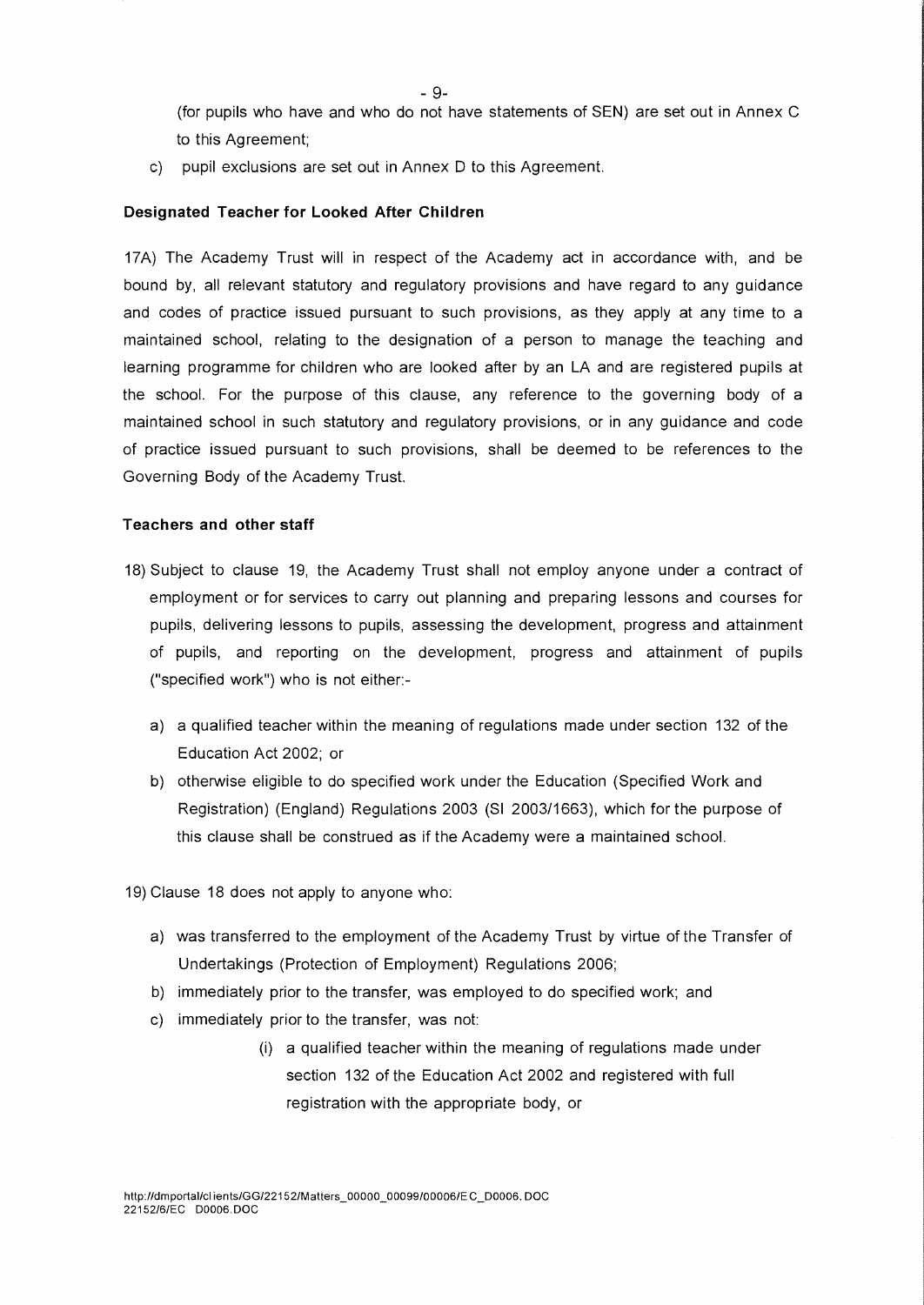$-10-$ 

(ii) eligible to do specified work under the Education (Specified Work and Registration) (England) Regulations 2003 (SI 2003/1663)

("transferred staff member"). The Academy Trust shall use its best endeavours to ensure that any transferred staff member who undertakes specified work and does not meet the requirements of clause 18(a) or clause 18(b) meets such requirements as soon as possible.

- 20) The Academy Trust shall ensure that all teachers employed at the Academy have access to the Teachers Pension Scheme and, in so doing, will comply with the statutory provisions underlying the scheme.
- 21) The Academy Trust shall ensure that all employees at the Academy other than teachers have access to the Local Government Pension Scheme.

# **Curriculum, curriculum development and delivery and RE and collective worship**

- 22) The curriculum provided by the Academy to pupils up to the age of 16 shall be broad and balanced with an emphasis in its secondary curriculum on Technology and Sport.
- 23) The Academy Trust shall ensure that the broad and balanced curriculum includes English, Mathematics and Science.
- 24) The Academy Trust shall make provision for the teaching of religious education and for a daily act of collective worship at the Academy.
- 25) Not used.
- 26) Where the Academy has not been designated with a religious character in accordance with section 124B of the School Standards and Framework Act 1998 or further to Section 6(8) of the Academies Act 2010:
	- a) subject to clause 27, the Academy Trust shall ensure that provision shall be made for religious education to be given to all pupils at the Academy in accordance with the requirements for agreed syllabuses in section 375(3) of the Education Act 1996 and paragraph 2(5) of Schedule 19 to the School Standards and Framework Act 1998;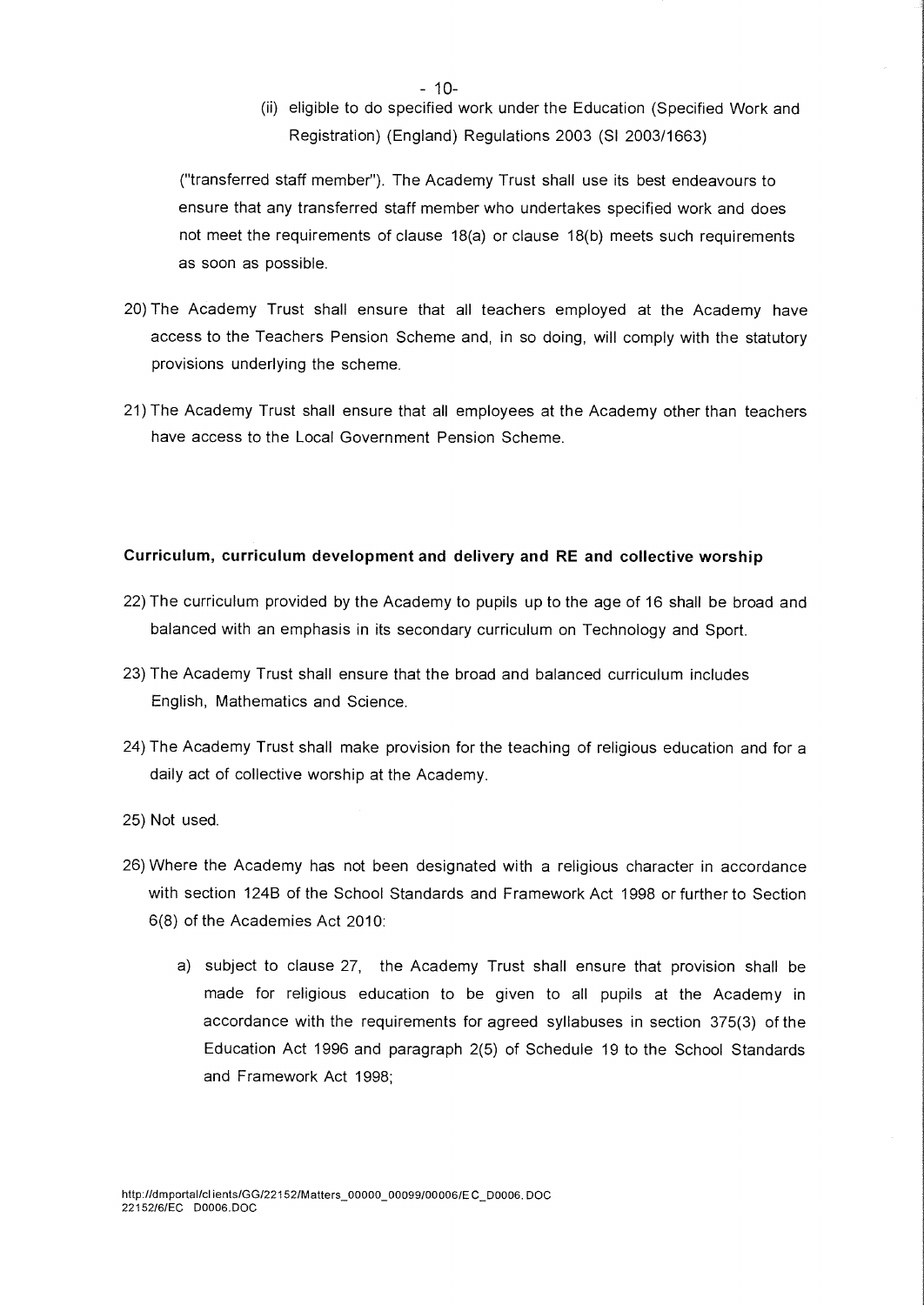- b) subject to clause 27, the Academy Trust shall ensure that the Academy complies with the requirements of section 70(1) of, and Schedule 20 to, the School Standards and Framework Act 1998 as if it were a community, foundation or voluntary school which does not have a religious character, except that the provisions of paragraph 4 of that Schedule do not apply. The Academy may apply to the Secretary of State for consent to be relieved of the requirement imposed by paragraph 3(2) of that Schedule, the Secretary of State's consent to such an application not to be unreasonably withheld or delayed.
- 27) Section 71(1) (6) and (8) of the School Standards and Framework Act 1998 shall apply as if the Academy were a community, foundation or voluntary school, and as if references to "Religious Education" and to "Religious Worship" in that section were references to the religious education and religious worship provided by the Academy in accordance with clauses 25 or 26 as appropriate.
- 28) The Academy Trust shall have regard to any guidance issued by the Secretary of State on sex and relationship education to ensure that children at the Academy are protected from inappropriate teaching materials and they learn the nature of marriage and its importance for family life and for bringing up children.

#### Assessment

- 29) The Secretary of State will notify the appropriate body for assessment purposes about the Academy.
	- a) The Academy Trust shall ensure that the Academy complies with any guidance issued by the Secretary of State from time to time to ensure that pupils take part in assessments and in teacher assessments of pupil's performance as they apply to maintained schools.
	- b) The Academy Trust shall report to any body on assessments under clause 29 as the Secretary of State shall prescribe and shall provide such information as may be required by that body as applies to maintained schools.
	- c) In respect of all Key Stages, the Academy Trust will submit the Academy to monitoring and moderation of its assessment arrangements as prescribed by the Secretary of State.
	- d) The Academy Trust may not offer courses at the Academy which lead to external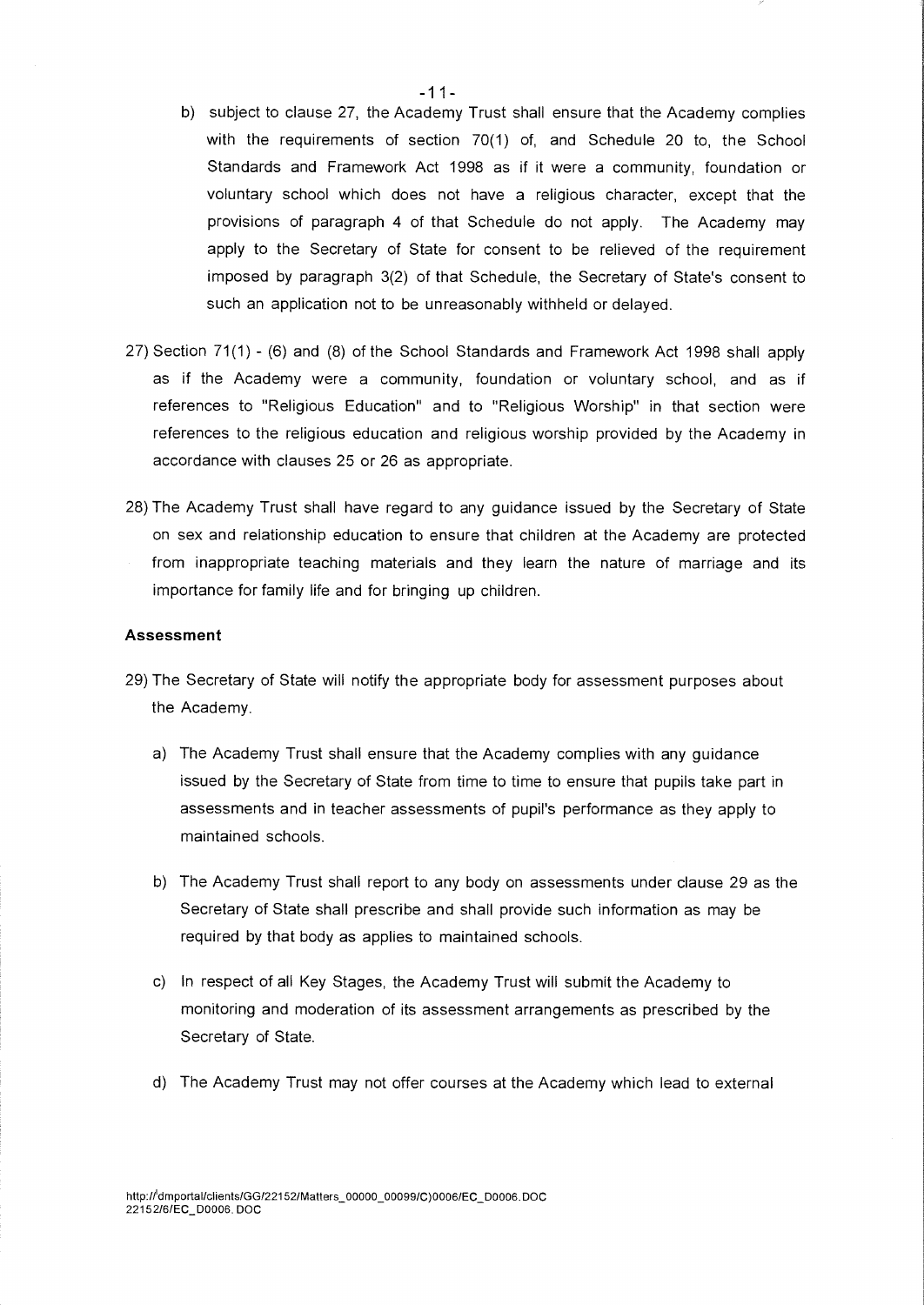qualifications, as defined in section 96 of the Learning and Skills Act 2000, unless the Secretary of State gives specific approval for such courses.

#### **Exclusions Agreement**

- 30) The Academy Trust shall, if invited to do so by an LA, enter into an agreement in respect of the Academy with that LA, which has the effect that where:
	- a) the Academy Trust admits a pupil to the Academy who has been permanently excluded from a maintained school, the Academy itself or another Academy with whom the LA has a similar agreement; or
	- b) the Academy Trust permanently excludes a pupil from the Academy

payment will flow between the Academy Trust and the LA in the same direction and for the same amount that it would, were the Academy a maintained school, under Regulations made under section 47 of the School Standards and Framework Act 1998 relating to the addition or deduction of a maintained school's budget following a permanent exclusion or the admission of a permanently excluded pupil. At the date of this Agreement, the applicable Regulation is Regulation 23 of the School Finance (England) Regulations 2008.

#### **School Meals**

- 31)The Academy Trust shall, if requested to do so by or on behalf of any pupils at the Academy, provide school lunches for those pupils unless it would be unreasonable for it to do so. Subject to the provisions of clause 32 charges may be levied for lunches, but the Academy Trust shall otherwise fund the cost of such school lunches from its GAG.
- 32) In relation to a pupil who is himself or whose parents are in receipt of benefits mentioned in section 512ZB of the Education Act 1996 (or equivalent provision governing the entitlement to free school lunches of pupils at maintained schools), the Academy Trust shall ensure that a school lunch is provided for such a pupil free of charge to be funded out of the Academy Trust's GAG.

## **Charging**

33) Sections 402 (Obligation to enter pupils for public examinations), 450 - 457 (charges), 459 (regulations about information about charges and school hours) and 460 (voluntary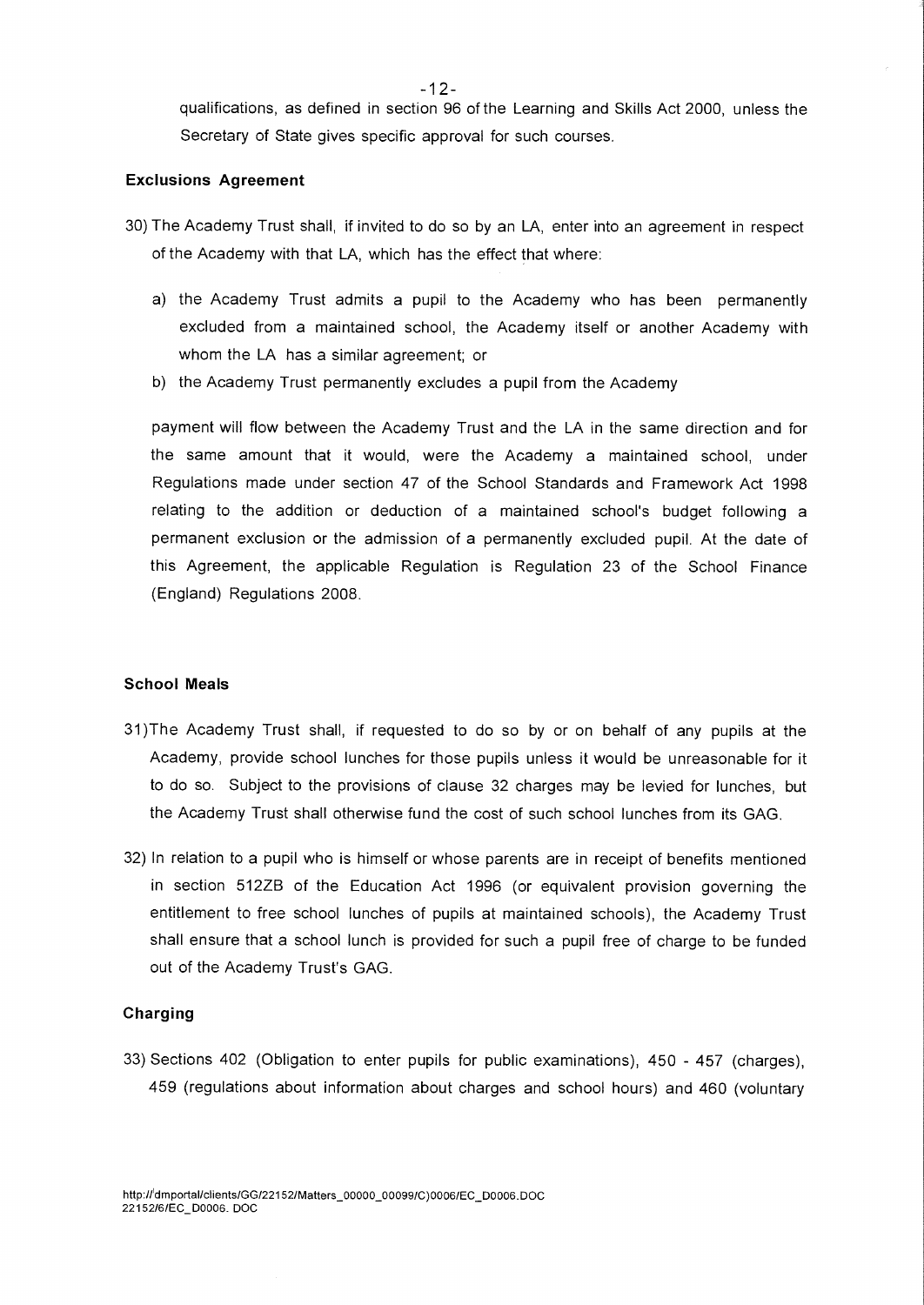contributions), 461 (recovery of sums as civil debt) - 462 (Interpretation re charges) of the Education Act 1996 shall be deemed to apply to the Academy with the following modifications:

- a) references to any maintained school shall be treated as references to the Academy;
- b) references to registered pupils shall be treated as references to registered pupils at the Academy;
- c) references to the governing body or the local education authority shall, in each case, be treated as references to the Academy Trust;
- d) the charging and remissions policies required to be determined under section 457, and any amendment thereto, shall require the approval of the Secretary of State; and
- e) the Academy Trust may charge persons who are not registered pupils at the Academy for education provided or for facilities used by them at the Academy.

## **GRANTS TO BE PAID BY THE SECRETARY OF STATE**

#### **General**

- 34) The Secretary of State shall pay grants towards capital and Recurrent Expenditure for the Academy. Except with the Secretary of State's prior agreement, the Academy Trust shall not budget for its expenditure in any Academy Financial Year in excess of expected income. The Academy Trust shall not enter into commitments which are likely to have substantial implications for future levels of grant, or for the period for which grant may be required. No decision by the Academy Trust shall commit the Secretary of State to paying any particular amount of grant.
- 35) "Recurrent Expenditure" means any expenditure on the establishment, conduct, administration and maintenance of the Academy which does not fall within the categories of capital expenditure set out at clause 36. The Secretary of State shall pay two separate and distinct grants in respect of Recurrent Expenditure: General Annual Grant ("GAG") and Earmarked Annual Grant ("EAG").

#### **Capital Grant**

- 36) "Capital Expenditure" means expenditure on:
	- a) the acquisition of land and buildings;
	- b) the erection, enlargement, improvement or demolition of any building including fixed plant, installation, wall, fence or other structure, or any playground or hard standing;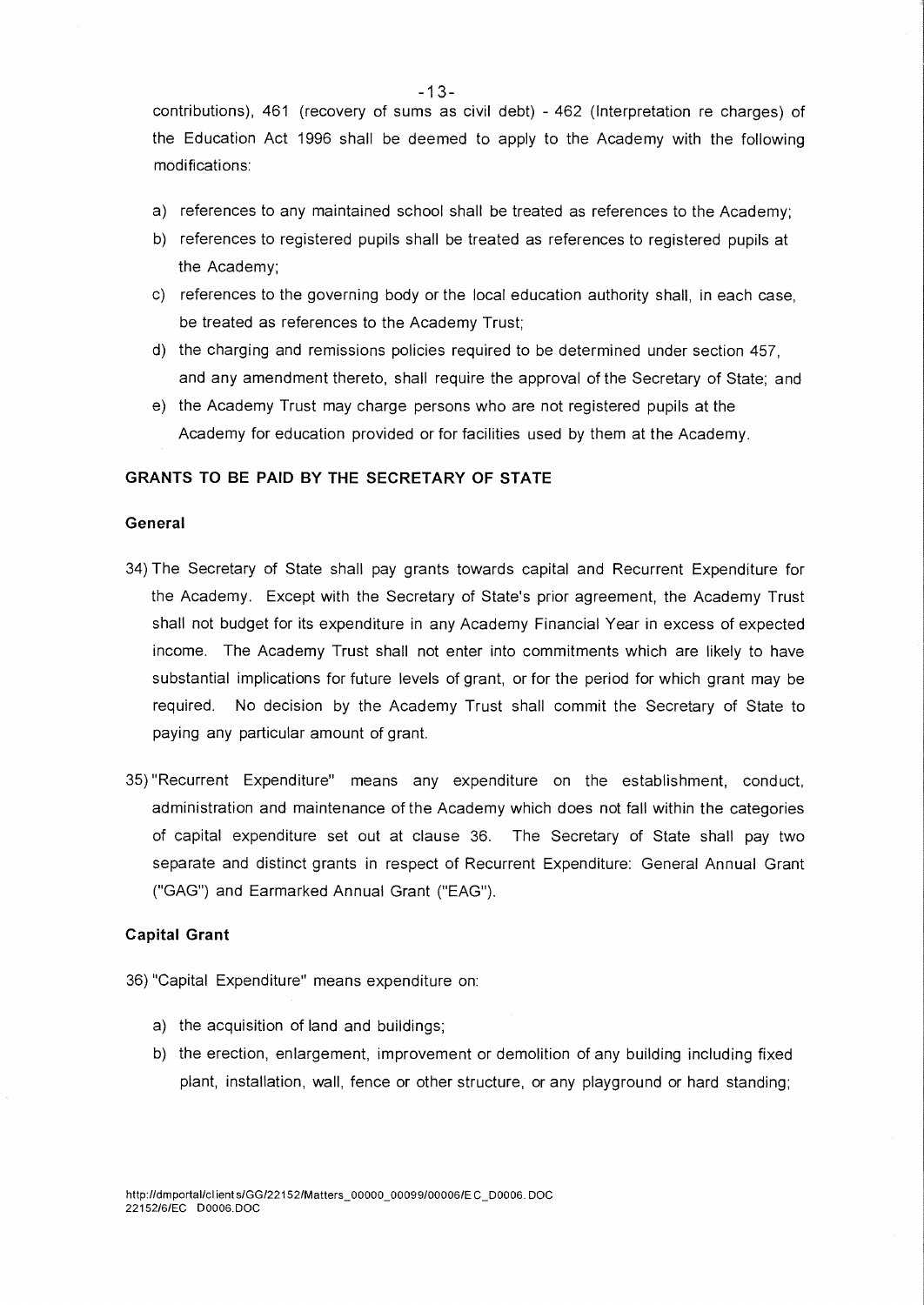- -14-
- c) the installation of electrical, mechanical or other services;
- d) the purchase of vehicles and other self-propelled mechanical equipment;
- e) the installation and equipping of premises with furnishings and equipment, other than necessary replacements, repairs and maintenance due to normal wear and tear;
- 0 the installation and equipping of premises with computers, networking for computers, operating software and information and communication technology equipment, other than necessary updates or necessary replacements, repairs and maintenance due to normal wear and tear;
- g) the provision and equipping of premises, including playing fields and other facilities for social activities and physical recreation;
- h) works of a permanent character other than the purchase or replacement of minor day-to day items;
- i) any major repairs or replacements which are specified as constituting capital expenditure in any grant letter relating to them;
- j) such other items (whether of a like or dissimilar nature to any of the foregoing) of a substantial or enduring nature as the Secretary of State may agree shall constitute capital expenditure for the purposes of this Agreement;
- k) all professional fees properly and reasonably incurred in connection with the provision of any of the above;
- I) VAT and other taxes payable on any of the above.

"Capital Grant" means grant paid to the Academy Trust in respect of Capital Expenditure.

- 37) Where the Academy is to open in new premises, or where existing premises are to be substantially refurbished or remodelled to enable the Academy to open in such premises, the Secretary of State, may, in his absolute discretion be responsible for meeting the incurred Capital Expenditure for that Academy. To that end, the Secretary of State will consider providing funding in accordance with any arrangements as he considers appropriate.
- 38)Any Capital Expenditure incurred in respect of the Academy on which Capital Grant payments are sought from the Secretary of State will require the specific prior written agreement of the Secretary of State, which agreement shall not be unreasonably withheld or delayed.
- 39)Any payment of Capital Grant to the Academy Trust under this Agreement is subject to the fulfilment of the following conditions:
	- a) such grants are used solely to defray expenditure approved by the Secretary of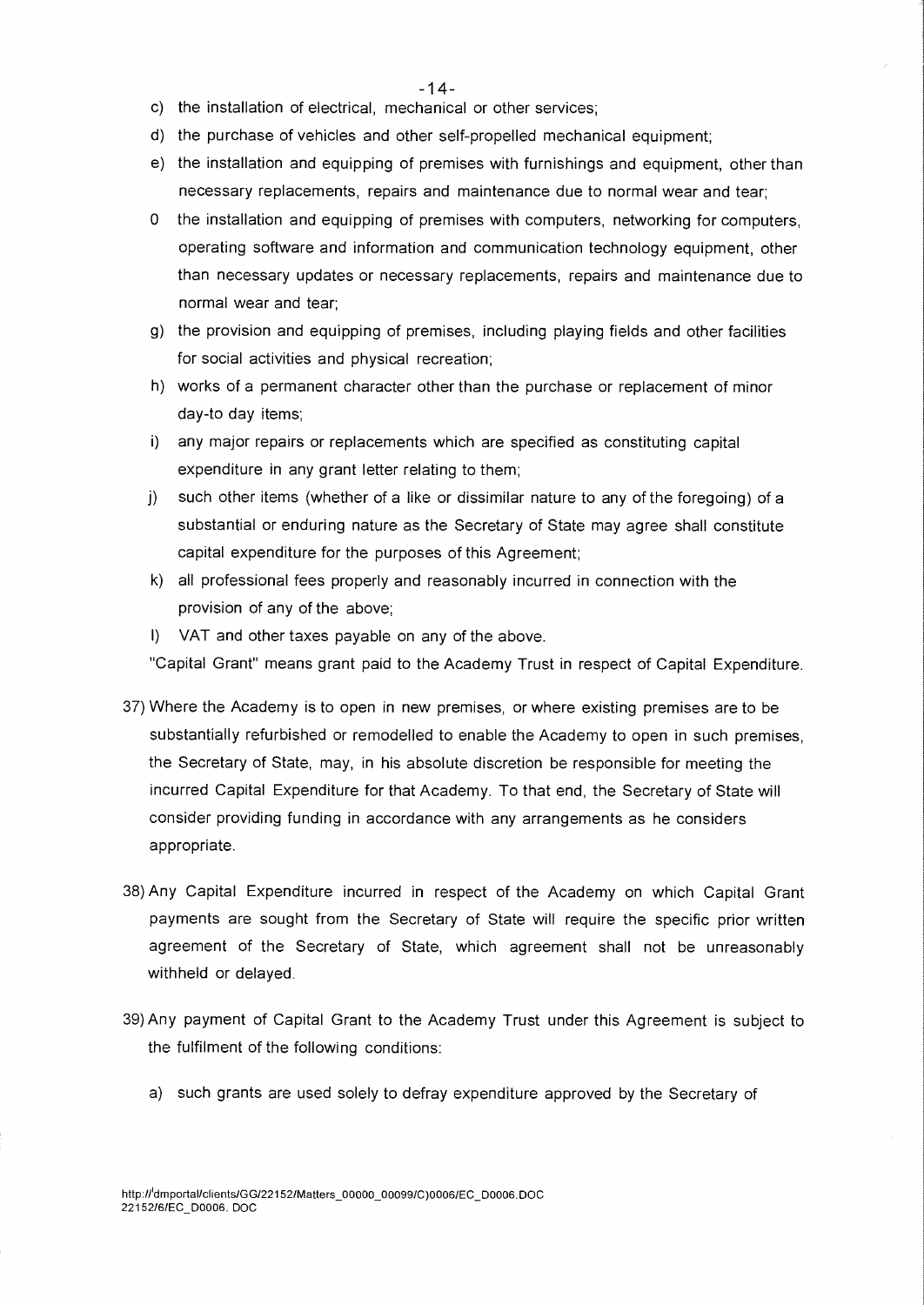State;

b) the Academy Trust certifying and providing evidence that all planning and other consents necessary for the development and all related infrastructure to be completed have been obtained or put in place.

#### **Arrangements for Payment of Capital Grant**

40) Capital Grant will be paid by the Secretary of State to the Academy Trust on the basis of claims for grant submitted to the Secretary of State in the notified format with supporting invoices and certificates as required by the Secretary of State. Capital Grant will be paid within 21 days from the day on which a claim for grant is received if the claim is in the proper format, supported by the appropriate documentation and the conditions on its payment set out at clause 39 are complied with. If a dispute arises as to whether a claim is or is not acceptable both parties undertake to attempt to resolve it in good faith. In the event of such a dispute, the Secretary of State shall pay to the Academy Trust so much of the claim as shall not be in dispute.

#### **Implementation Grantl**

- 41) "Implementation Grant" means payments towards Recurrent Expenditure incurred for the establishment of the Academy prior to it opening.
- 42) The Secretary of State may enter into an agreement with a third party ("Project Management Company") for the provision of project management services to assist in the establishment of the Academy. Where such an agreement has been entered into, the Secretary of State shall pay Implementation Grant to the Project Management Company in accordance with that agreement.
- 43) If the Secretary of State has indicated that Implementation Grant will be payable, the Academy Trust shall prepare and submit to the Secretary of State a budget showing expected Recurrent Expenditure to be incurred by the Academy Trust before the Academy opens and for which grant is sought. This budget must either be agreed to or modified by the Secretary of State as he considers appropriate ("Approved Implementation Budget").
- 44) Both parties recognise that as the project develops it may be necessary to revise individual costs in the Approved Implementation Budget and to move costs between

 $1$  Note that the Secretary of State will not pay Implementation Grant pursuant to these clauses in relation to schools applying to convert further to the Academies Act 2010.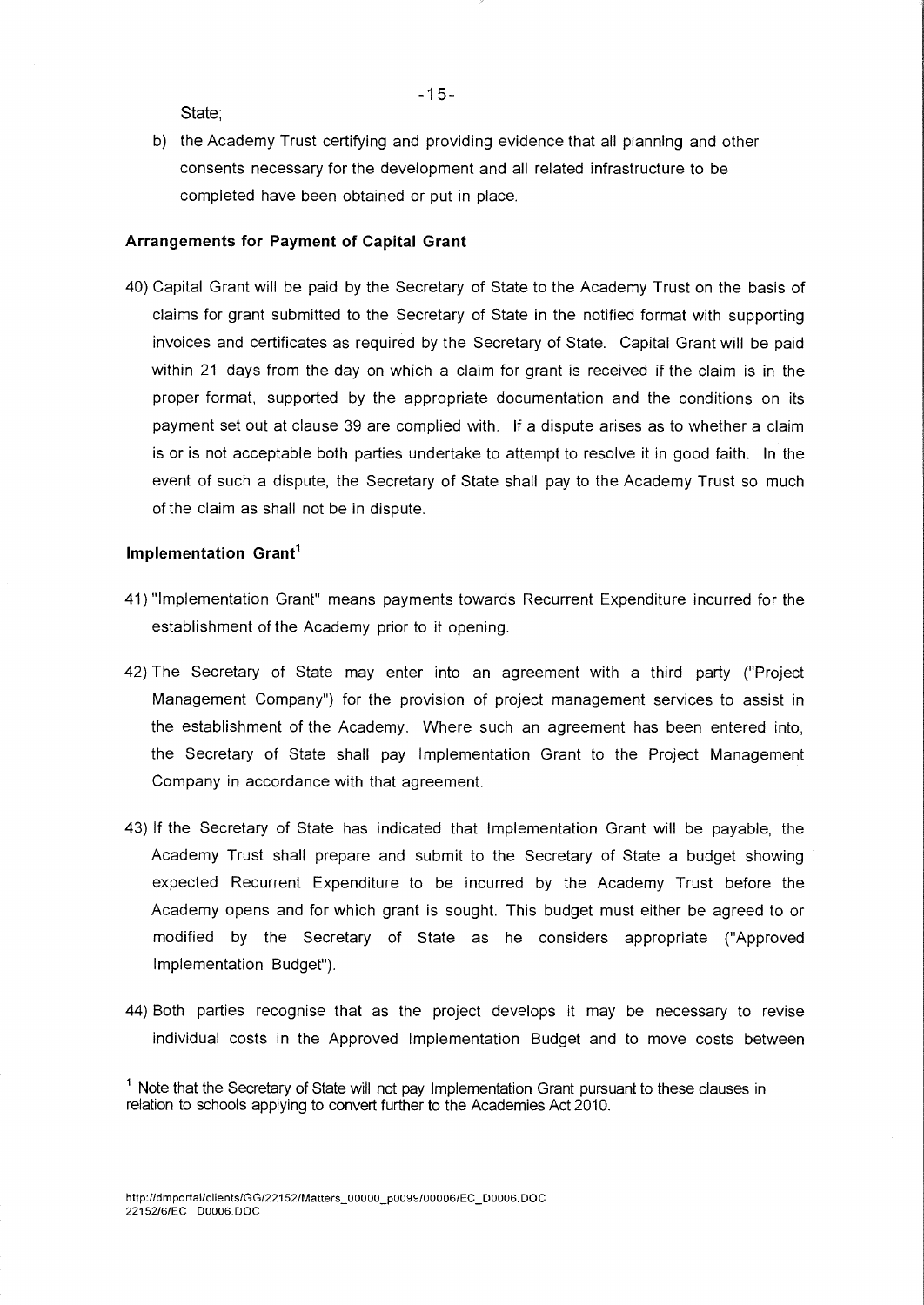budget headings in order to ensure that the project remains within its approved budget. Where the Academy Trust wishes to make such an adjustment of over £10,000, the reason for the change and a revised budget must be submitted to the Secretary of State for approval.

- 45) The Secretary of State will pay Implementation Grant to the Academy Trust on the basis of claims for grant submitted to the Secretary of State in accordance with the Approved Implementation Budget and in the notified format with supporting invoices, receipts and documents as required by the Secretary of State. If the grant claim is acceptable, the Secretary of State undertakes to pay the amount due within 21 days from the day on which it was received. If a dispute arises over whether a grant claim or part of it is acceptable, both parties undertake to attempt to resolve the dispute in good faith.
- 46) Any amount in the Approved Implementation Budget in respect of which the expenditure has not been incurred by the Academy Trust by the date on which the Academy opens will lapse and no Implementation Grant will be payable in respect of that part of the Approved Implementation Budget. Any amount of Implementation Grant which has been paid but remains unexpended on relevant expenditure by the date on which the Academy opens will, without prejudice to any other mode of recovery, be taken into account in determining the total amount of grant to be paid to the Academy Trust after the Academy has opened. Any amount of Implementation Grant which is found to have been used on ineligible expenditure will, without prejudice to any other mode of recovery, be taken into account in determining the total amount of grant to be paid to the Academy Trust.

#### **General Annual Grant**

- 47) GAG will be paid by the Secretary of State to the Academy Trust in order to cover the normal running costs of the Academy. These will include, but are not limited to:
	- a) teachers' salaries and related costs (including full and part time teaching staff and seconded teachers);
	- b) non-teaching staff salaries and related costs (including pension contributions, educational support staff, administrative and clerical staff and manual and premises related staff);
	- c) employees' expenses;
	- d) the purchase, maintenance, repair and replacement:
		- (i) of teaching and learning materials and other educational equipment,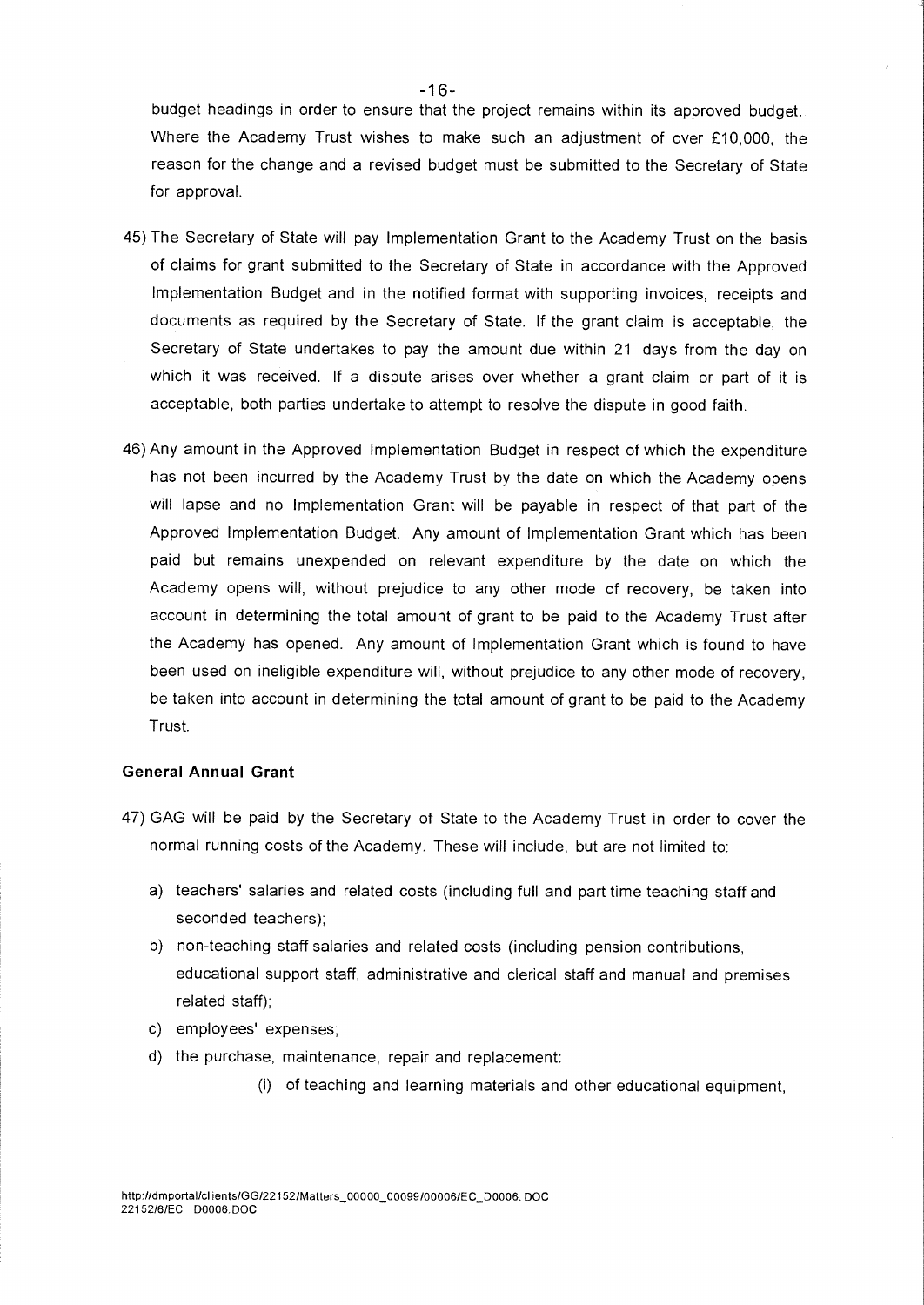including books, stationery and ICT equipment and software, sports equipment and laboratory equipment and materials;

- (ii) of other supplies and services;
- e) examination fees;
- f) repairs, servicing and maintenance of buildings (including redecoration, heating, plumbing, lighting etc); maintenance of grounds (including boundary fences and walls); cleaning materials and contract cleaning; water and sewage; fuel and light (including fuel oil, solid and other fuel, electricity and gas); rents; rates; purchase, maintenance, repairs and replacement of furniture and fittings;
- g) insurance;
- h) medical equipment and supplies;
- i) staff development (including in-service training);
- j) curriculum development;
- k) the costs of providing school meals for pupils (including the cost of providing free school meals to pupils who are eligible to receive them), and discretionary grants to pupils to meet the cost of pupil support, including support for pupils with special educational needs or disabilities (taking account of the fact that separate additional money will be available for pupils with statements of special educational needs);
- I) administration;
- m) establishment expenses and other institutional costs.
- 48) Subject to clauses to 56-57, GAG for each Academy Financial Year for the Academy will be the total of the following areas of funding;
	- a) Formula Funding:Funding equivalent to the level of funding which would be provided through the funding formula of the LA to a maintained school which had all of that Academy's relevant characteristics, including its number of pupils;
	- b) Local Authority Central Spend Equivalent: Funding representing a proportion of the LA Education Budget money which the LA would be able to retain, from the nondelegated elements of the Schools Budget and the relevant items in the LA Budget, if the Academy were a maintained school. The proportion which this funding will represent will be based on the elements of the LA's Section 251 Budget Return which are relevant to that Academy.
	- c) Specialist Schools Allowance: Funding equivalent to that which a maintained school with the Academy's characteristics would receive in respect of their participation in the specialist schools programme. In the year of conversion, this may continue to be paid by the Local Authority;

- 17 -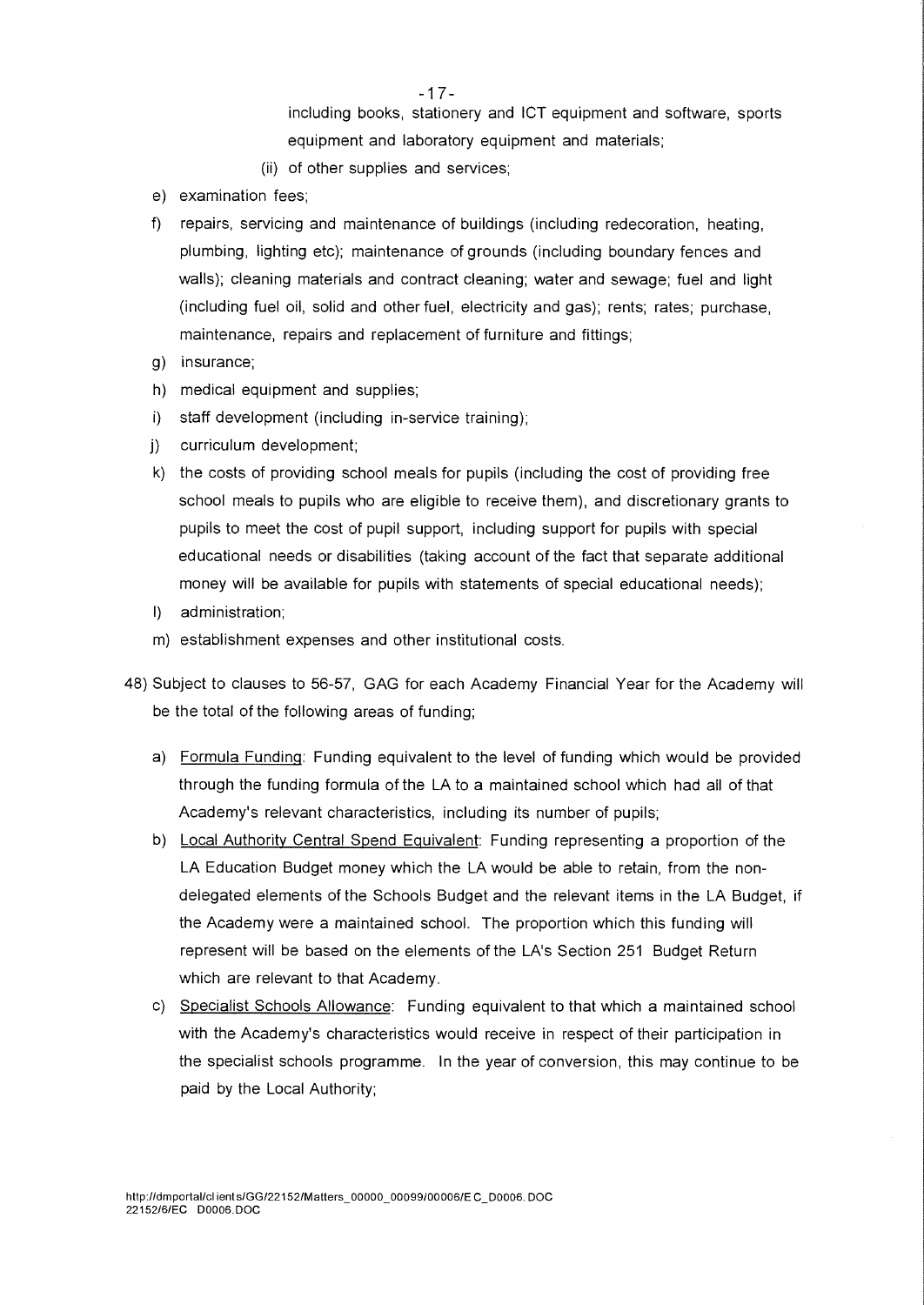- 49) The GAG for each Academy Financial Year for the Academy will also include, payable on a basis equivalent to that applied to maintained schools:
	- a) funding for matters for which it is necessary for the Academy to incur extra costs, for as long as those costs are deemed necessary by the Secretary of State; and
	- b) payments in respect of further, specific grants made available to maintained schools, where the Academy meets the requisite conditions and criteria necessary for a maintained school to receive these grants.
- 50) Subject to clause 51, the basis of the pupil number count for the purposes of determining GAG for an Academy Financial Year for the Academy will be, in the first year of conversion, the same basis as that used by the Local Authority for determining the budget share of the predecessor maintained school as adjusted by numbers counted in any subsequent Schools Census, as determined by the Secretary of State. In subsequent years the basis of the pupil count will be as determined by the Secretary of State.
- 51) Once the conditions specified in clause 52 have been satisfied with respect to the Academy for the Academy Financial Year for which funding is being calculated, the basis of the pupil number count for the purpose of determining GAG for the Academy will be:
	- a) for the pupil number count for pupils in Year 11 and below, the Schools Census for the January preceding the Academy Financial Year in question; and
	- b) for the pupil number count for pupils in Year 12 and above, the formula which for the time being is in use for maintained schools for the calculation of pupil numbers for pupils in Year 12 and above for the purpose of calculating their level of funding.

52) For the purpose of clause 51, the conditions are:

- a) all planned Year-groups will be present at the Academy (that is, all the pupil cohorts relevant to the age-range of the Academy will have some pupils present); and
- b) the total number of pupils as measured in the Schools Census for the preceding January is 90% or more of the planned final size of the Academy, which is 1337.
- c) The Secretary of State has determined that the basis shall be as provided for in Clause 51.
- 53) For any Academy Financial Year in which GAG for the Academy has been calculated in accordance with clause 50, no adjustment shall be made to the following Academy

 $-18-$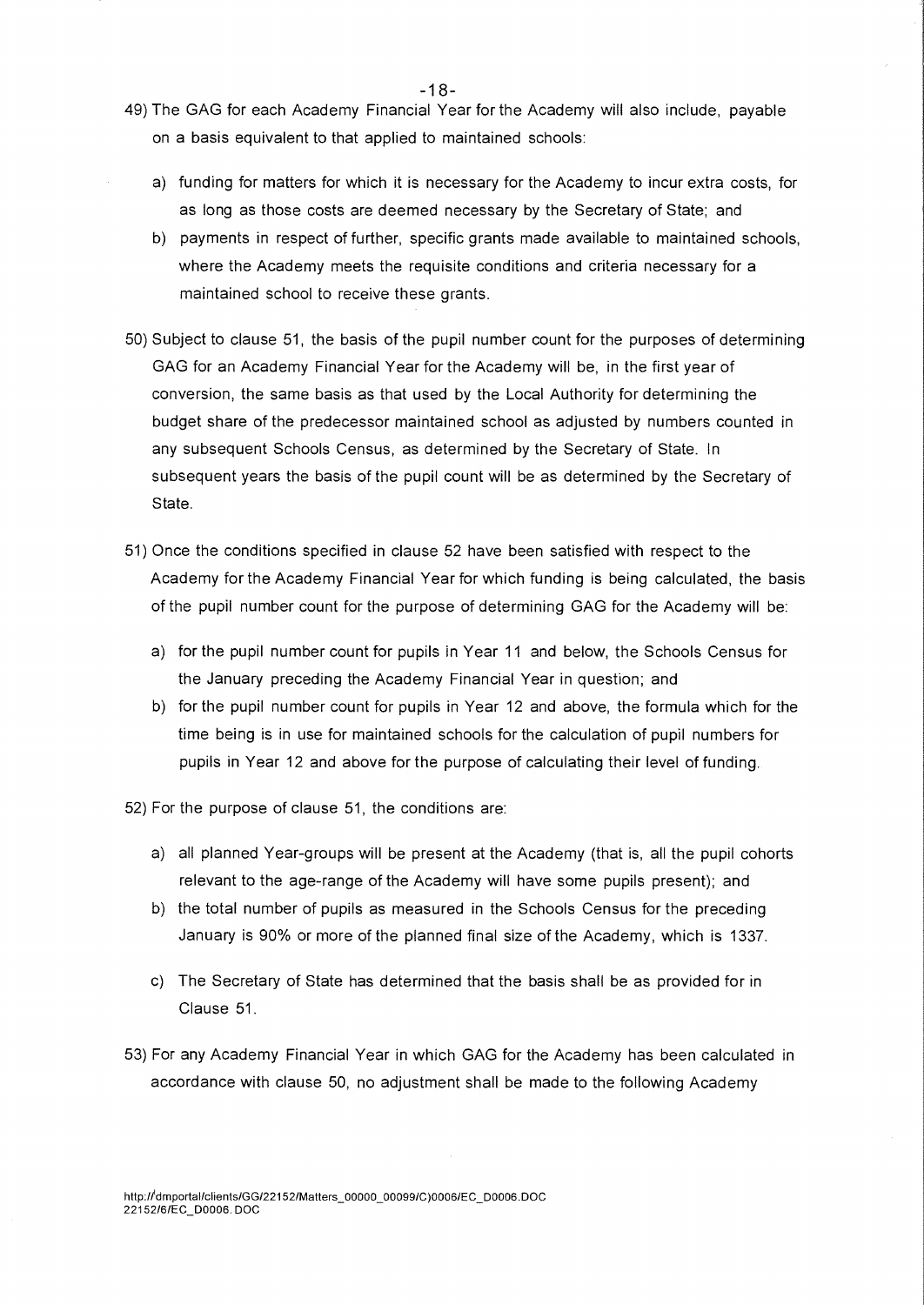Financial Year's formula funding element of GAG to recognise variation from the pupil count basis used.

- 54) For any Academy Financial Year in which GAG for the Academy is calculated in accordance with clause 51, no adjustment will be made to the formula funding element in the following Academy Financial Year's formula funding element of GAG unless the Academy Trust demonstrates to the satisfaction of the Secretary of State that there has been a significant impact on costs, such as an extra class. For any other element of GAG the Secretary of State may make adjustments to recognise a variation in pupil numbers from that used to calculate the element of grant in question; the basis of these will be set out in the annual letter of funding.
- 55) The Secretary of State recognises that:
	- a) Where the Academy opens with an intake representing only a proportion of the final planned size of the Academy, payments based simply upon the number of pupils present are unlikely to be sufficient to meet the Academy's needs in the Academy Financial Years before all age groups are present at their planned size (the "Start-up Period") because of a lack of economies of scale. The Secretary of State may pay an appropriately larger GAG in the Start-up Period than would be justified solely on the basis of the methods set out in clauses 48-54, in order to enable the Academy to operate effectively;<sup>2</sup>
	- b) Where the Academy opens with pupils transferred from one or more maintained schools which have closed, additional GAG resources may be required to take account of transitional costs including any costs associated with supporting the integration of pupils from the closed schools and, where necessary, to offer a dual curriculum. If the Secretary of State has indicated that such additional GAG will be payable, the Academy Trust will make a bid for this addition to GAG based upon need and providing appropriate supporting evidence.
- 56) During the Start-up Period or during the period when year groups are present who have transferred from a predecessor school or schools, the Secretary of State will pay a further element of GAG additional to that calculated in accordance with the methods set out in clauses 48-54 to allow the Academy to:
	- a) purchase a basic stock of teaching and learning materials (including library books,

 $2$  Note that a larger GAG for the Start-Up Period is not applicable to schools applying to convert further to the Academies Act 2010.

 $-19-$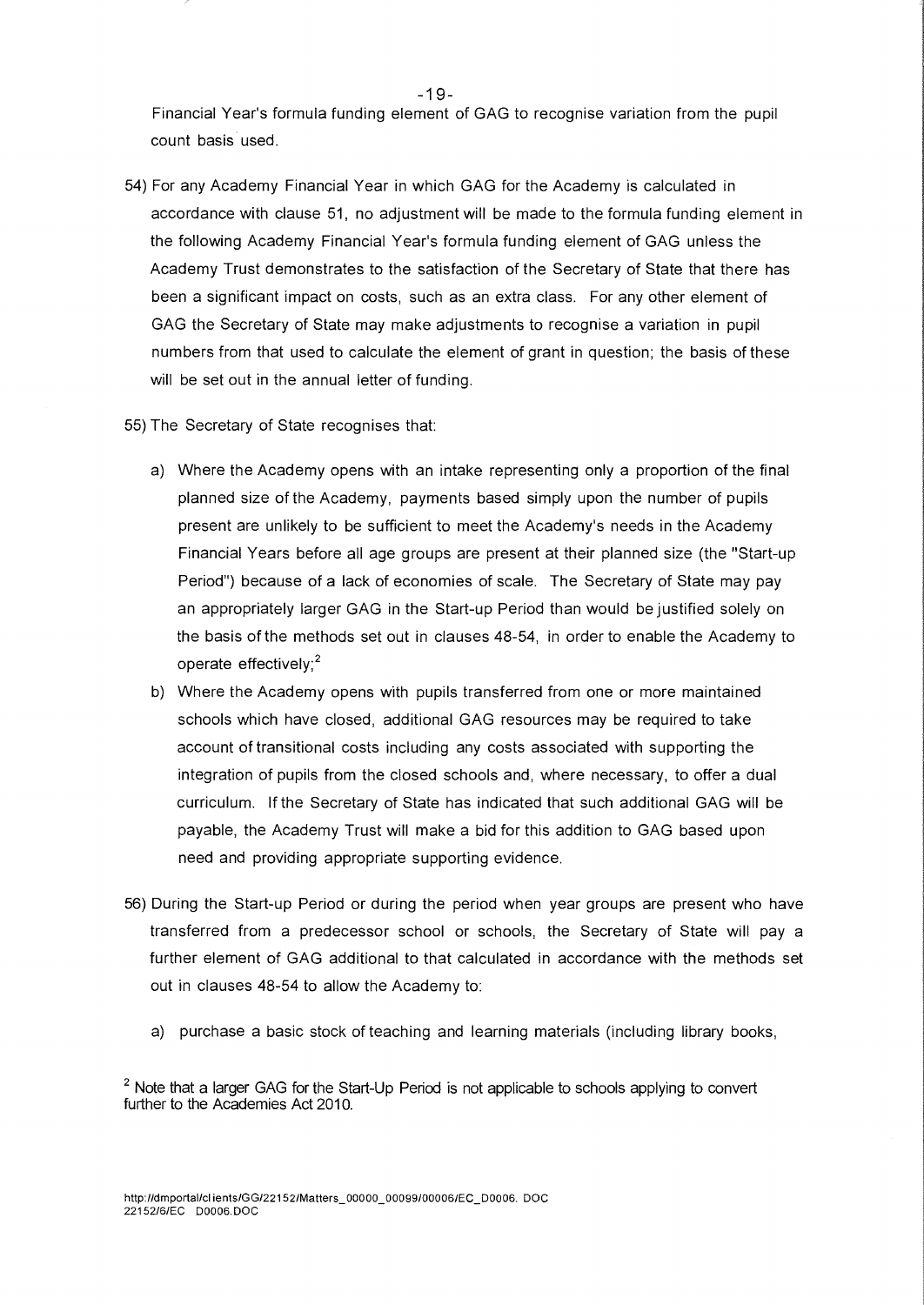text books, software, stationery, science equipment and equipment for physical education) and other consumable materials;

b) meet the costs associated with the recruitment and induction of additional teaching and other staff.

After the Start-up Period these costs will be met through the ordinary GAG.

- 57) The Secretary of State recognises that if he serves notice of intention to terminate this Agreement, the intake of new pupils during the notice period is likely to decline and that in such circumstances payments based simply upon the number of pupils attending the Academy are unlikely to be sufficient to meet the Academy's needs during the notice period. The Secretary of State undertakes to pay a reasonable and appropriately larger GAG with respect to the Academy in the notice period than would be justified solely on the basis of the methods set out in clauses 48-54, in order to enable the Academy to operate effectively.
- 58) The Secretary of State also recognises that if this Agreement is terminated for any reason by either party the number of pupils at the Academy is likely to decline. In these circumstances both parties undertake to attempt to resolve issues arising from such termination in good faith and with the aim of protecting the interests and the education of the pupils at the Academy.
- 59) GAG paid by the Secretary of State shall only be spent by the Academy Trust towards the normal running costs of the Academy.

# **Earmarked Annual Grant**

- 60) Earmarked Annual Grant ("EAG") shall be paid by the Secretary of State to the Academy Trust in respect of either recurrent or Capital Expenditure for such specific purposes as may from time to time be agreed between the Secretary of State and the Academy Trust and as described in the relevant funding letter. The Academy Trust shall only spend EAG in accordance with the scope, terms and conditions of the grant set out in the relevant funding letter.
- 61) Where the Academy Trust is seeking a specific EAG in relation to any Academy Financial Year, it shall submit a letter outlining its proposals and the reasons for its request to Academies Division, Sanctuary Buildings, Great Smith Street, London SW1P 3BT.

 $-20 -$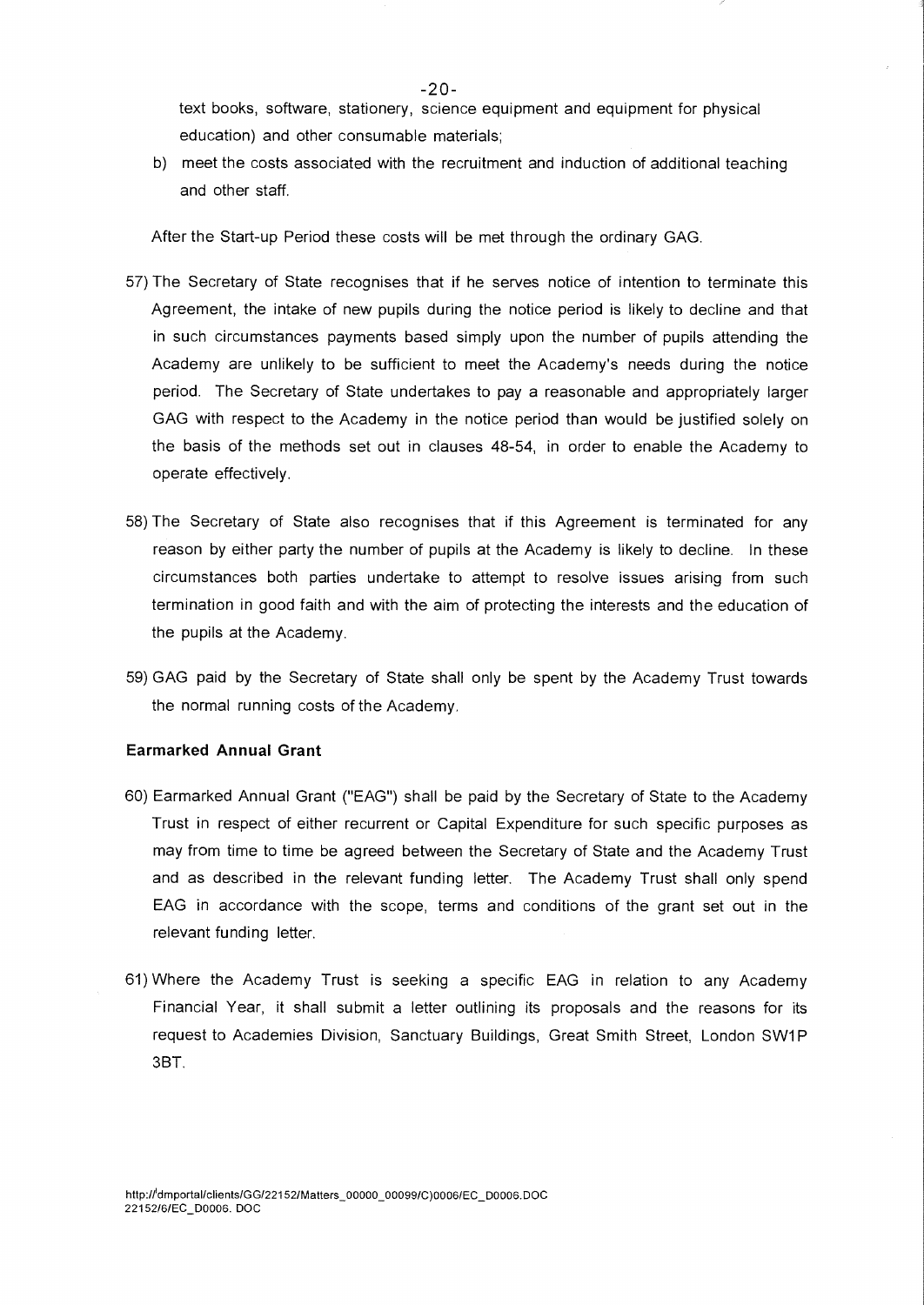#### **Arrangements for Payment of GAG and EAG**

- 62) The Secretary of State shall notify the Academy Trust at a date preceding the start of each Academy Financial Year of the GAG and EAG figures in respect of the Academy which, subject to Parliamentary approval, the Secretary of State plans for that Academy Financial Year and of the assumptions and figures on which these are based.
- 63) If GAG or EAG is calculated incorrectly due to a mistake of the Secretary of State then:
	- a) if this leads to an underpayment of GAG, the Secretary of State will correct the underpayment in subsequent Academy Financial Years;
	- b) if this leads to an overpayment of GAG, the Secretary of State reserves the right to recover any overpaid grant in subsequent Academy Financial Years, as appropriate, having considered all the relevant circumstances and taking into account any representations from the Academy Trust.
- 64) If GAG or EAG is calculated incorrectly because the Academy Trust provides incorrect information to the Secretary of State then;
	- a) if this leads to an underpayment of GAG, the Secretary of State may correct the underpayment in subsequent Academy Financial Years;
	- b) If this leads to an overpayment of GAG, the Secretary of State reserves the right to recover any overpaid grant in subsequent Academy Financial Years, as appropriate, having considered all the relevant circumstances and taking into account any representations from the Academy Trust.
- 65) The amounts of GAG for an Academy Financial Year will be determined annually by the Secretary of State. The amount of GAG for the Academy for the initial Academy Financial Year will be notified to the Academy Trust in a funding letter at a date preceding that year. For subsequent years the amount of GAG will be notified to the Academy Trust in a funding letter not later than 1 April preceding that Academy Financial Year (the "Annual Letter of Funding"). The Annual Letter of Funding will not include the amount that the Academy Trust will receive in respect of grants for which information to enable timely calculation is not available or is incomplete, such grants will be notified as soon as practicable later in the year. Amounts of EAG will be notified to the Academy Trust wherever possible in the Annual Letter of Funding or as soon as practicable thereafter.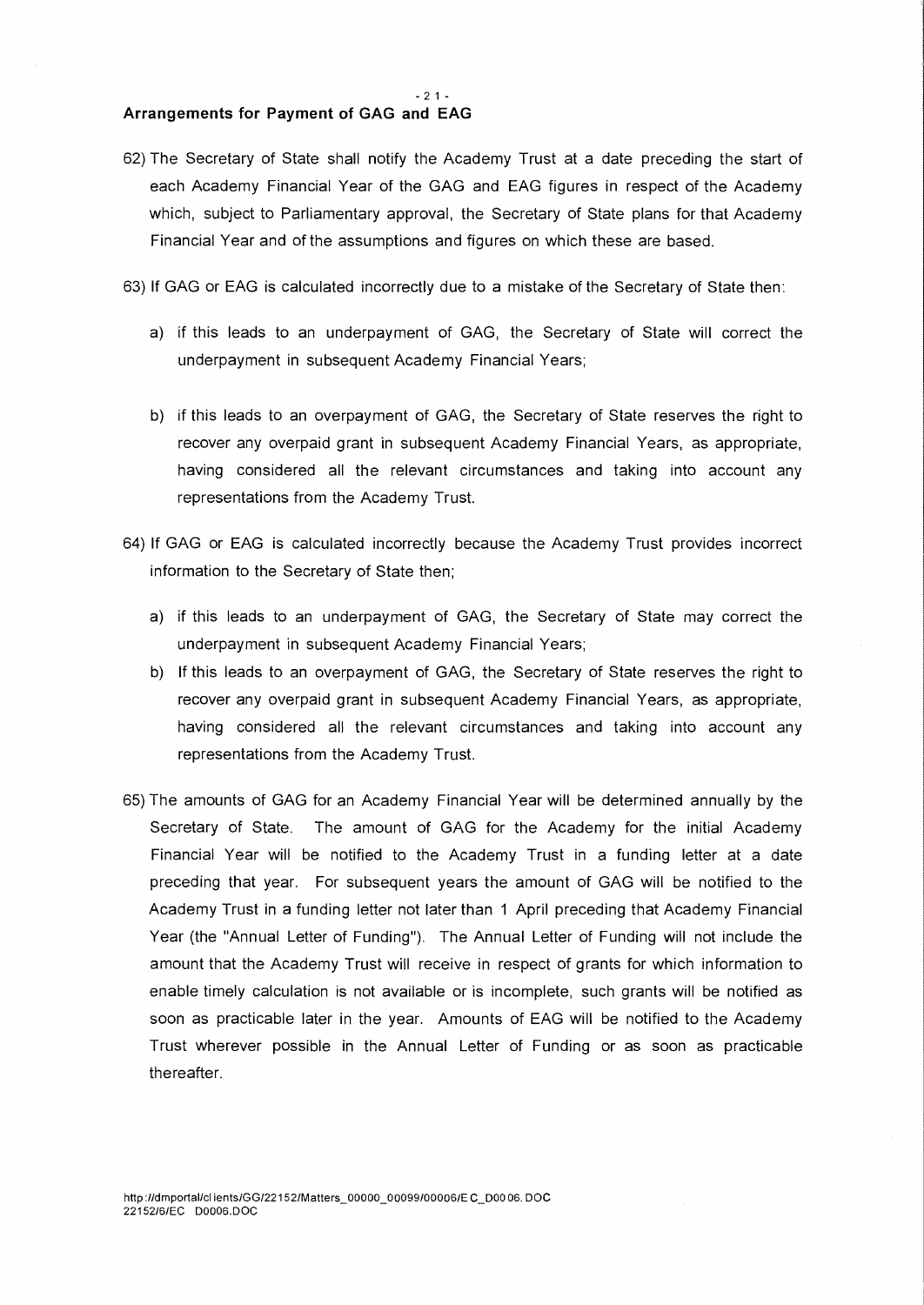- $-22-$
- 66) For the purposes of this Agreement, an Academy Financial Year shall be deemed to run from September to August, in order to align it to the school academic year. The Secretary of State undertakes to pay GAG in monthly instalments on or before the twenty fifth day of each month, each such instalment to fund the salaries and other payroll costs for the relevant month of all monthly paid employees and all other costs payable during the next following month. The detailed arrangements for payment will be set out in the Annual Letter of Funding.

#### **Other relevant funding**

#### 67) Not used.

- 68) The Secretary of State may meet costs incurred by the Academy Trust in connection with the transfer of employees from any predecessor school under the Transfer of Undertakings (Protection of Employment) Regulations 2006. Payment of grant in respect of such costs is to be agreed between the parties on a case by case basis and the Academy Trust shall not budget on the basis that it will receive any grant in respect of such costs unless it is specifically notified that such grant will be paid.
- 69) The Academy Trust may also receive funding from an LA in respect of the provision detailed in statements of SEN for pupils attending an Academy in accordance with the provisions of Section 483A of the Education Act 1996 and regulations made under that section. The Academy Trust shall ensure that all provision detailed in statements of SEN is provided for such pupils.
- 70) The Academy Trust may also receive grant funding for the Academy from the LA's Standards Fund. The extent of any grant funding received by the Academy Trust from the Local Authority may be equivalent to that which a Local Authority would pay to a maintained school using grant monies paid to it by the Secretary of State. Grants paid to the Academy Trust from the Standards Fund are not paid under this Agreement.

#### **Financial and Accounting Requirements**

- 71) The Academy Trust shall appoint an Accounting Officer and shall notify the Secretary of State of that appointment.
- 72) In relation to the use of grant paid to the Academy Trust by the Secretary of State, the Academy Trust shall abide by the requirements of and have regard to the guidance in the Academies Financial Handbook published by the DfE and amended from time to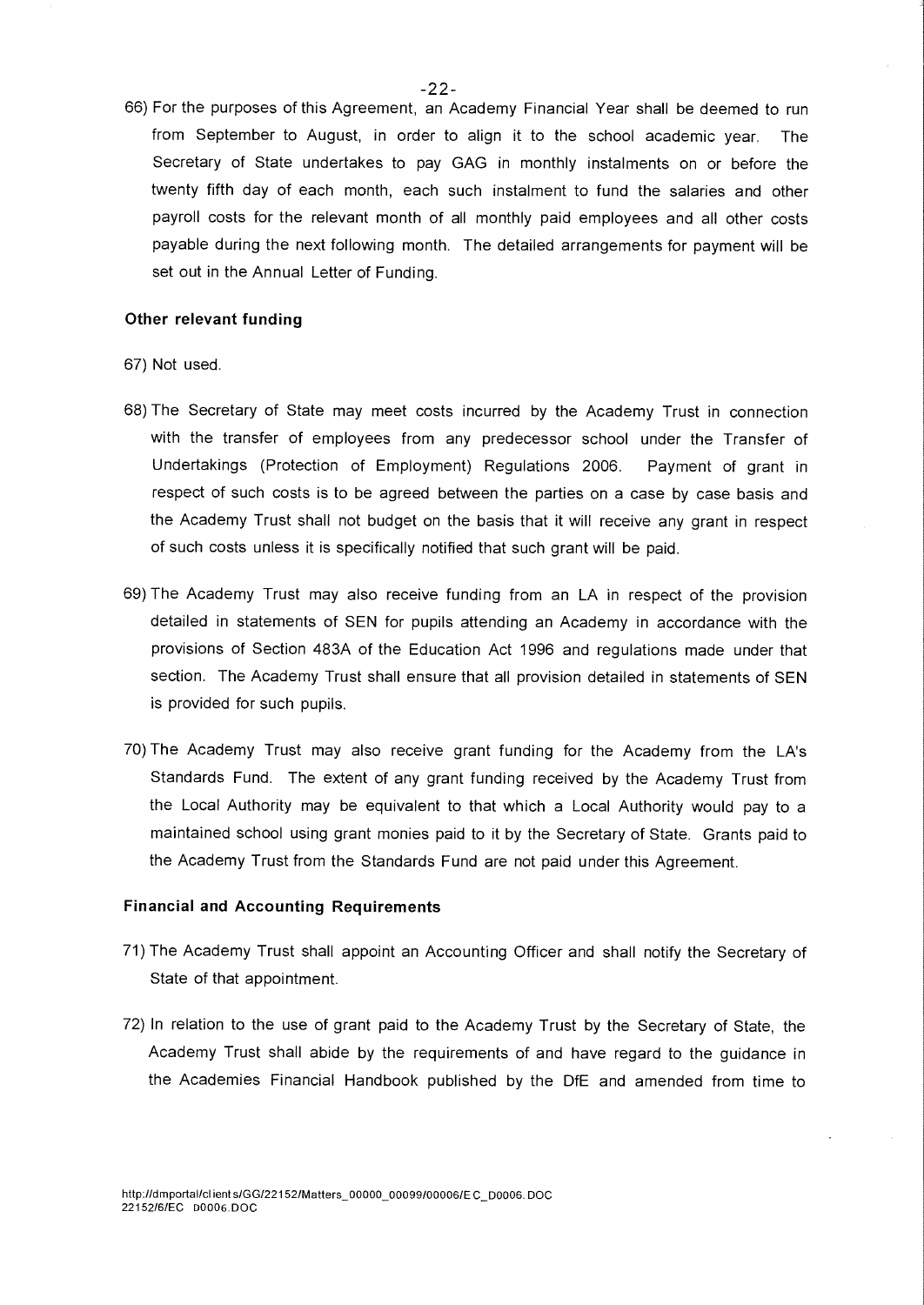time, which sets out in detail provisions for the financial management of the Academy including guidance on financial systems and controls and accounting and reporting requirements, in so far as these are not inconsistent with any accounting and reporting requirements and guidance that it may be subject to by virtue of its being a charity.

- 73) The formal budget plan must be approved each Academy Financial Year by the Governing Body.
- 74) Any payment of grant by the Secretary of State in respect of the Academy is subject to his being satisfied as to the fulfilment by the Academy Trust of the following conditions:
	- a) in its conduct and operation it shall apply financial and other controls which conform to the requirements both of propriety and of good financial management;
	- b) arrangements have been made to maintain proper accounting records and that statements of income and expenditure and balance sheets may be produced in such form and frequency as the Secretary of State may from time to time reasonably direct;
	- c) in addition to the obligation to fulfil the statutory requirements referred to in subclause f) below, the Academy Trust shall prepare its financial statements, Directors' report, Annual Accounts and its Annual Return in accordance with the Statement of Recommended Practice as if the Academy Trust was a non-exempt Charity and/or in such form or manner as the Secretary of State may reasonably direct and shall file these with the Secretary of State and the Principal Regulator by 31 December each Academy Financial Year;
	- d) A statement of the accounting policies used should be sent to the Secretary of State with the financial statements and should carry an audit report stating that, in the opinion of the auditors, the statements show a true and fair view of the Academy Trust's affairs and that the grants were used for the purposes intended;
	- e) the Academy Trust shall ensure that its accounts are audited annually by independent auditors appointed under arrangements approved by the Secretary of State;
	- f) the Academy Trust prepares and files with the Companies Registry such annual accounts as are required by the Companies Act 2006;
	- g) the Academy Trust shall publish on its website its Annual Accounts, Annual Report, Memorandum and Articles of Association, Funding Agreement and a list of the names of the Governors of the Academy Trust;
	- h) the Academy Trust insures or procures insurance by another person of its assets in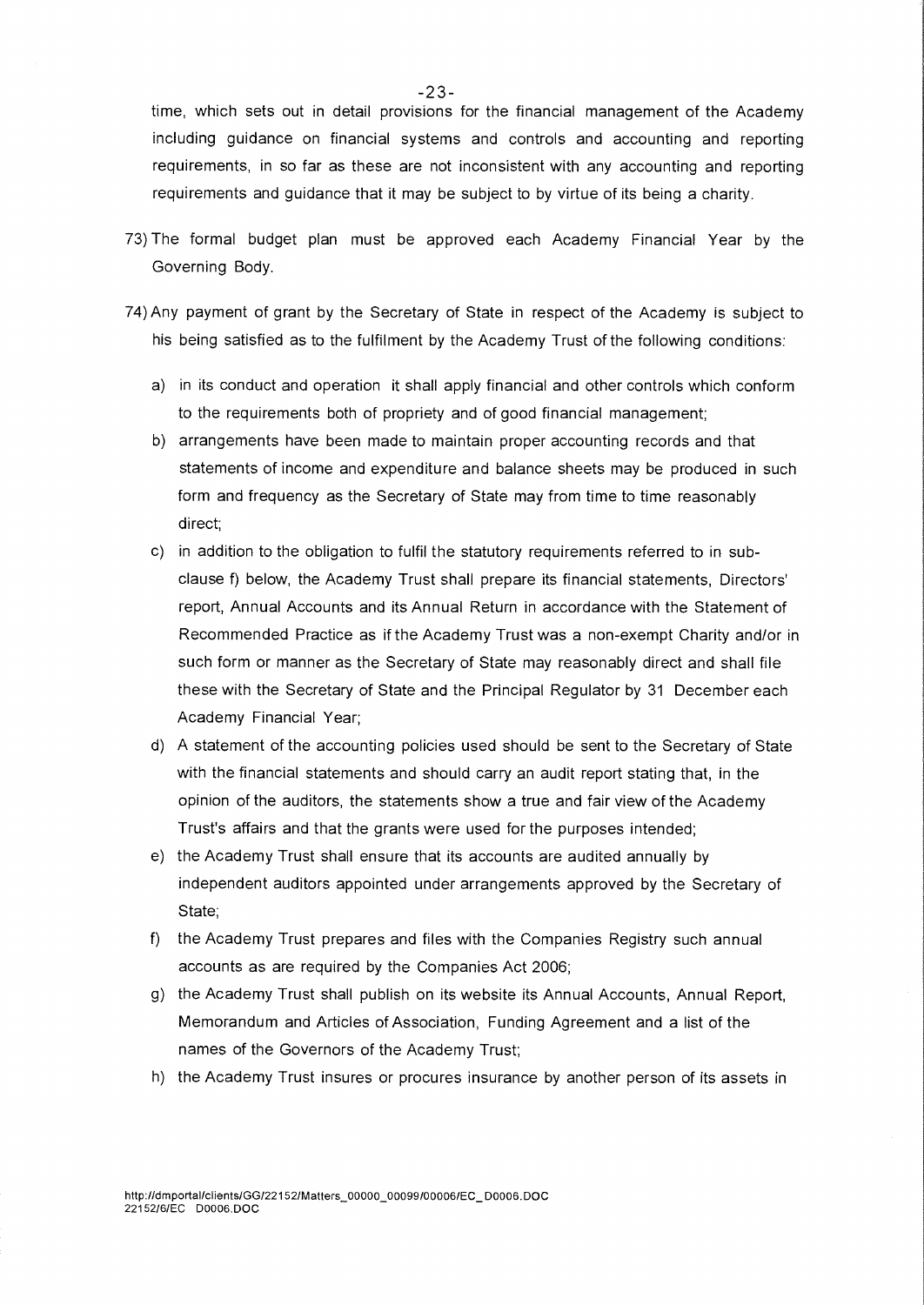accordance with normal commercial practice or under the terms of any subsisting leases in respect of the leasehold interest of the site upon which the Academy is situated.

- 75) In addition, and at his expense, the Secretary of State may instruct auditors to report to him on the adequacy and effectiveness of the accounting systems and internal controls maintained by the Academy Trust to standards determined by the Secretary of State and to make recommendations for improving the financial management of the Academy Trust.
- 76) The books of accounts and all relevant records, files and reports of the Academy Trust including those relating to financial controls, shall be open at all reasonable times to officials of the DfE and the National Audit Office and to contractors retained by the DfE or the National Audit Office for inspection or the carrying out of value for money studies; and the Academy Trust shall secure that those officials and contractors are given reasonable assistance with their enquiries. For the purposes of this clause 'relevant' means in any way relevant to the provision and use of grants provided by the Secretary of State under this Agreement.
- 77) The Academy Trust shall submit indicative budgets relating to the Academy to the Secretary of State by not later than 15 February before the start of each Academy Financial Year. Such budgets shall set out clearly the prospective income and expenditure of the Academy and shall differentiate, and give adequate details of:
	- a) a statement of expected income for that Academy Financial Year including cash donations and gifts in kind from sources other than GAG, EAG and grants from the Secretary of State towards capital and revenue expenditure, distinguishing between income from public funds including the national lotteny and income from other sources. Income from cash donations and gifts in kind from sources other than GAG, EAG and grants from the Secretary of State towards capital expenditure will not be taken into account by the Secretary of State in the calculation of GAG;
	- b) a statement of proposed recurrent expenditure for that Academy Financial Year;
	- c) a statement of proposed capital expenditure for that Academy Financial Year.
- 78) At the beginning of any Academy Financial Year the Academy Trust may hold unspent GAG from previous Academy Financial Years amounting to 12% of the total GAG payable for the Academy in the Academy Financial Year just ended or such higher amount as may from time to time be agreed. This carried forward amount may be used

 $-24-$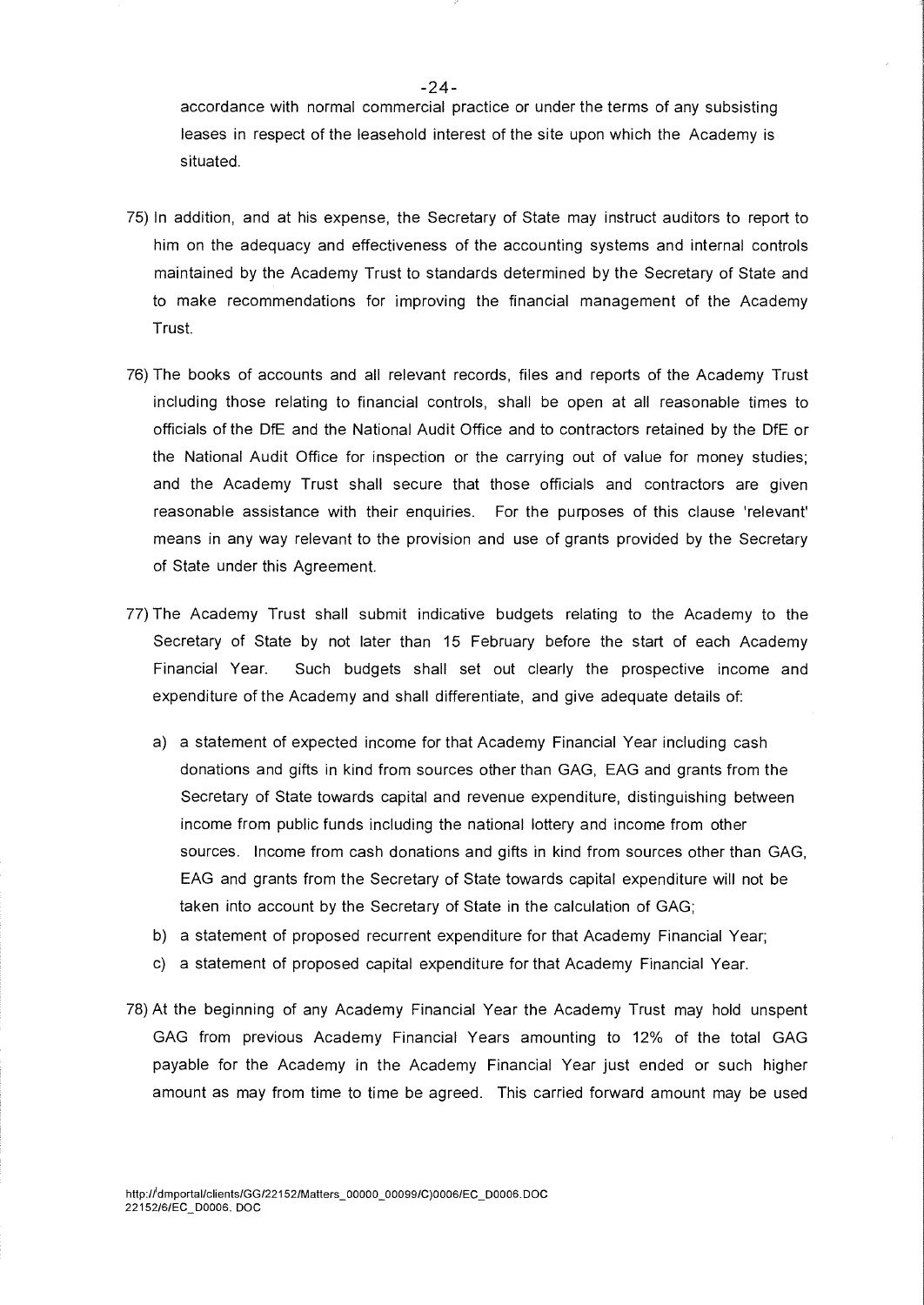as follows:

- a) equivalent to 2% of the total GAG payable in the Academy Financial Year just ended may be used by the Academy Trust for any of the purposes for which GAG is paid;
- b) equivalent to 12% of the total GAG payable in the Academy Financial Year just ended, or such higher figure as may from time to time be agreed, minus any amount used under sub-clause (a) above, may be used on the upkeep and improvement of premises, including the costs of equipment and routine repairs and maintenance of the Academy, and on capital expenditure relating to the Academy.
- 79) Notwithstanding clause 78, any additional grant provided over and above that set out in clauses 48-54, and made in accordance with clauses 55-57 may be carried forward without limitation or deduction until the Start-up Period or the circumstances set out in clause 57 come to an end.
- 80) Any savings of GAG not allowed to be carried forward under clauses 78-79 will be taken into account in the payment of subsequent grant.
- 81) The Academy Trust may also accumulate funds from private sources or public sources other than grants from the Secretary of State for application to the benefit of the Academy as it sees fit. Any surplus arising from private sources or public sources other than grants from the Secretary of State shall be separately identified in the Academy Trust's balance sheet.
- 82) The Academy Trust shall not, in relation to assets or property funded (whether in whole or in part) by the Secretary of State, without the prior written consent of the Secretary of State which shall not be unreasonably withheld or delayed:
	- a) except such as are given in normal contractual relations, give any guarantees, indemnities or letters of comfort;
	- b) write off any debts or liabilities owed to it above a value to be set out in the annual letter of funding, nor offer to make any ex gratia payments;
	- c) make any sale or purchase of freehold property; or
	- d) grant or take up any leasehold or tenancy agreement for a term exceeding three years.
- 83) The Academy Trust shall provide 30 days notice to the Secretary of State, whether or not the circumstances require the Secretary of State's approval, of its intention to: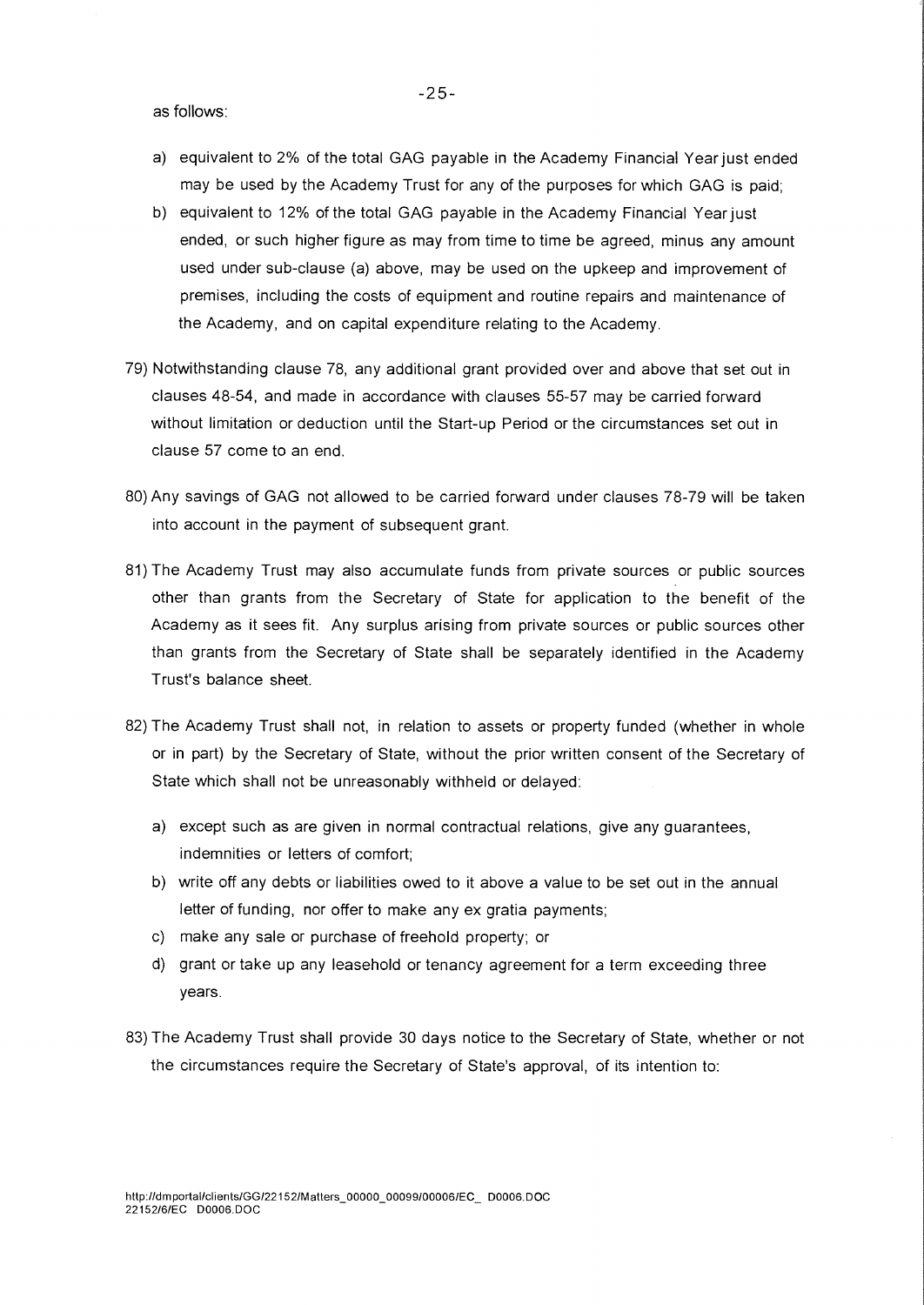- a) give any guarantees, indemnities or letters of comfort;
- b) write off any debts owed to it or offer to make any ex gratia payments;
- c) make any sale or purchase of freehold property; or

d) grant or take up any leasehold or tenancy agreement for a term exceeding three years.

- 84) Each discovered loss of an amount exceeding the amount set out in the annual letter of funding, and arising from suspected theft or fraud, shall be reported by the Academy Trust to the Secretary of State at the earliest opportunity.
- 85) It is the responsibility of the Academy Trust to ensure that the Academy balances its budget from Academy Financial Year to Academy Financial Year. For the avoidance of doubt, this does not prevent the Academy Trust from:
	- a) carrying a surplus from one Academy Financial Year to the next; or
	- b) carrying forward from a previous Academy Financial Year or Academy Financial Years a sufficient surplus or sufficient cumulative surpluses on grants from the Secretary of State to meet an in-year deficit on such grants in a subsequent financial year; or
	- c) incurring an in-year deficit on funds from sources other than grants from the Secretary of State in any Academy Financial Year, provided it does not affect the Academy Trust's responsibility to ensure that the Academy balances its overall budget from Academy Financial Year to Academy Financial Year.

#### **Borrowing Powers**

- 86) The Academy Trust shall not borrow against or so as to put at risk property or assets funded (whether in whole or in part) by the Secretary of State without specific approval of the Secretary of State, such approval may only be granted in limited circumstances. The Academy Trust shall not operate an overdraft except to cover irregularities in cash flow. Such an overdraft, and the maximum amount to be borrowed, shall require approval by the Academy Trust in General Meeting and in writing by the Secretary of State, and shall be subject to any conditions which the Secretary of State may reasonably impose.
- 87) The Academy Trust shall provide 30 days notice to the Secretary of State of its intention to borrow, whether or not such borrowing requires the Secretary of State's approval under clause 86 above.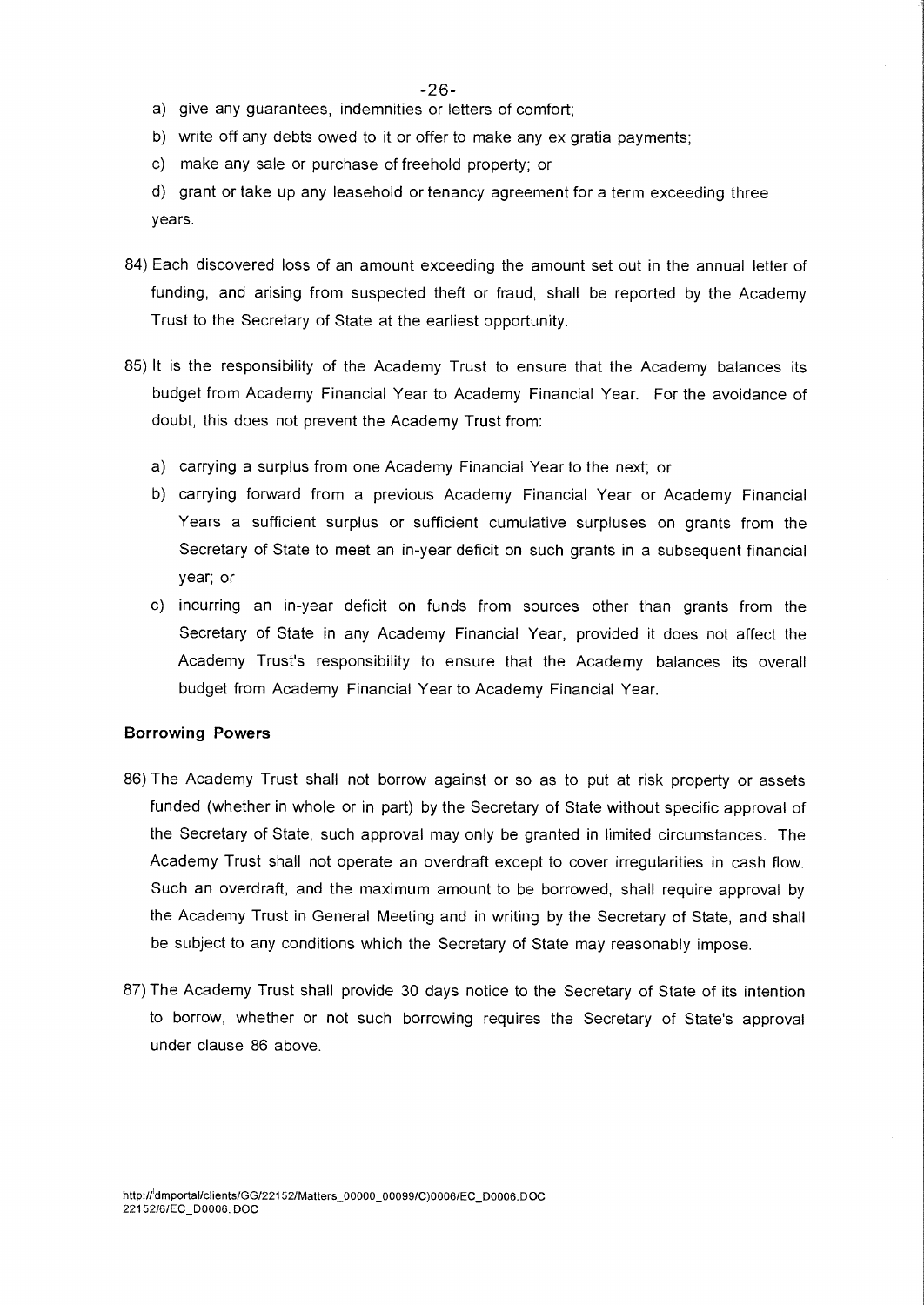## Disposal of Assets

- 88) Where the Academy Trust acquires assets for a nil consideration or at an under value it shall be treated for the purpose of this Agreement as having incurred expenditure equal to the market value of those assets at the time that they were acquired. This provision shall not apply to assets transferred to the Academy Trust at nil or nominal consideration and which were previously used for the purposes of an Academy and/or were transferred from an LA, the value of which assets shall be disregarded.
- 89) The sale or disposal by other means, or reinvestment of proceeds from the disposal, of a capital asset by the Academy Trust shall require the consent of the Secretary of State, such consent not to be unreasonably withheld or delayed, where:
	- a) the Secretary of State paid capital grant in excess of £20,000 for the asset; or
	- b) the asset was transferred to the Academy Trust from an LA for no or nominal consideration.
- 90) Furthermore, reinvestment of a percentage of the proceeds of disposal of a capital asset paid for with a capital grant from the Secretary of State shall require the Secretary of State's consent in the circumstances set out above and reinvestment exceeding £1,000,000 or with other special features will be subject to Parliamentary approval. The percentage of the proceeds for which consent is needed is the percentage of the initial price of the asset which was paid by capital grant from the Secretary of State.
- 91) This clause applies in the event, during the lifetime of this Agreement, of the disposal of a capital asset for which capital grant of any amount was paid by the Secretary of State, where the asset was acquired by the Academy Trust. In this event, the Academy Trust shall repay to the Secretary of State the same proportion of the proceeds of the disposal as equates with the proportion of the original cost met by the Secretary of State, unless the Secretary of State agrees to some or all of the proceeds being retained by the Academy Trust for its charitable purposes.
- 92) This clause applies in the event, during the lifetime of this Agreement, that the Secretary of State consents to the disposal of an asset which was transferred to the Academy Trust from an LA for no or nominal consideration. In this event the Secretary of State may give consent on the basis that all or part of the proceeds of the disposal should be made over to the LA from which the asset was transferred, taking into account the amount of the proceeds to be reinvested by the Academy Trust. The Secretary of State will have regard to any representations from the Academy Trust and the LA from which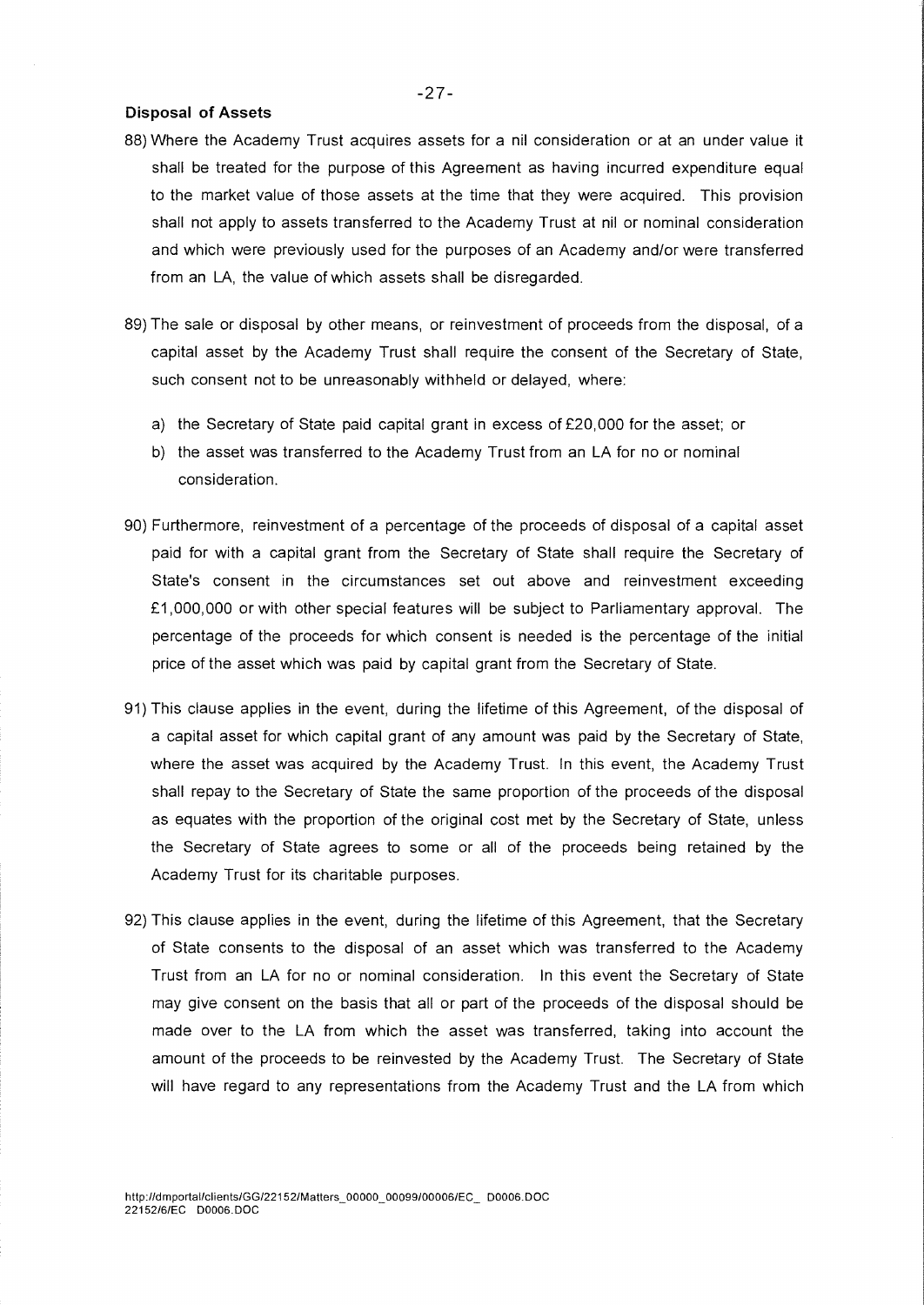-28-

the asset was transferred before giving consent under this clause.

- 93) Except with the consent of the Secretary of State, the Academy Trust shall not dispose of assets funded (whether in whole or in part) by the Secretary of State for a consideration less than the best price that can reasonably be obtained, such consent not to be unreasonably withheld or delayed.
- 94) The Academy Trust shall provide 30 days notice to the Secretary of State of its intention to dispose of assets for a consideration less than the best price that can reasonably be obtained, whether or not such disposal requires the Secretary of State's consent under clause 93 above.

# **TERMINATION**

- 95) Either party may give not less than seven Academy Financial Years' written notice to terminate this Agreement, such notice to expire on 31 August 2018 or any subsequent anniversary of that date.
- 96) If the Secretary of State is of the opinion that the Academy no longer has the characteristics set out in clause 10 of this Agreement or that the conditions and requirements set out in clauses 12-33 of this Agreement are not being met, or that the Academy Trust is otherwise in material breach of the provisions of this Agreement, the Secretary of State may give notice of his provisional intention to terminate this Agreement.
- 97) Any such notice shall be in writing and shall:
	- a) state the grounds on which the Secretary of State considers the Academy no longer has the characteristics set out in clause 10 of this Agreement or is not meeting the conditions and requirements of clauses 12-33 of this Agreement or the Academy Trust is otherwise in material breach of the provisions of this Agreement;
	- b) specify the measures needed to remedy the situation or breach;
	- c) specify a reasonable date by which these measures are to be implemented; and
	- d) state the form in which the Academy Trust is to provide its response and a reasonable date by which it must be provided.
- 98) If no response is received by the date specified in accordance with clause 97(d), the Secretary of State may give the Academy Trust 12 months, or such lesser period as he considers appropriate in the circumstances, written notice to terminate this Agreement.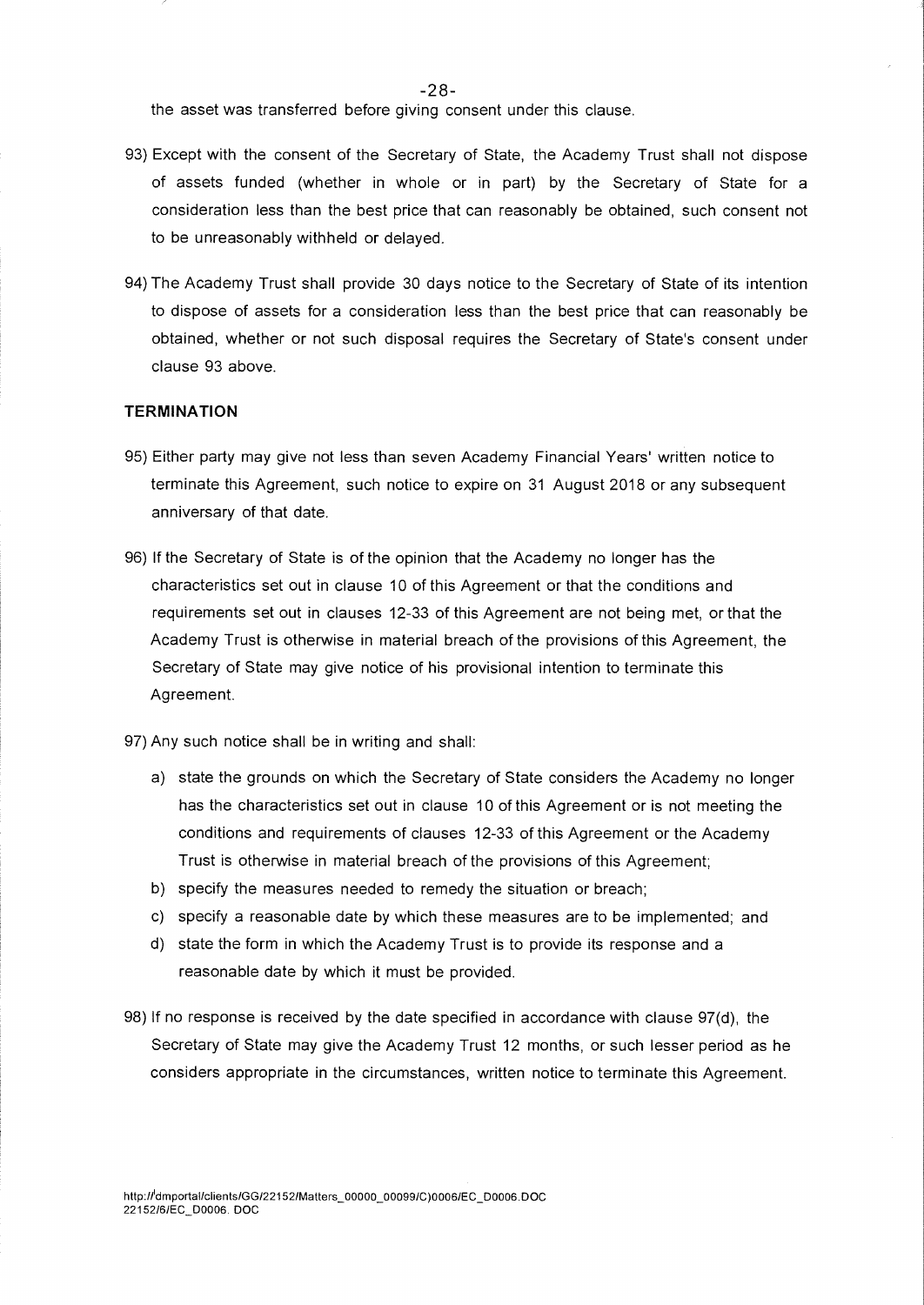- 99) If a response is received by the date specified in accordance with clause 97(d) the Secretary of State shall consider it, and any representations made by the Academy Trust, and shall, within three months of its receipt, indicate that:
	- a) he is content with the response and/or that the measures which he specified are being implemented; or
	- b) he is content, subject to any further measures he reasonably specifies being implemented by a specified date or any evidence he requires that implementation of such measures have been successfully completed; or
	- c) he is not satisfied, that he does not believe that he can be reasonably satisfied, and that he will proceed to terminate this Agreement.
- 100) In the circumstances of clause 99(c) the Secretary of State shall notify the Academy Trust why he believes that he cannot be reasonably satisfied and, if so requested by the Academy Trust within thirty days from such notification, he shall meet a deputation including representatives from Governing Body to discuss his concerns. If following such meeting he has good reasons for remaining satisfied that the Academy does not and will not have the characteristics set out in clause 10 of this Agreement or does not and will not meet the conditions and requirements set out in clauses 12-33 of this Agreement or the Academy Trust is in material breach of the provisions of this Agreement and such breach will not be remedied to his reasonable satisfaction, he shall give the Academy Trust twelve months written notice to terminate this Agreement
- 101) If the Secretary of State has cause to serve a notice on the Academy Trust under section 165 of the Education Act 2002 and a determination (from which all rights of appeal have been exhausted) has been made that the Academy shall be struck off the Register of Independent Schools, the period of twelve months notice referred to in clause 100 may be shortened to a period deemed appropriate by the Secretary of State.
- 102) A "Special Measures Termination Event Occurs" when:
	- a) the Chief Inspector gives a notice to the Academy Trust in accordance with section 13(3) of the Education Act 2005 (the "Special Measures Notice") stating that in his opinion special measures are required to be taken in relation to the Academy; and
	- b) the Chief Inspector carries out a subsequent inspection of the Academy in accordance with the Education Act 2005 and makes a report in accordance with the Education Act 2005 stating that the Academy has made inadequate progress since the date of the Special Measures Notice; and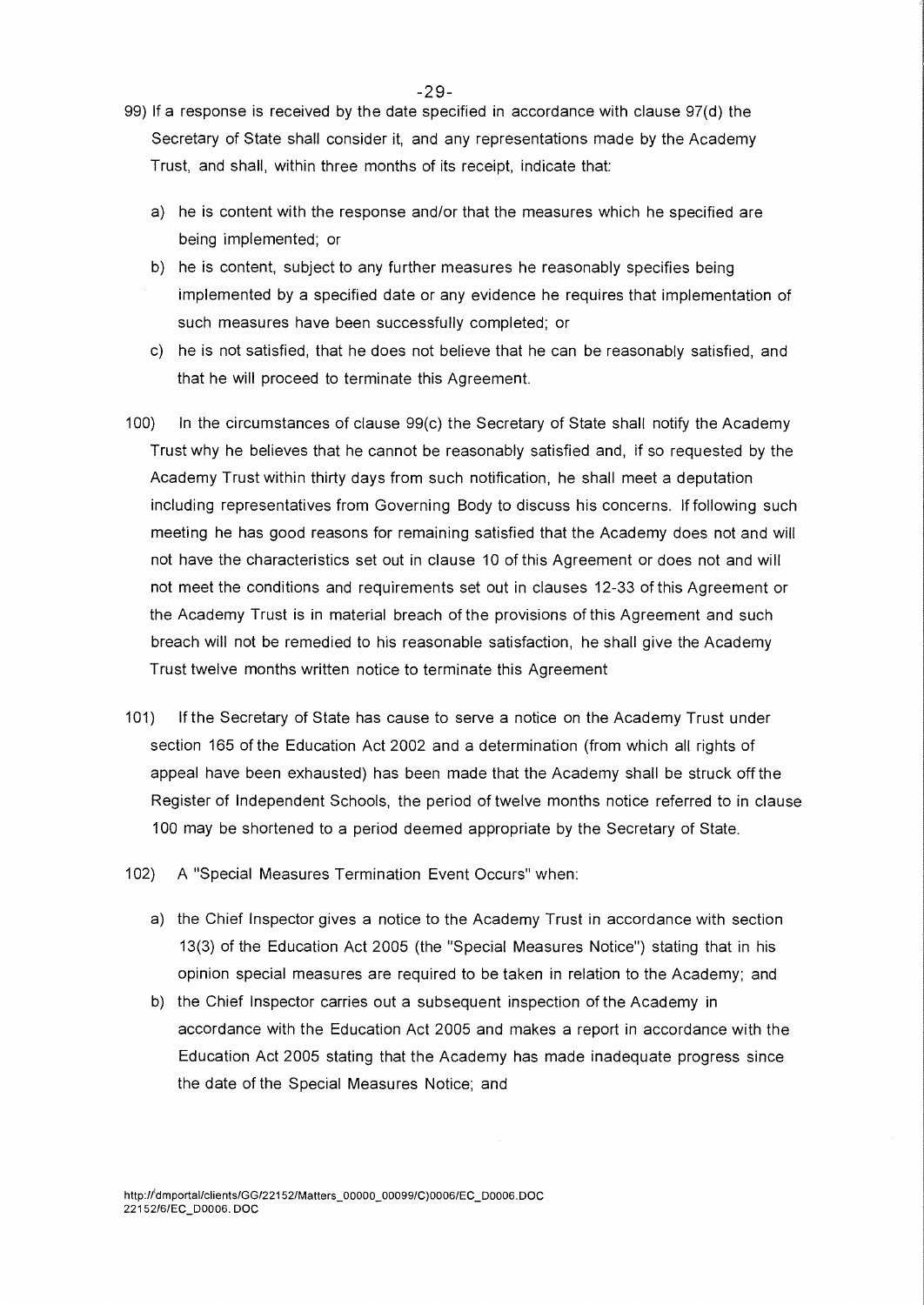- $-30-$
- c) the Secretary of State shall have requested the Academy Trust to deliver within 10 Business Days a written statement (a "Further Action Statement") of the action the Academy Trust proposes to take, and the period within which it proposes to take such action, or, if it does not propose to take any action, the reasons for not doing so; and
- d) the Secretary of State, having considered the Further Action Statement, is not satisfied that any action proposed to be taken by the Academy Trust is sufficient in all the circumstances, or, if no Further Action Statement shall have been given to the Secretary of State within the requested timeframe or otherwise.
- 103) If a Special Measures Termination Event occurs, the Secretary of State may:
	- a) by notice in writing to the Academy Trust terminate this Agreement forthwith; or
	- b) appoint such Further Governors to the Academy Trust as he thinks fit in accordance with the Articles and/or may provide up to 12 months' notice in writing to terminate this Agreement.
- 104) In the event that the Secretary of State appoints Further Governors in accordance with clause 103(b), the Academy Trust must, upon the request of the Secretary of State, procure the resignation of the Governors appointed in accordance with the Article 50 of the Articles of Association.
- 105) The Secretary of State may at any time by notice in writing terminate this Agreement forthwith on the occurrence of any of the following events:
	- a) the Academy Trust calls a meeting of its creditors (whether formal or informal) or enters into any composition or arrangement (whether formal or informal) with its creditors; or
	- b) the Academy Trust proposes a voluntary arrangement within Section 1 of the Insolvency Act 1986; or
	- c) the Academy Trust is unable to pay its debts within the meaning of Section 123 of the Insolvency Act 1986 provided that, for the purposes of this clause, Section 123 (1)(a) of the Insolvency Act 1986 shall have effect as if the amount of £10,000 was substituted for £750. The Academy Trust shall not be deemed unable to pay its debts for the purposes of this clause if any such demand as is mentioned in the said Section is being contested in good faith by the Academy Trust; or
	- d) the Academy Trust has a receiver and manager (with the exception of Receivers and Managers or Interim Managers appointed by the Charity Commission under the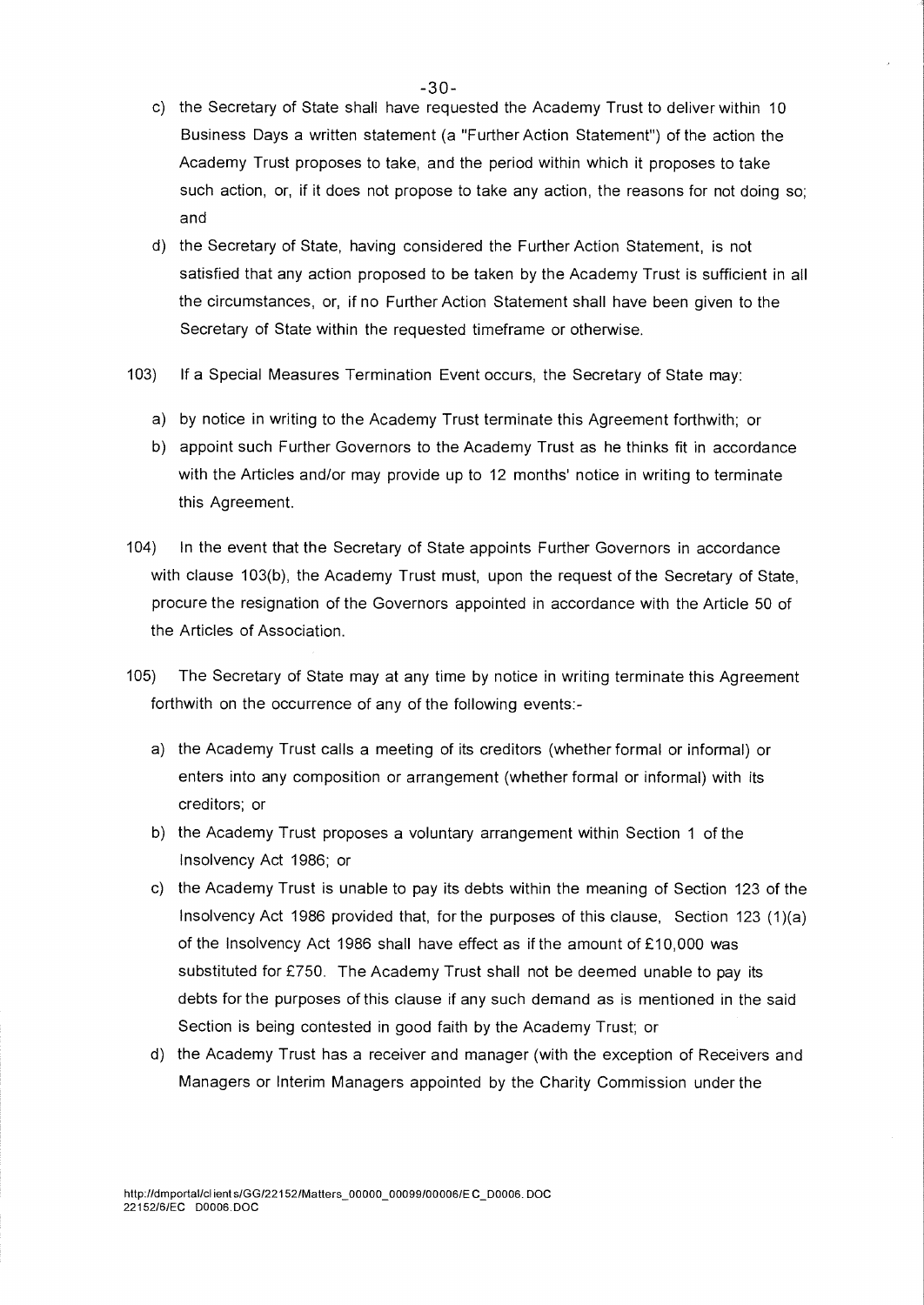Charities Act 1993 or any subsequent re-enactment of that Act), administrator or administrative receiver appointed over all or any part of its undertakings, assets or income; or

- e) any distraint, execution or other process is levied or enforced on any of the Academy Trust's property and is not paid out, withdrawn or discharged within fifteen Business Days; Or
- f) the Academy Trust has passed a resolution for its winding up; or
- g) an order is made for the winding up or administration of the Academy Trust.
- 106) The Academy Trust shall notify the Secretary of State as soon as possible after receiving any petition which may result in an order for the winding up or administration of the Academy Trust and shall provide an explanation to the Secretary of State of the circumstances giving rise to the service of such a petition.
- 107) lf, following the exercise of the Secretary of State's powers to appoint Additional Governors or Further Governors, pursuant to the Articles of Association the Members pass an ordinary or special resolution to remove one or more of those Additional or Further Governors appointed by the Secretary of State, the Secretary of State may give the Academy Trust 12 months, or such lesser period as he considers appropriate in the circumstances, written notice to terminate this Agreement.
- 108) The Secretary of State's right to terminate this Agreement under clause 107 shall cease if he removes any of the Additional Governors or Further Governors which he has appointed pursuant to the Articles of Association.

## **Effect of Termination**

- 109) In the event of the termination of this Agreement however occurring the Secretary of State shall procure that his nominee (if any) shall resign as a member of the Academy Trust and shall co-operate in making any associated amendments to the Articles.
- 110) In the event of termination of this Agreement however occurring, the school shall cease to be an Academy within the meaning of Section 1 of the Academies Act 2010.
- 111) Subject to clause 112, if the Secretary of State terminates this Agreement for reasons other than that a Special Measures Termination Event occurs, that the Academy no longer has the characteristics set out in clause 10 of this Agreement, or is no longer meeting the conditions and requirements set out in clauses 12-33 of this Agreement or that the Academy Trust is otherwise in material breach of the provisions of this

- 31-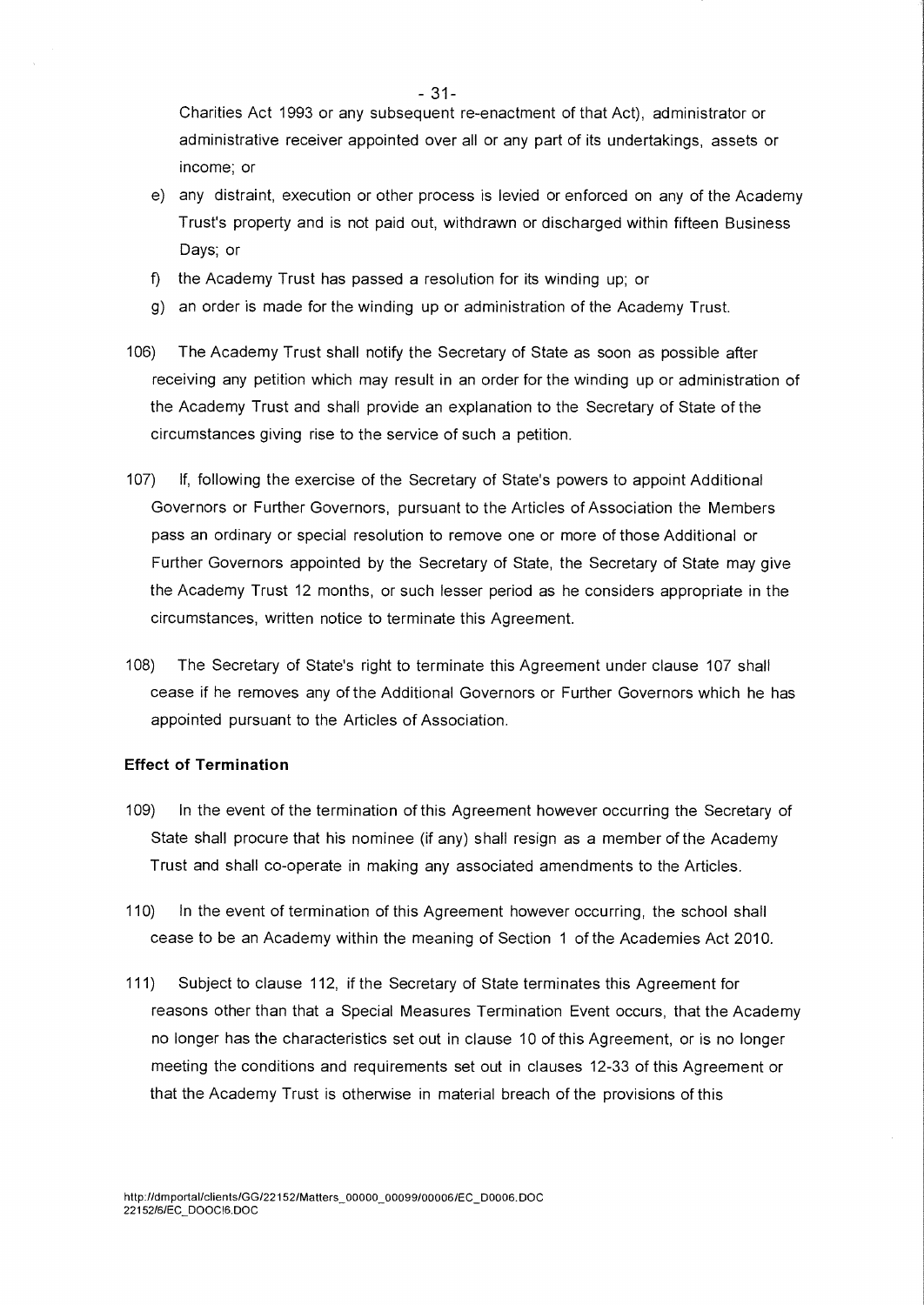- 32-

Agreement, the Secretary of State shall indemnify the Academy Trust.

- 112) The amount of any such indemnity shall be determined by the Secretary of State having regard to any representations made to him by the Academy Trust, and shall be paid at such times and in such manner as the Secretary of State may reasonably think fit.
- 113) The categories of expenditure incurred by the Academy Trust in consequence of the termination of this Agreement in respect of which the Secretary of State shall indemnify the Academy Trust include (but not by way of limitation), staff compensation and redundancy payments, compensation payments in respect of broken contracts, expenses of disposing of assets or adapting them for other purposes, legal and other professional fees, and dissolution expenses.
- 114) Subject to clause 115, on the termination of this Agreement however occurring, the Academy Trust shall in respect of any of its capital assets at the date of termination:

a) promptly transfer a proportion of the assets to a person nominated by the Secretary of State, if the Secretary of State considers that all or some of those assets need to be used for educational purposes by that nominee. The proportion of the assets to be transferred shall be the same as the proportion of the capital contribution made by the Secretary of State to the original value of those assets, whether that contribution was made on the establishment of the Academy or later; or

b) if the Secretary of State confirms that a transfer under clause 114(a) is not required, promptly repay to the Secretary of State a sum equivalent to the percentage of the value of the assets at the date of termination, or, by agreement with the Secretary of State, at the date of subsequent disposal of those assets. Such percentage to be the same as the percentage of the capital contribution made by the Secretary of State to the original value of those assets, whether that contribution was made on the establishment of the Academy or later.

115) The Secretary of State may waive in whole or in part the repayment due under clause 114(b) if:

a) The Academy Trust obtains his permission to invest the proceeds of sale for its charitable objects; or

b) The Secretary of State directs all or part of the repayment to be paid to the LA.

116) If any land or premises of the Academy were acquired by the Academy Trust from an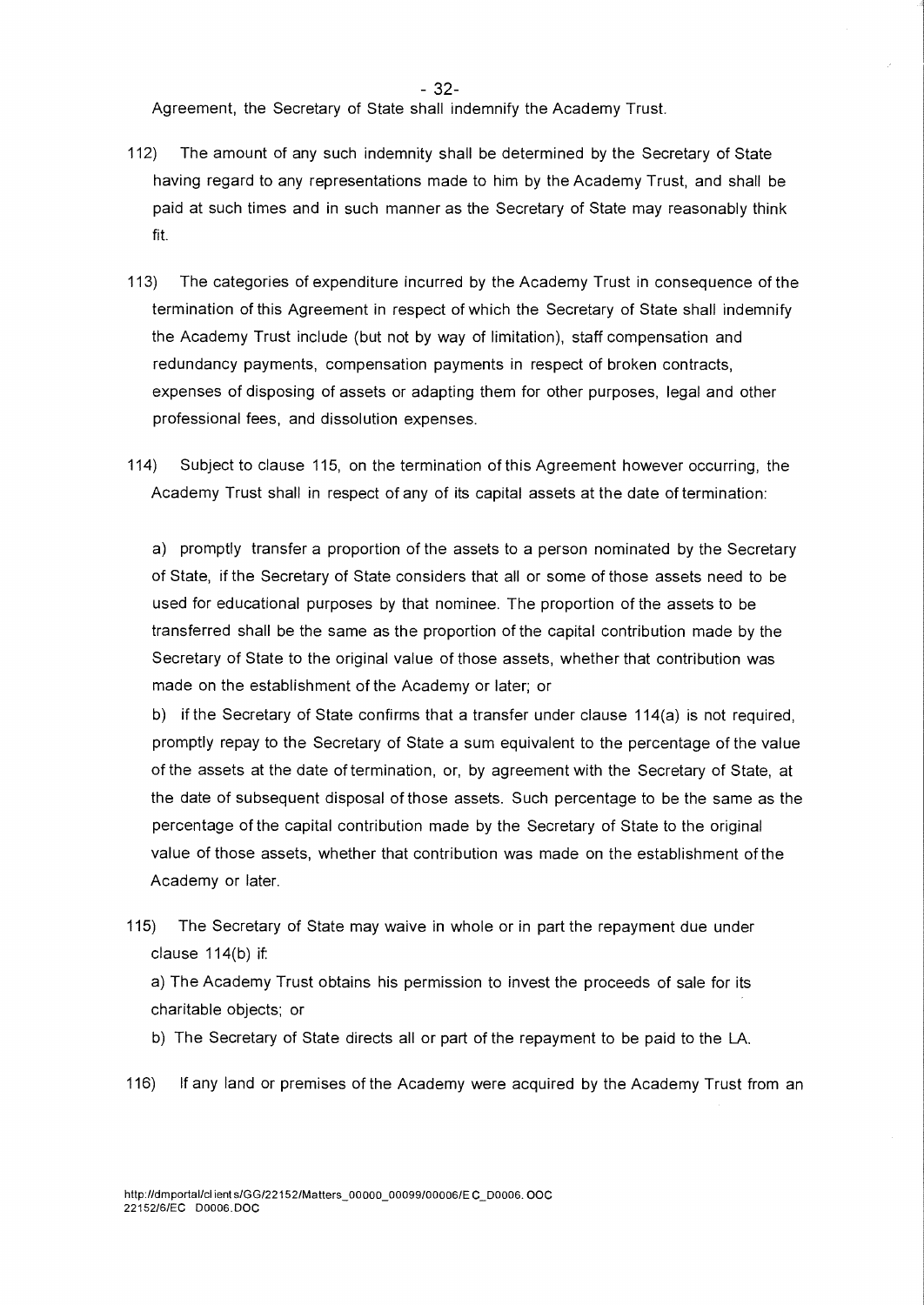LA by a scheme under Paragraph 1 of Schedule 1 of the Academies Act 2010 or otherwise at less than the market value of the land at the date of acquisition, and the Secretary of State does not make a scheme as provided for in Paragraph 6 of Schedule 1 of the Academies Act 2010, the Academy Trust may dispose of its interest in that land or premises but only with the consent of the Secretary of State, who shall have regard to any representations from the Academy Trust and the LA from which the land was transferred before giving or withholding that consent.

# GENERAL

# Information

- 117) Without prejudice to any other provision of this Agreement, the Secretary of State acting reasonably may from time to time call for information on, inter alia, the Academy's:
	- a) curriculum;
	- b) arrangements for the assessment of pupils;
	- c) teaching staff including numbers, qualifications, experience, salaries, and teaching loads;
	- d) class sizes;
	- e) outreach work with other schools and the local community;
	- f) operation of the admission criteria and over subscription arrangements for the Academy including numbers of applications for places and the number and characteristics of pupils accepted for admission;
	- g) numbers of pupils excluded (including permanent and fixed term exclusions);
	- h) levels of authorised and unauthorised absence;
	- i) charging and remissions policies and the operation of those policies;
	- j) organisation, operation and building management;
	- k) financial controls; and
	- I) membership and proceedings of the Governing Body.
- 118) The Academy Trust shall make such information available to the Secretary of State, in such form and manner and at such times as may reasonably be required. The Secretary of State shall provide the Academy Trust with such information as it may reasonably require of him for the running of the Academy.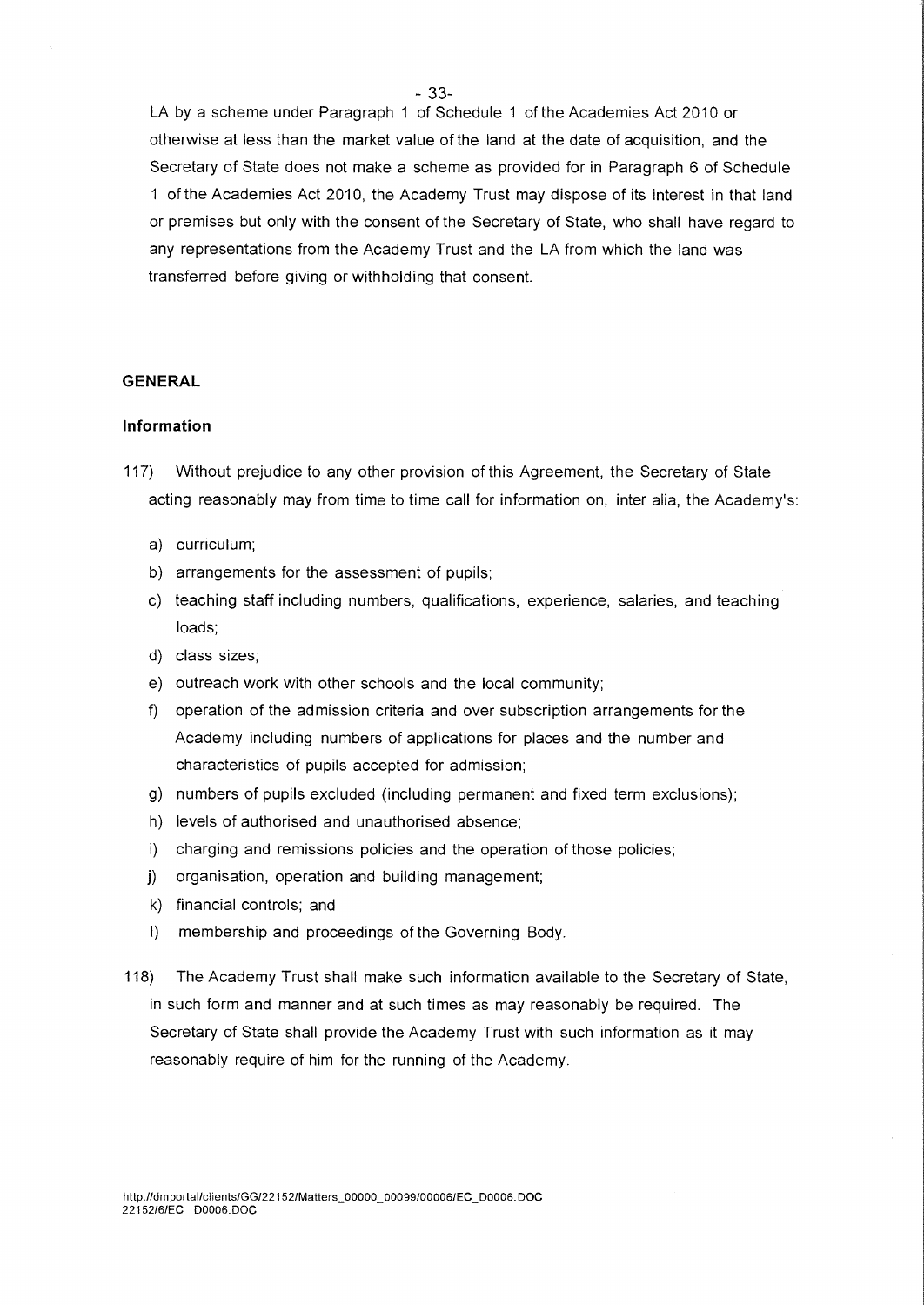# **Access by the Secretary of State's Officers**

119) The Academy Trust shall allow access to the premises of the Academy at any reasonable time to DfE officials. All records, files and reports relating to the running of the Academy shall be available to them at any reasonable time. The Academy Trust shall provide the Secretary of State in advance with papers relating to the Academy prepared for meetings of the Governing Body and of the members of the Academy Trust. Two DfE officials shall be entitled to attend and to speak at all such meetings, but shall withdraw from any discussion of the Academy's or the Academy Trust's relationship with the Secretary of State or any discussion of bids for funding to the Secretary of State. The Academy Trust shall take any steps which are required to secure its compliance with the obligations imposed by this clause of this Agreement.

- 3 4 **-** 

- 120) The Academy Trust shall ensure that:
	- a) the agenda for every meeting of the Governing Body;
	- b) the draft minutes of every such meeting, if they have been approved by the person acting as chairman of that meeting;
	- c) the signed minutes of every such meeting; and
	- d) any report, document or other paper considered at any such meeting,

are made available for inspection by any interested party at the Academy and, as soon as is reasonably practicable, sent to the Secretary of State.

- 121) There may be excluded from any item required to be made available for inspection by any interested party and to be sent to the Secretary of State by virtue of clause 120, any material relating to:
	- a) a named teacher or other person employed, or proposed to be employed, at the Academy;
	- b) a named pupil at, or candidate for admission to, the Academy; and
	- c) any matter which, by reason of its nature, the Academy Trust is satisfied should remain confidential.

# **LAND**

# **Restrictions on Land transfer**

121 A) The Academy Trust: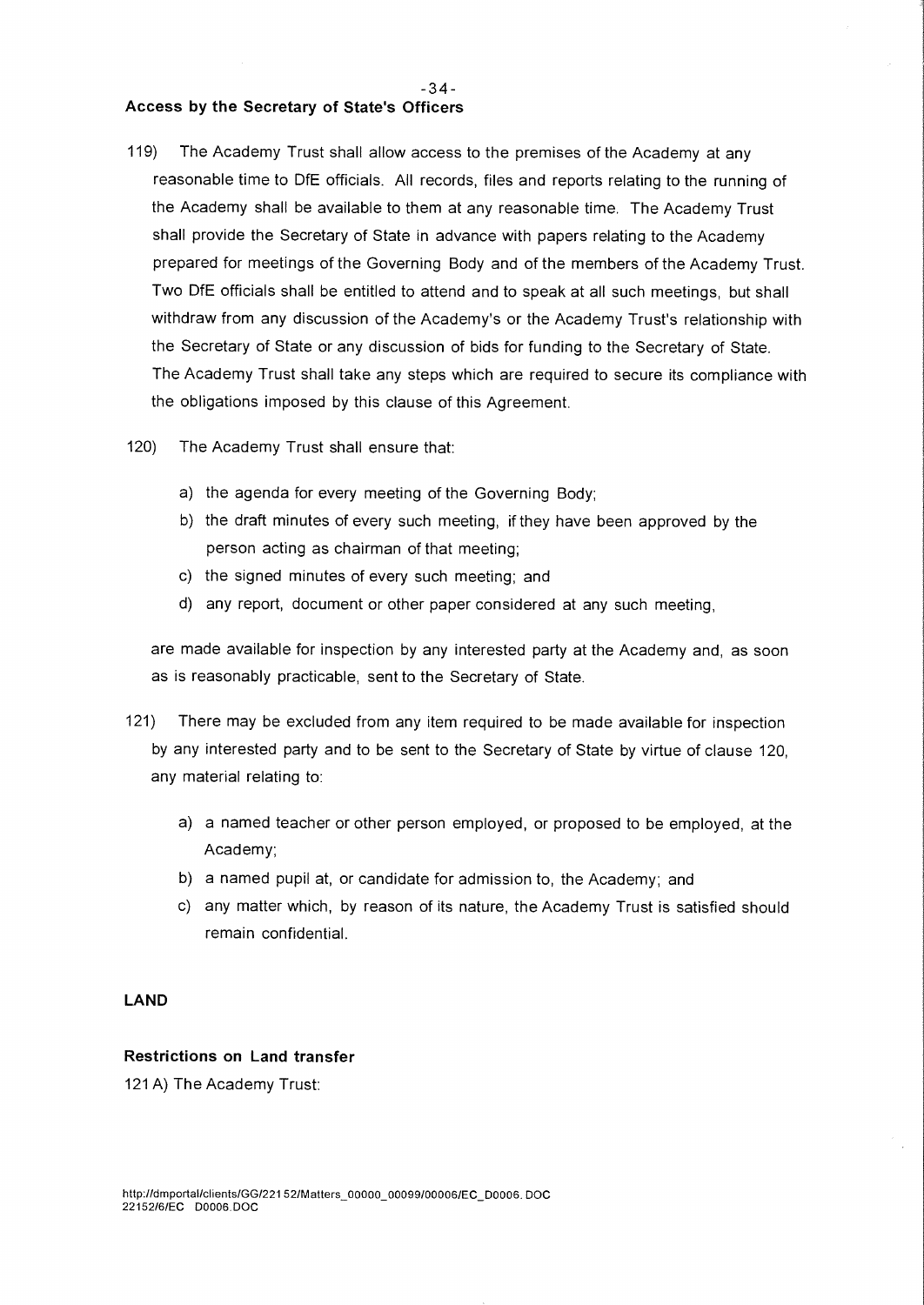a) shall, within 28 days from the transfer to it of the Land, apply to the Land Registry for a restriction in the proprietorship register (under section 43(1 )(a) of the Land Registration Act 2002 in Form **N** as prescribed by Rule 91 and Schedule 4 of the Land Registration Rules 2003) in the following terms:

No disposition of the registered estate by the proprietor of the registered estate, or by the proprietor of any registered charge, not being a charge registered before the entry of this restriction is to be registered without a written consent signed by the Secretary of State for Education, of Sanctuary Buildings, Great Smith Street, London SW1P 3BT

b) shall take any further steps required to ensure that the restriction referred to in clause 121 A(a) is entered on the proprietorship register,

c) shall provide the Secretary of State with confirmation of the entry of the restriction referred to in clause 121A(a) as soon as practicable after it receives notification from the Land Registry,

d) in the event that it has not registered the restriction referred to in clause 121A(a), hereby consents to the entering of the restriction referred to in 121A(a) in the register by the Secretary of State (under s. 43(1)(b) of the Land Registration Act 2002),

e) shall not, without the consent of the Secretary of State, apply to dis-apply, modify or remove (by cancellation or otherwise) a restriction entered in accordance with clause 121A(a) or 121A(d) above.

#### **Repair and Upkeep**

121B) The Academy Trust shall keep the Land clean and tidy and make good any damage it causes to the Land and / or any deterioration to the condition of the Land that may arise from the date of this Agreement.

## **Insurance**

121C) The Academy Trust shall:-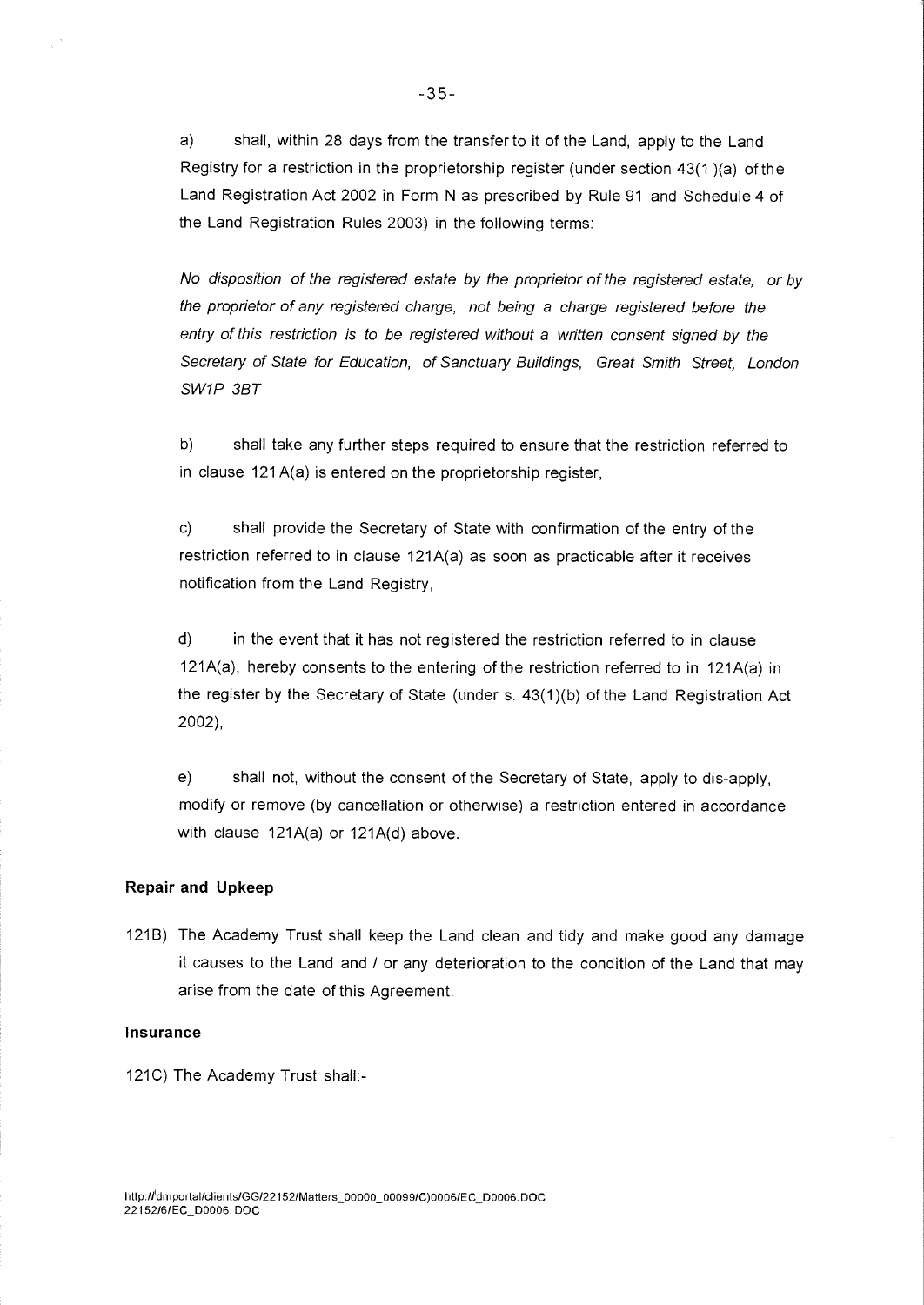a) keep the Land insured with a reputable insurance office against loss or damage by the Insured Risks in the sum the Academy Trust is advised represents the reinstatement value of the Land from time to time;

b) pay the premiums for insurance promptly as they become due and maintain in force the policies of insurance on the Land;

c) following the incidence of damage to or destruction of the Land and subject to receipt of all necessary consents licences permissions and the like apply the proceeds of the policy of the insurance received for those purposes in rebuilding and reinstating the Land (provided that this clause should be satisfied if the Academy Trust provides premises not necessarily identical to the Land as the same existing prior to such damage or destruction occurring) as soon as may be reasonably practicable;

d) produce to the Secretary of State a copy of the insurance policy whenever reasonably requested and the receipt for the last or other evidence of renewal and up to date details of the amount of cover (but no more often than once in any period of 12 months in both cases);

e) not knowingly do anything whereby any policy of insurance relating to the Land may become void or voidable.

 $f$ insure against liability in respect of property owners' and third party risks including occupiers liability.

# **Transfer of Land on Termination of Agreement**

121D) On termination of this Agreement the Academy Trust shall, if the Secretary of State so requires by notice in writing to the Academy Trust, immediately transfer its interest in the Land to the Secretary of State or such other person as the Secretary of State may nominate.

# **Notices**

122) Any notice or other communication concerning this Agreement shall be sent, in the case of a notice or communication from the Secretary of State to the Academy Trust at its registered office or such other addressee/address as may be notified in writing from time to time by the Academy Trust and, in the case of a notice or communication from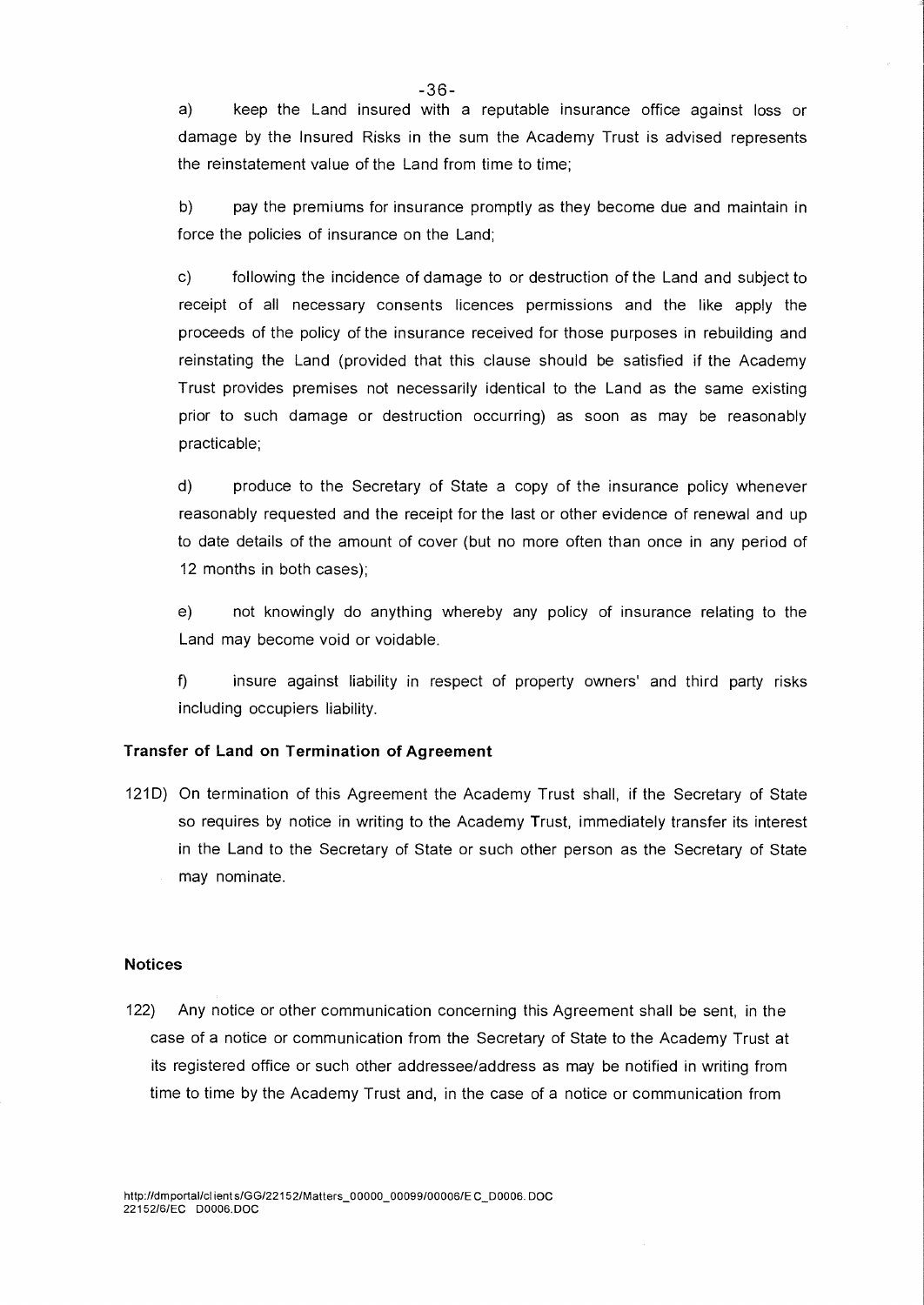the Academy Trust to the Secretary of State to Head of Academies Division, Department for Education, Sanctuary Buildings, Great Smith Street, London SW1P 3BT; or such other address as may be notified from time to time by the Secretary of State and where any such notice or communication is sent by post, unless the contrary is proved, it shall be deemed, subject to satisfactory proof of posting, to be effected at the time at which the letter would be received in the ordinary course of post.

123) The service by the Secretary of State of a notice of termination of this Agreement shall not prejudice the ability of the Academy Trust (if it wishes to do so) during the notice period to admit pupils to the Academy in accordance with the provisions of this Agreement and to receive GAG and EAG in respect of them.

#### General

124) The Secretary of State and the Academy Trust recognise the difficulties in catering in this Agreement for all the circumstances which may arise in relation to the Academy and undertake in good faith to conduct such consultations as may from time to time be desirable in order to promote the interests of the Academy throughout the currency of this Agreement.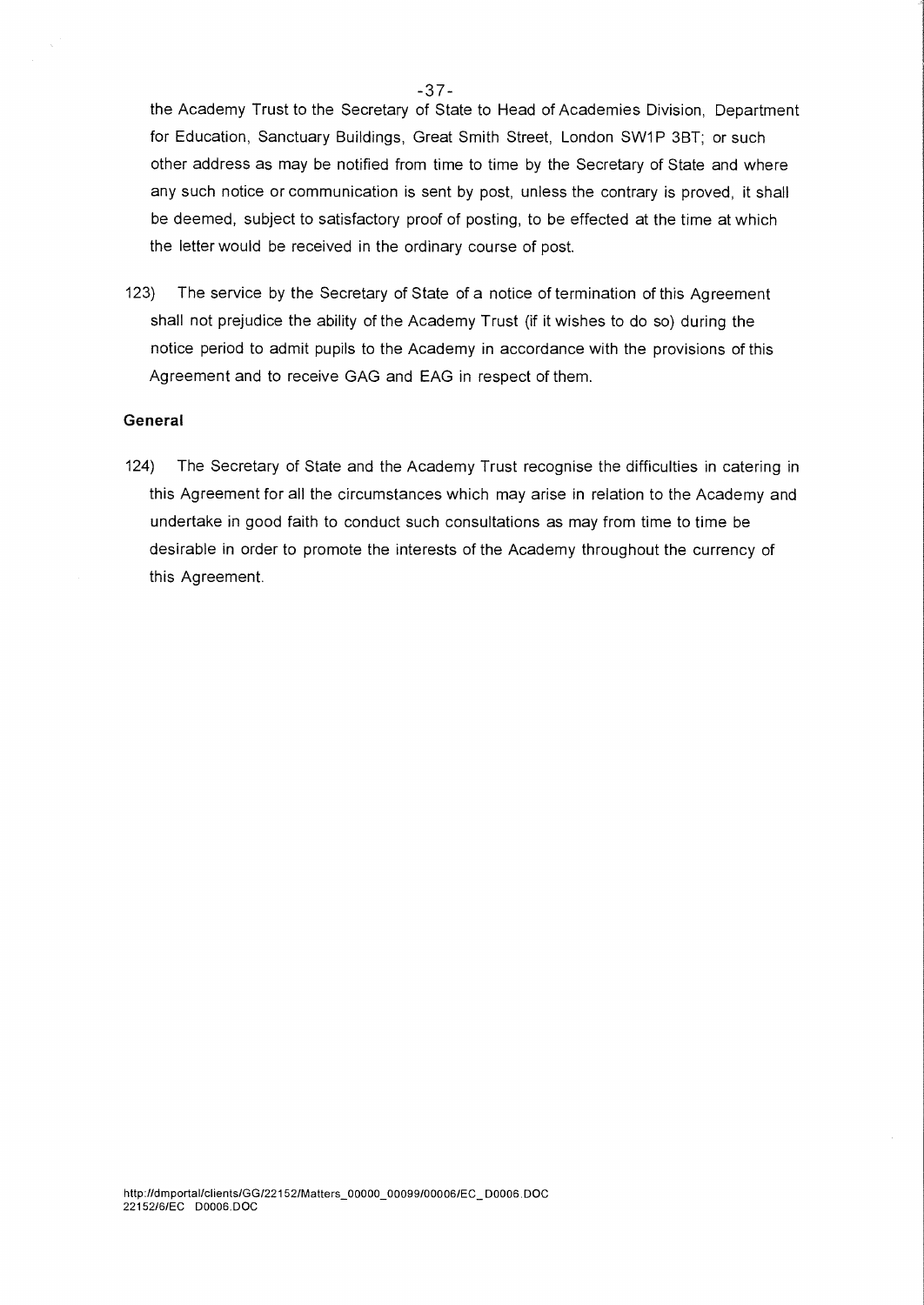This Agreement was executed as a Deed on **Example 201432011** 

Executed on behalf Highams Park School of by:

**Director** 

The Corporate Seal of the Secretary of State for Education, hereunto affixed is authenticated by:

suffinit

**Duly Authorised** 



http://dmportal/clients/GG/22152/Matleis\_00000\_00099/00006/EC\_D0006 DOC 22152/6/EC\_D0006. DOC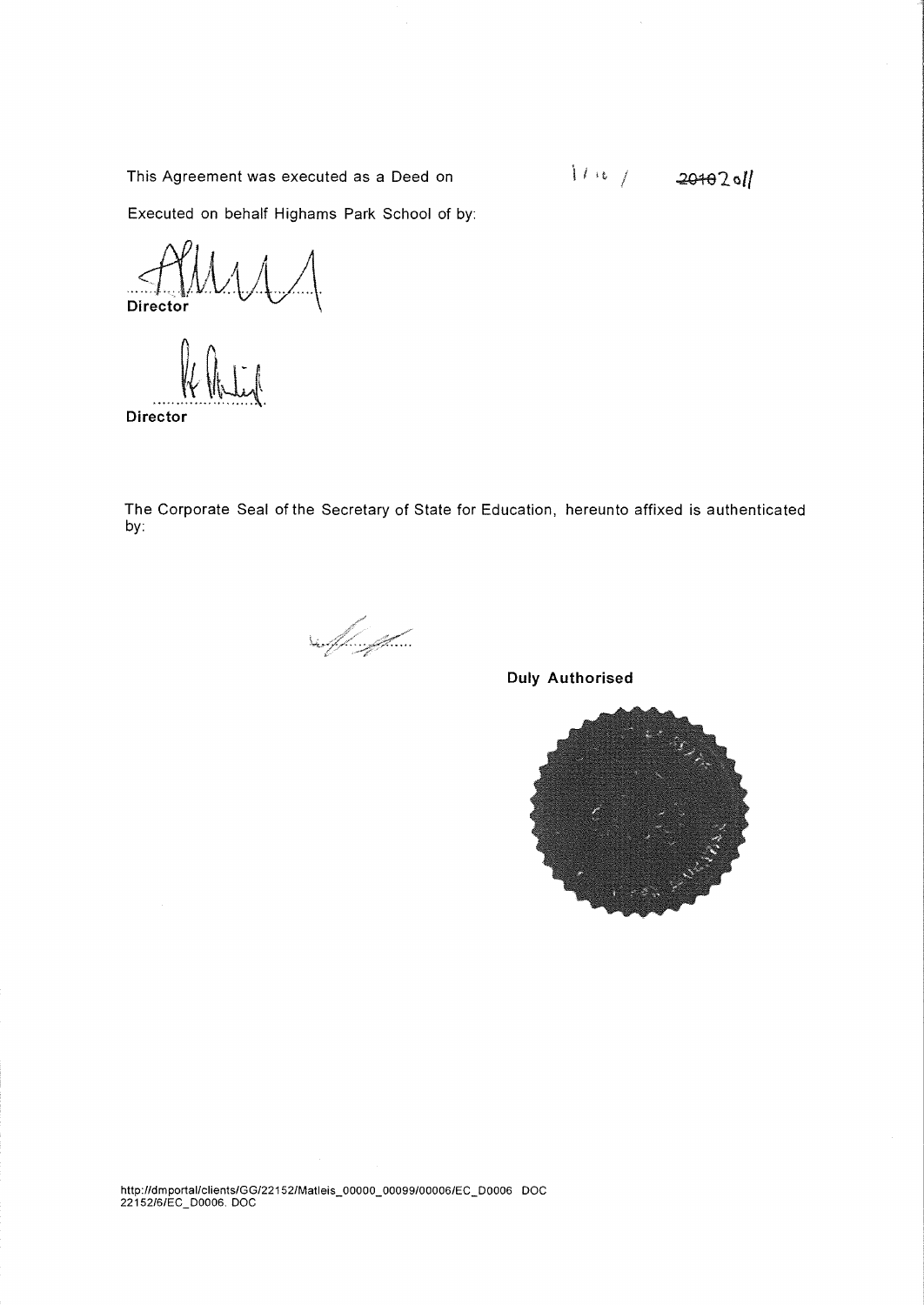Single and Multi Model

THE COMPANIES ACT 2006

& COMPANIES (REGISTRATION) REGULATIONS 2008 (SI 2008/3014)

A COMPANY LIMITED BY GUARANTEE

MEMORANDUM OF ASSOCIATION

OF A Cademy Trust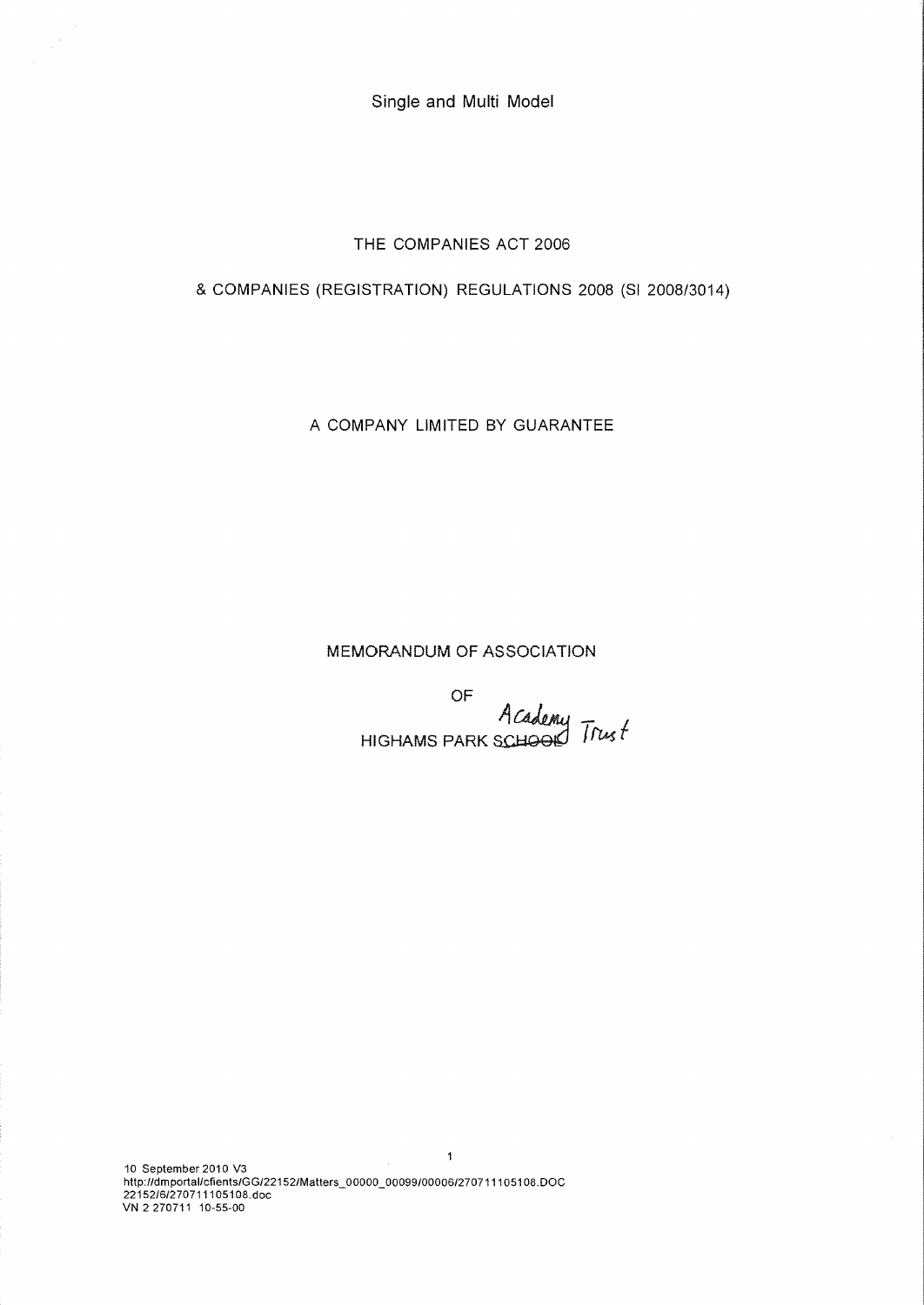Single and Multi Model

# THE COMPANIES ACT 2006

# & COMPANIES (REGISTRATION) REGULATIONS 2008 (SI 2008/3014)

# SCHEDULE 2

# A COMPANY LIMITED BY GUARANTEE

# Regulation 2(b)

MEMORANDUM OF ASSOCIATION OF

HIGHAMS PARK SGH.Q.91\_ *Flu* 

Each subscriber to this memorandum of association wishes to form a company under the Companies Act 2006 and agrees to become a member of the company.

Name of each subscriber **Authentication by each subscriber** 

Name: Peter Brian Cates **Signature**: Signature:

Name: Steven Carter Signature:

Name: Alan Benton Signature:

Dated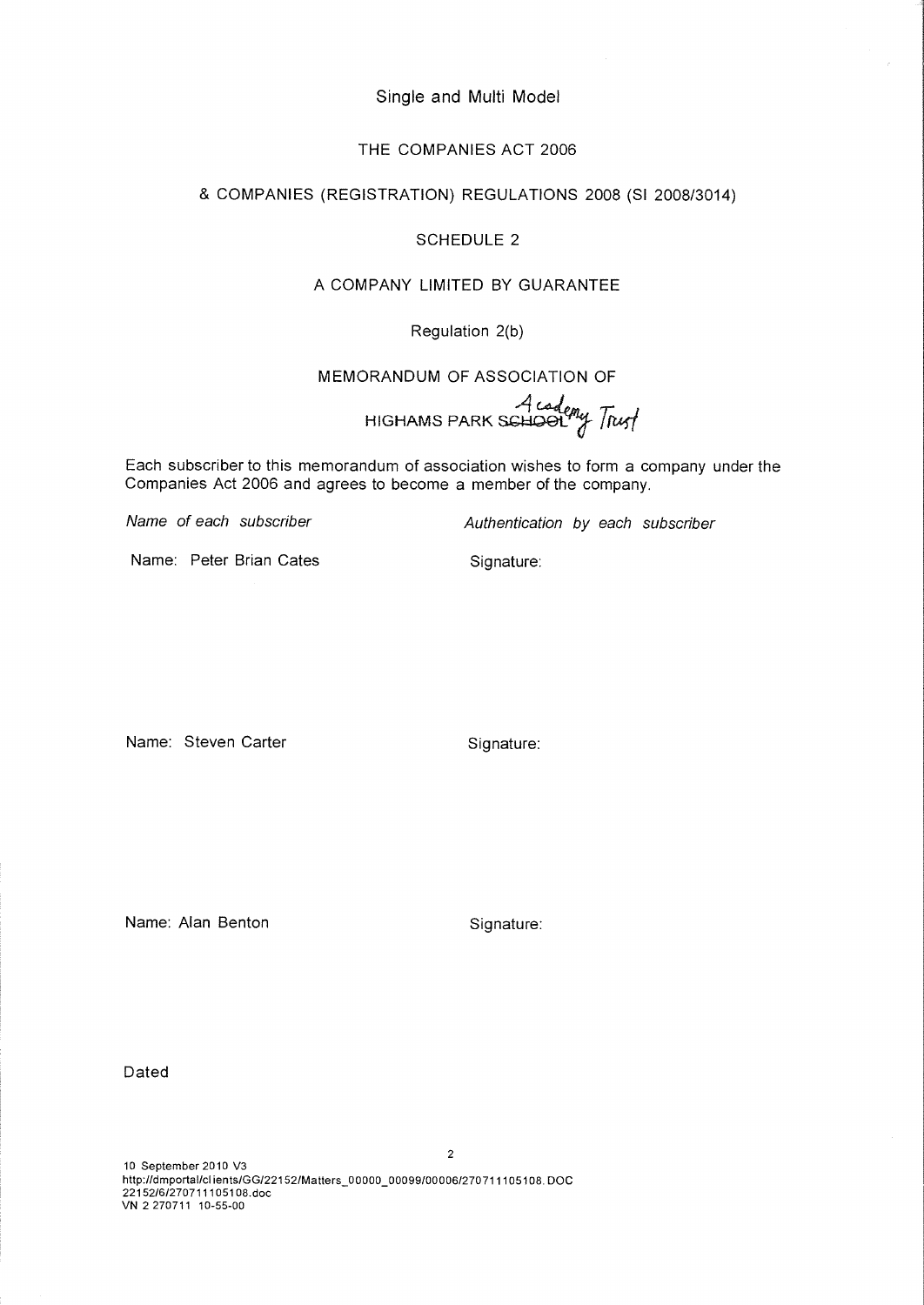#### **ANNEX A**

#### **REQUIREMENTS FOR THE ADMISSION OF PUPILS TO HIGHAMS PARK SCHOOL**

## **1. GENERAL**

1. This annex may be amended in writing at any time by agreement between the Secretary of State and the Academy Trust.

2. The Academy Trust will act in accordance with, and will ensure that an Independent Appeal Panel is trained to act in accordance with, all relevant provisions of the School Admissions Code and the School Admission Appeals Code published by the Department for Education ("the Codes") as they apply at any given time to maintained schools and with equalities law and the law on admissions as they apply to maintained schools. For this purpose, reference in the Codes or legislation to "admission authorities" shall be deemed to be references to the governing body of the Academy Trust.

3. Notwithstanding the generality of paragraph 2 of this Annex, the Academy Trust will take part in any mandatory Admissions Forum set up by the local authority ("LA") in which they are situated and have regard to its advice; and will participate in the co-ordinated admission arrangements operated by the LA and the local Fair Access Protocol.

4. Notwithstanding any provision in this Annex, the Secretary of State may:

- (a) direct the Academy Trust to admit a named pupil to the Highams Park School on application from an LA. This will include complying with a School Attendance Order<sup>3</sup>. Before doing so the Secretary of State will consult the Academy Trust.
- (b) direct the Academy Trust to admit a named pupil to the Highams Park School if the Academy Trust has failed to act in accordance with this Annex or has otherwise failed to comply with applicable admissions and equalities legislation or the provisions of the Codes.
- (c) direct the Academy Trust to amend its admission arrangements where they fail to comply with the School Admissions Code or the Admission Appeals Code.

5. The Academy Trust shall ensure that parents and 'relevant children<sup>4,</sup> will have the right of appeal to an Independent Appeal Panel if they are dissatisfied with an admission decision of the Academy Trust. The Independent Appeal Panel will be independent of the Academy Trust. The arrangements for appeals will comply with the School Admission Appeals Code published by the Department for Education as it applies to Foundation and Voluntary Aided schools. The determination of the appeal panel is binding on all parties.

<sup>3</sup> Local authorities are able to issue school attendance orders if a child is not attending school. These are legally binding upon parents. Such an order might, for instance, be appropriate where a child has a place at an Academy but his/her parents are refusing to send him/her to school. The order will require a parent to ensure his/her child attends a specified school.

4 relevant children' means:

a) in the case of appeals for entry to a sixth form, the child, and;

b) in any other case, children who are above compulsory school age, or will be above compulsory school age by the time they start to receive education at the school.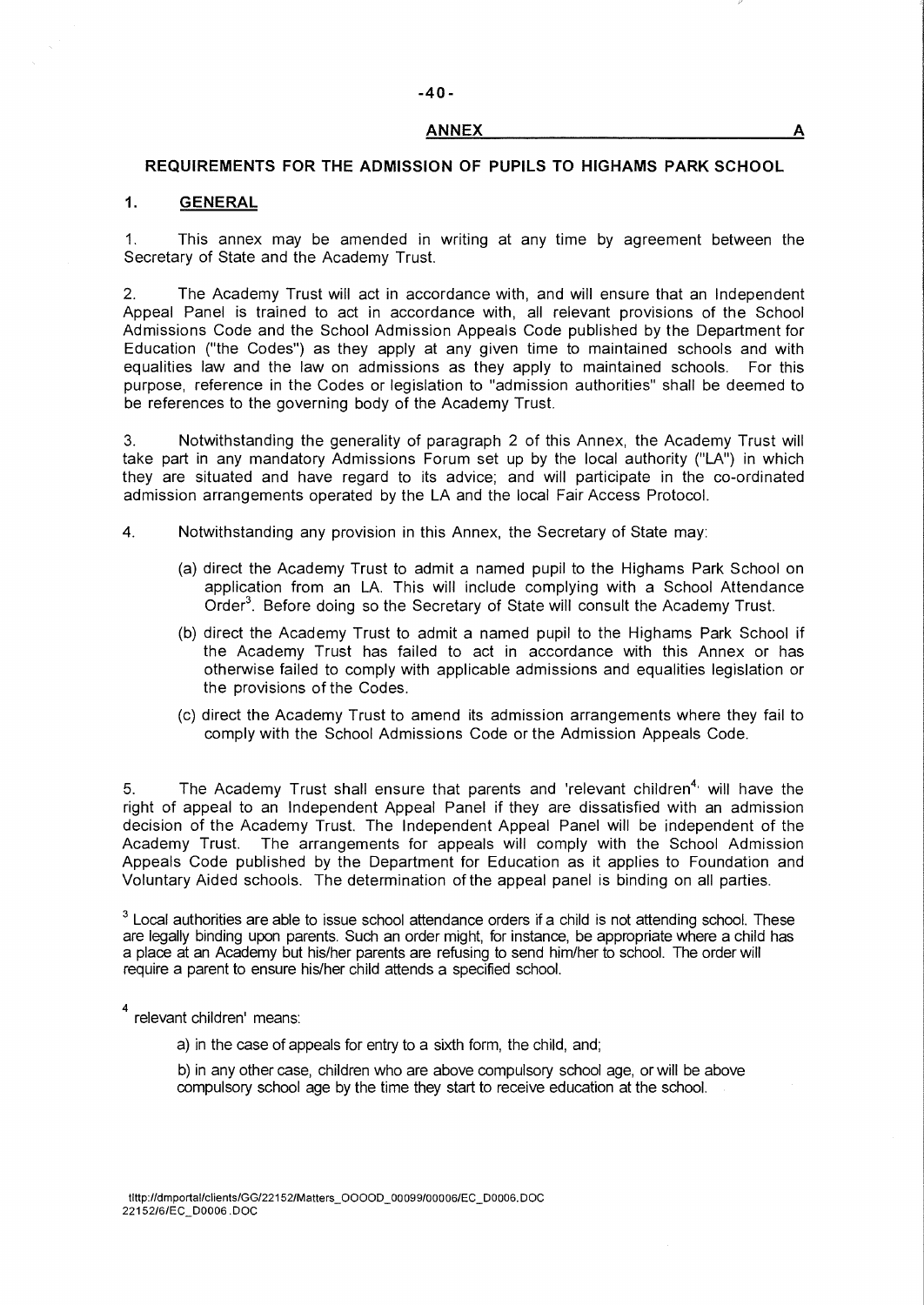# Relevant Area

6. Subject to paragraph 7, the meaning of "Relevant Area" for the purposes of consultation requirements in relation to admission arrangements is that determined by the local authority for maintained schools in the area in accordance with the Education (Relevant Areas for Consultation on Admission Arrangements) Regulations 1999.

7. If the Academy does not consider the relevant area determined by the local authority for the maintained schools in the area to be appropriate, it must apply to the Secretary of State by 1 August for a determination of the appropriate relevant area for the Academy, setting out the reasons for this view. The Secretary of State will consult the Academy and the LA in which the Academy is situated in reaching a decision.

# **Requirement to admit pupils**

8. Pupils on roll in any predecessor maintained or independent school will transfer automatically to the Academy on opening. All children already offered a place at any predecessor school will be admitted.

- 9. The Academy will:
	- a. subject to its right of appeal to the Secretary of State in relation to a named pupil, admit all pupils with a statement of special educational needs naming the Academy;
	- b. adopt admission oversubscription criteria that give highest priority to looked after children, in accordance with the relevant provisions of the School Admissions Code.

## **Oversubscription criteria, admission number, consultation, determination and objections.**

10. The Academy admission arrangements will include oversubscription criteria, and an admission number for each relevant age group<sup>5</sup>. The Academy will consult on its admission arrangements and determine them in line with the requirements within the School Admissions Code.

11. The Young People's Learning Agency (YPLA) may consider objections on the Secretary of State's behalf. The Academy Trust should therefore make it clear, when determining the Academy's admission arrangements, that objections should be submitted to the YPLA.

12. A determination of an objection by the YPLA on behalf of the Secretary of State, or by the Secretary of State will be binding upon the Academy.

<sup>5</sup> 'Relevant age group' means 'normal point of admission to the school:, for example, year R, Year7 and Year 12.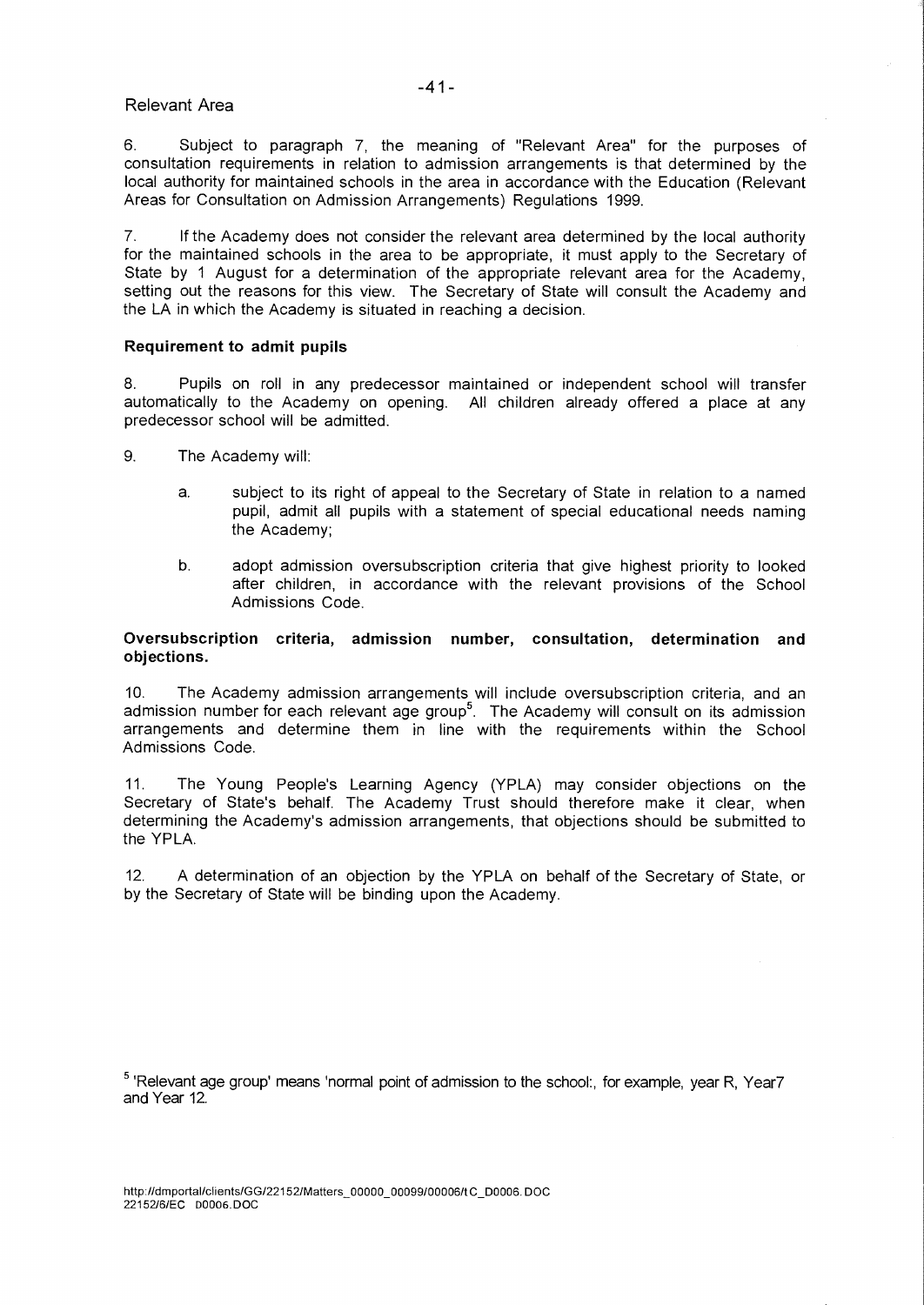#### **ANNEX C**

## **ARRANGEMENTS FOR PUPILS WITH SPECIAL EDUCATIONAL NEEDS ('SEN') AND DISABILITIES AT HIGHAMS PARK SCHOOL**

#### **Duties in relation to pupils with SEN**

- 1. The Governing Body of the Academy Trust must comply with all of the duties imposed upon the governing bodies of maintained schools in:
- Part 4 of the Education Act 1996 as amended from time to time<sup>6</sup>;
- The Education (Special Educational Needs) (Information) Regulations 1999 as amended from time to time;
- The Education (Special Educational Needs Co-ordinators) (England) (Amendment) Regulations 2008 as amended from time to time<sup>7</sup>.
- 2. Notwithstanding any provision in this Agreement, the Secretary of State may (whether following a complaint made to him or otherwise) direct the Academy Trust to comply with an obligation described in this Annex where the Academy Trust has failed to comply with any such obligation.
- 3. Where a child who has SEN is being educated in the Academy, those concerned with making special educational provision for the child must secure that the child engages in the activities of the school together with children who do not have SEN, so far as is reasonably practicable and is compatible with:
- (a) the child receiving the special educational provision which his learning difficulty calls for,
- (b) the provision of efficient education for the children with whom he will be educated, and
- (c) the efficient use of resources.
- 4. In addition to complying with the duties imposed upon the governing bodies of maintained schools set out in The Education (Special Educational Needs) (Information) Regulations 1999 (as amended from time to tinne), the Academy Trust must ensure that the Academy's website includes details of the arrangements for the admission of disabled pupils; the steps taken to prevent disabled pupils from being treated less favourably than other pupils; and the facilities provided to assist access to the Academy by disabled pupils (disabled pupils meaning pupils who are disabled for the purposes of the Equality Act  $2010^8$ ).

#### **Admissions**

5. The Academy Trust must ensure that pupils with SEN are admitted on an equal basis with others in accordance with its admissions policy.

 $6$  Currently these duties are in sections 313 (Duty to have regard to the Special Educational Needs Code of Practice 2001); 317 (Duties in relation to pupils with special educational needs), 317A (Duty to advise parents that special educational provision is being made); and 324(5)(b) (Duty to admit the child where a school is named in the statement).

<sup>7</sup>These Regulations are amended by The Education (Special Educational Needs Co-ordinators) (England) (Amendment) Regulations 2009 (SI 2009 No 1387).

For the meaning of 'disabled', see section 6 of the Equality Act 2010.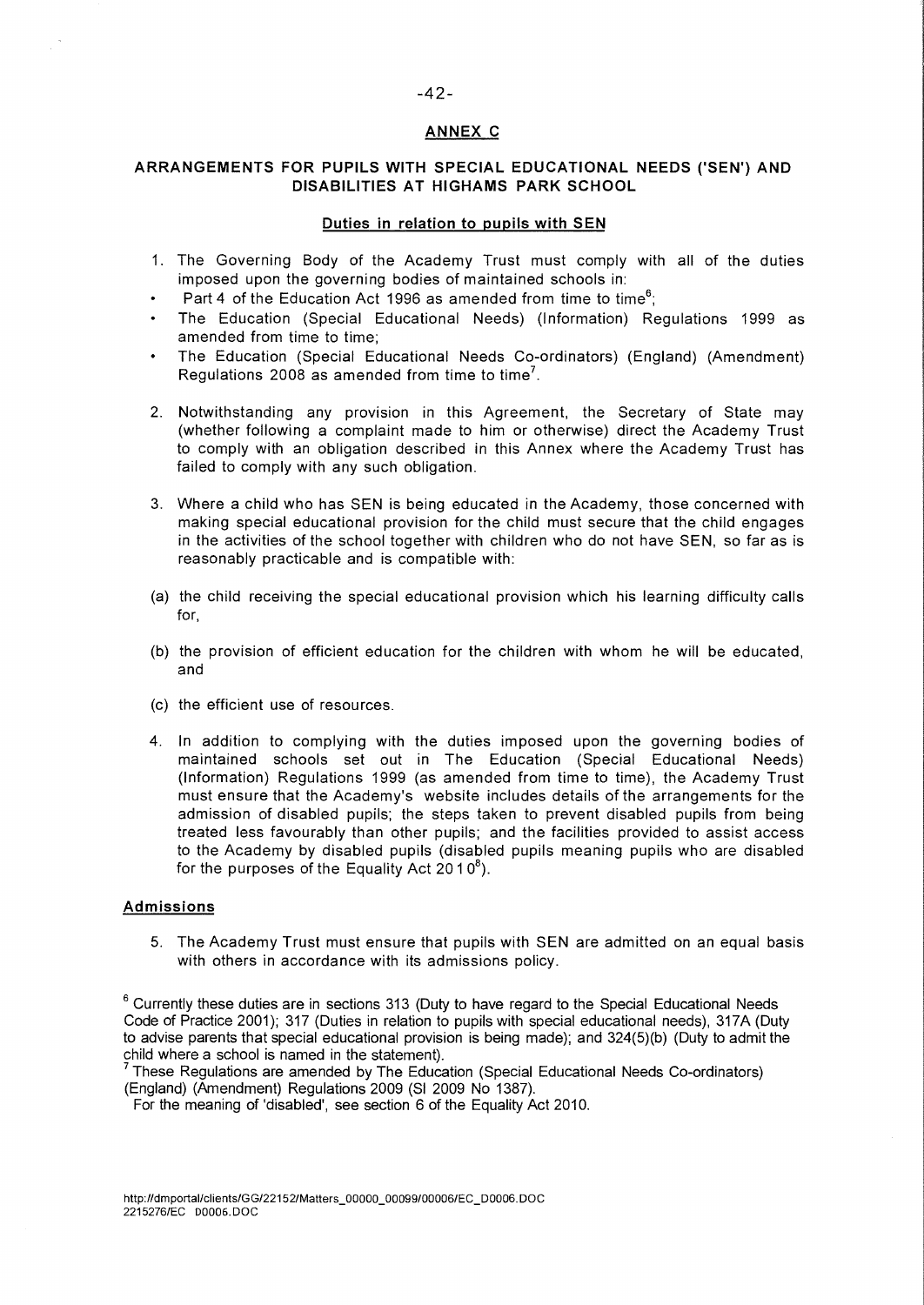- 6. Where a local authority ("LA") proposes to name the Academy in a statement of SEN made in accordance with section 324 of the Education Act 1996, it must give the Academy Trust written notice that it so proposes. Within 15 days of receipt of the LA's notice that it proposes to name the Academy in a statement, the Academy Trust must consent to being named, except where admitting the child would be incompatible with the provision of efficient education for other children; and where no reasonable steps may be made to secure compatibility. In deciding whether a child's inclusion would be incompatible with the efficient education of other children, the Academy Trust must have regard to the relevant guidance issued by the Secretary of State to maintained schools.
- 7. If the Academy Trust determines that admitting the child would be incompatible with the provision of efficient education, it must, within 15 days of receipt of the UK's notice, notify the LA in writing that it does not agree that the Academy should be named in the pupil's statement. Such notice must set out all the facts and matters the Academy relies upon in support of its contention that: (a) admitting the child would be incompatible with efficiently educating other children; and (b) the Academy Trust cannot take reasonable steps to secure this compatibility.
- 8. After service by the Academy Trust on the LA of any notice (further to paragraph 7 above) stating that it does not agree with the LA's proposal that the Academy be named, the Academy Trust must seek to establish from the LA, as soon as is reasonably practicable, whether or not the LA agrees with the Academy Trust. If the LA notifies the Academy that it does not agree with the Academy Trust's response. and names the Academy in the child's statement, the Academy Trust must admit the child to the school on the date specified in the statement or on the date specified by the LA.
- 9. Where the Academy Trust consider that the Academy should not have been named in a child's statement, they may ask the Secretary of State to determine that the LA has acted unreasonably in naming the Academy and to make an order directing the LA to reconsider.
- 10. The Secretary of State's determination shall, subject only to any right of appeal which any parent or guardian of the child may have to the First-tier Tribunal (Special Educational Needs and Disability), be final.
- 11. If a parent or guardian of a child in respect of whom a statement is maintained by the local authority appeals to the First-tier Tribunal (Special Educational Needs and Disability) either against the naming of the Academy in the child's SEN statement or asking the Tribunal to name the Academy, then the decision of the Tribunal on any such appeal shall be binding and shall, if different from that of the Secretary of State under paragraph 9 above, be substituted for the Secretary of State's decision.
- 12. Where the Academy, the Secretary of State or the First-tier Tribunal (Special Educational Needs and Disability) have determined that it should be named, the Academy Trust shall admit the child to the Academy notwithstanding any provision of Annex B to this agreement.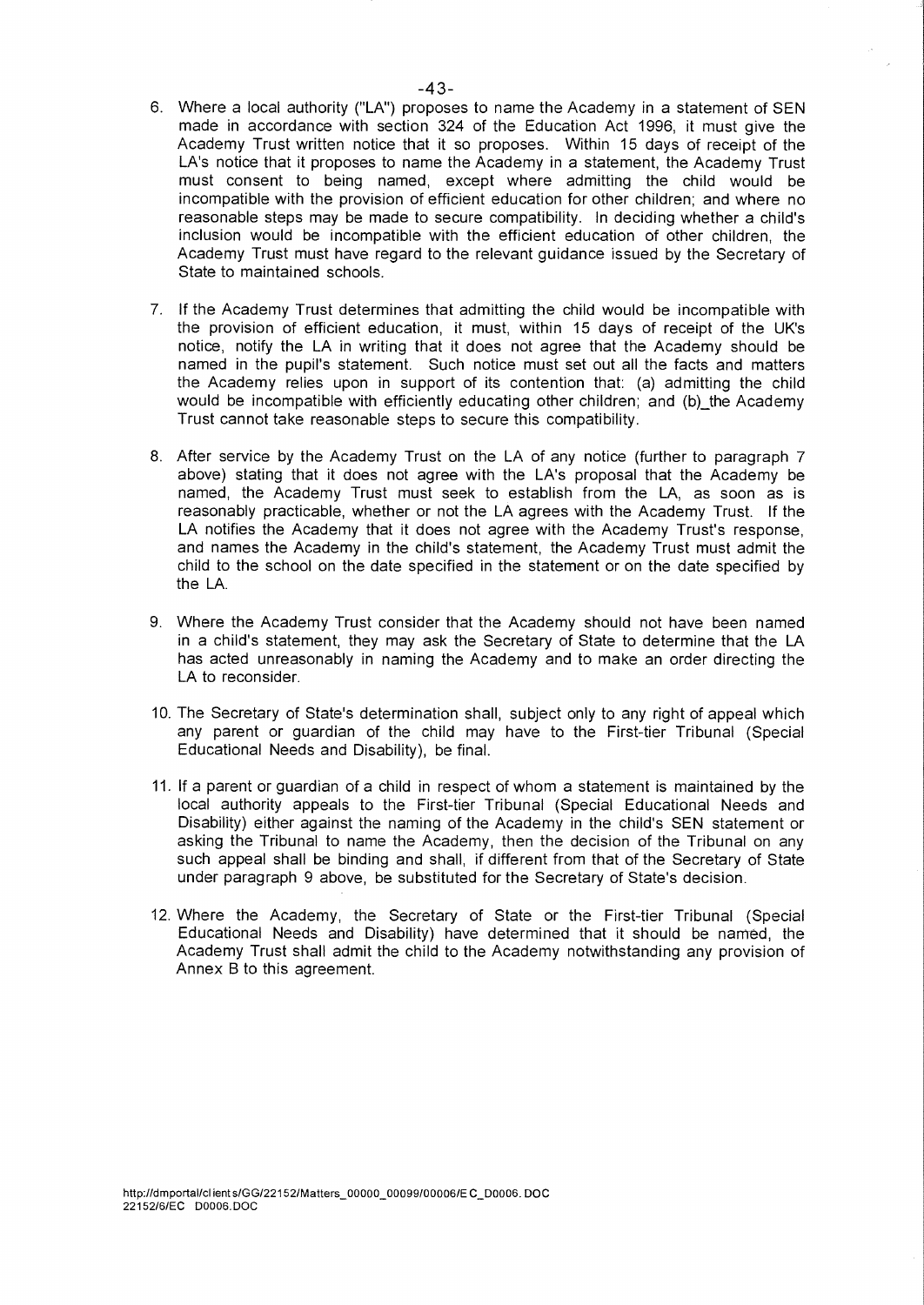#### ANNEX

#### **HIGHAMS PARKS SCHOOL**

## **SERIOUS INCIDENTS OF MISBEHAVIOUR LEADING TO FIXED OR PERMANENT EXCLUSION**

1. Subject to the exceptions in paragraph 5, the Academy Trust shall act and shall ensure that the Principal and the governing body act in accordance with the law on exclusions as if the Academy were a maintained school. For this purpose, reference in the law on exclusions to the Head Teacher and Governing Body shall respectively be deemed to be the Principal and Governing Body of the Academy Trust.

2. Without limiting the generality of paragraph 1, the Academy Trust shall ensure that the Local Authority in which the Academy is located and, where the pupil concerned resides in the area of a different Local Authority, the Local Authority in which the pupil is ordinarily resident is informed of an exclusion decision in the same circumstances, and within the same timescale as a the head teacher of a maintained school is required to inform the Local Authority (or Local Authorities) of an exclusion.

3. Subject to the exception in paragraph 5, the Academy Trust shall ensure that the Principal and the Governing Body of the Academy have regard to the Secretary of State's guidance on exclusions when excluding, or reviewing the exclusion of a pupil and in relation to any appeals or review process as if the Academy were a maintained school<sup>9</sup>.

4. The Academy Trust shall make arrangements for enabling appeals against, or review of any decision of the Governing Body to permanently exclude a pupil in accordance with the functions assigned to the Local Authority in relation to a maintained school. The Academy Trust shall ensure that appeal/review panels are impartial, and are constituted in accordance with the Secretary of State's guidance. The Academy Trust shall comply with any decision of an appeals panel, or direction of a review panel<sup>10</sup>.

5. The exception to the duties imposed under paragraphs 1 and 3 is:

- the Governing Body of the Academy Trust is not expected to seek the advice of a Local Authority officer when considering an exclusion, although a Local Authority officer may attend any meeting to consider an exclusion (including an appeal hearing or review) at the request of a parent; and
- subject to the Academy Trust's obligations under clause 30 of this Agreement relating to an agreement with the LA on the flow of funds following an exclusion, the arrangements for money to follow pupils who have been permanently excluded from school does not apply.

<sup>9</sup>References in this annex to the Secretary of State's guidance are to "Improving Behaviour and Attendance: Guidance on Exclusion from Schools and Pupil Referral Units", which is published on the DfE website at: http://www.teachernet.gov.uk/wholeschool/behaviour/exclusion/2008guidance/ . The guidance may be subject to amendment, and the Academy is required to have regard to the guidance as it stands at any given time.

<sup>10</sup> A parent may seek a judicial review of a decision of an appeal/review panel relating to their child. A parent of a child excluded from an Academy may not complain to the Commissioner for Local Administration (the Local Government Ombudsman) about maladministration. This is because the Commissioner's remit is limited to considering the conduct of appeal panels constituted by Local Authorities.

C